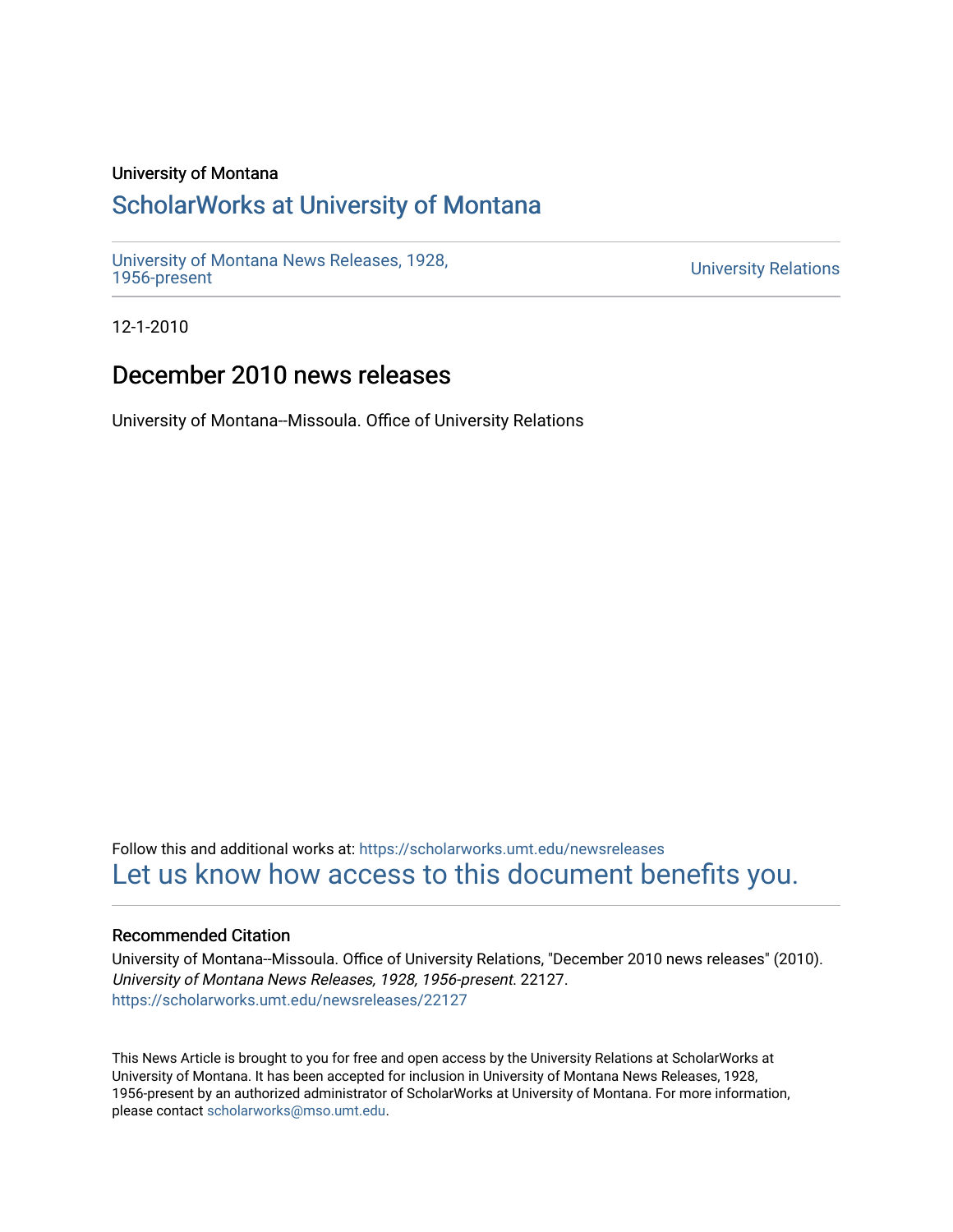



http://news.umt.edu/2010/12/default.aspx[1/22/2018 11:53:05 AM]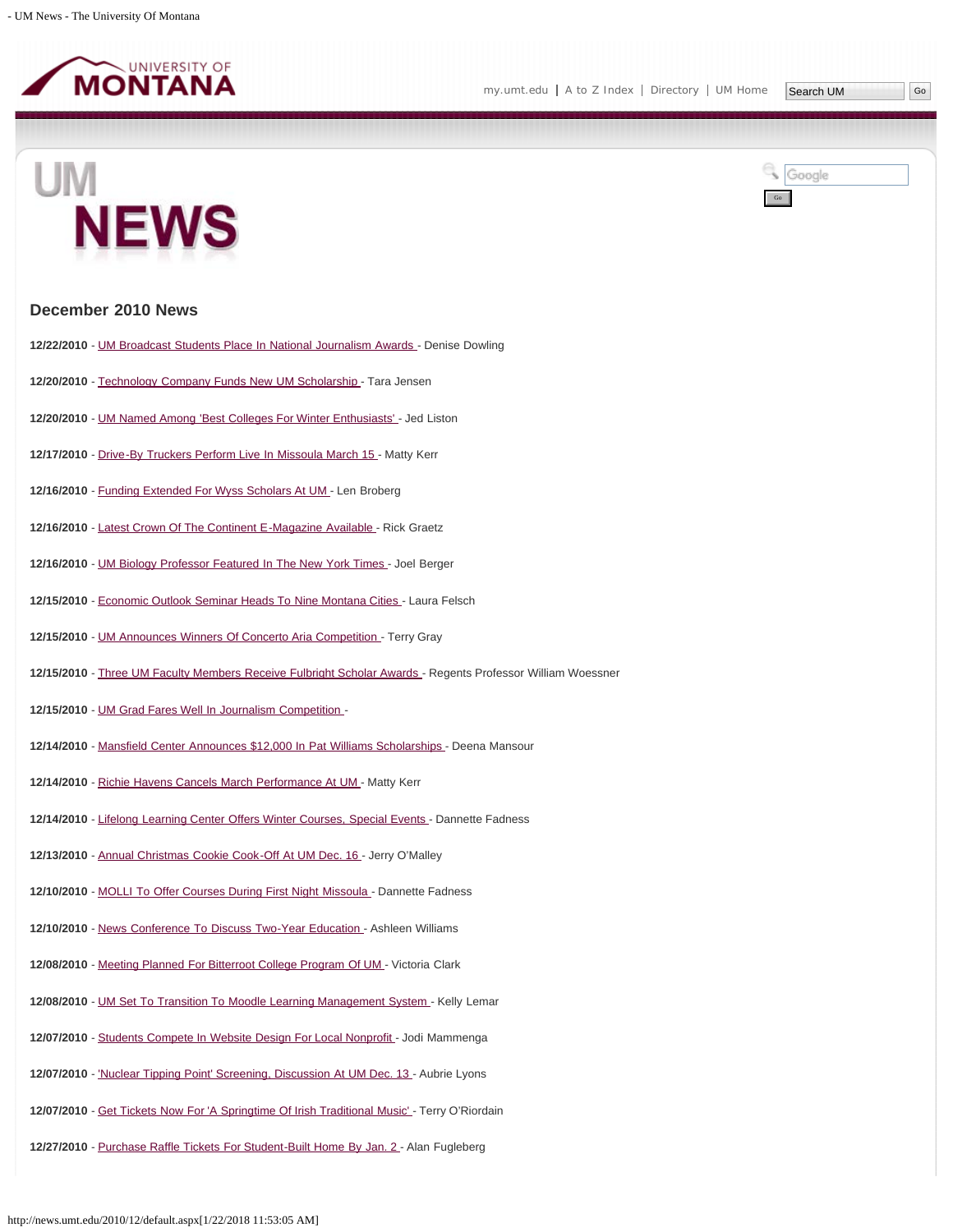|  |  | - UM News - The University Of Montana |
|--|--|---------------------------------------|
|  |  |                                       |

**12/27/2010** - [UM Journalism Professor Emeritus Dies While Visiting Missoula -](#page-32-0) Kathleen Whetzel

**12/07/2010** - [Artworks Of Marcus Daly's Granddaughter Gifted To MMAC](#page-33-0) - Brandon Reintjes

**12/07/2010** - [Study Shows New Course Needed To Protect Tropical Rainforests -](#page-35-0) Jedediah Brodie

12/07/2010 - [Ecological Vision Of Romantic Poets Topic Of New Publication -](#page-37-0) James McKusick

**12/06/2010** - [Students Volunteer In Hollywood For Alternative Winter Break](#page-38-0) - Jes Stugelmayer

**12/06/2010** - [UM Students Earn Scholarships To Work With Area Nonprofits -](#page-39-0) Andrea Vernon

**12/06/2010** - [UM Names New Dean Of School Of Extended And Lifelong Learning -](#page-40-0) Perry Brown

12/02/2010 - [UM Center Upgraded To School](#page-41-0) - Sharon Alexander

**12/01/2010** - [UM Invites Public Comment On Biomass Boiler Project](#page-42-0) - Robert Duringer

**12/01/2010** - [UM Student Volunteer Efforts Boost Missoula's Economy](#page-43-0) - Andrea Vernon

**12/07/2010** - [New Award In Place To Honor Faculty Who Mentor Students](#page-44-0) - James McKusick

**12/01/2010** - [Forensic DNA Pioneer To Speak In UC Theater](#page-45-0) - Caitlin Copple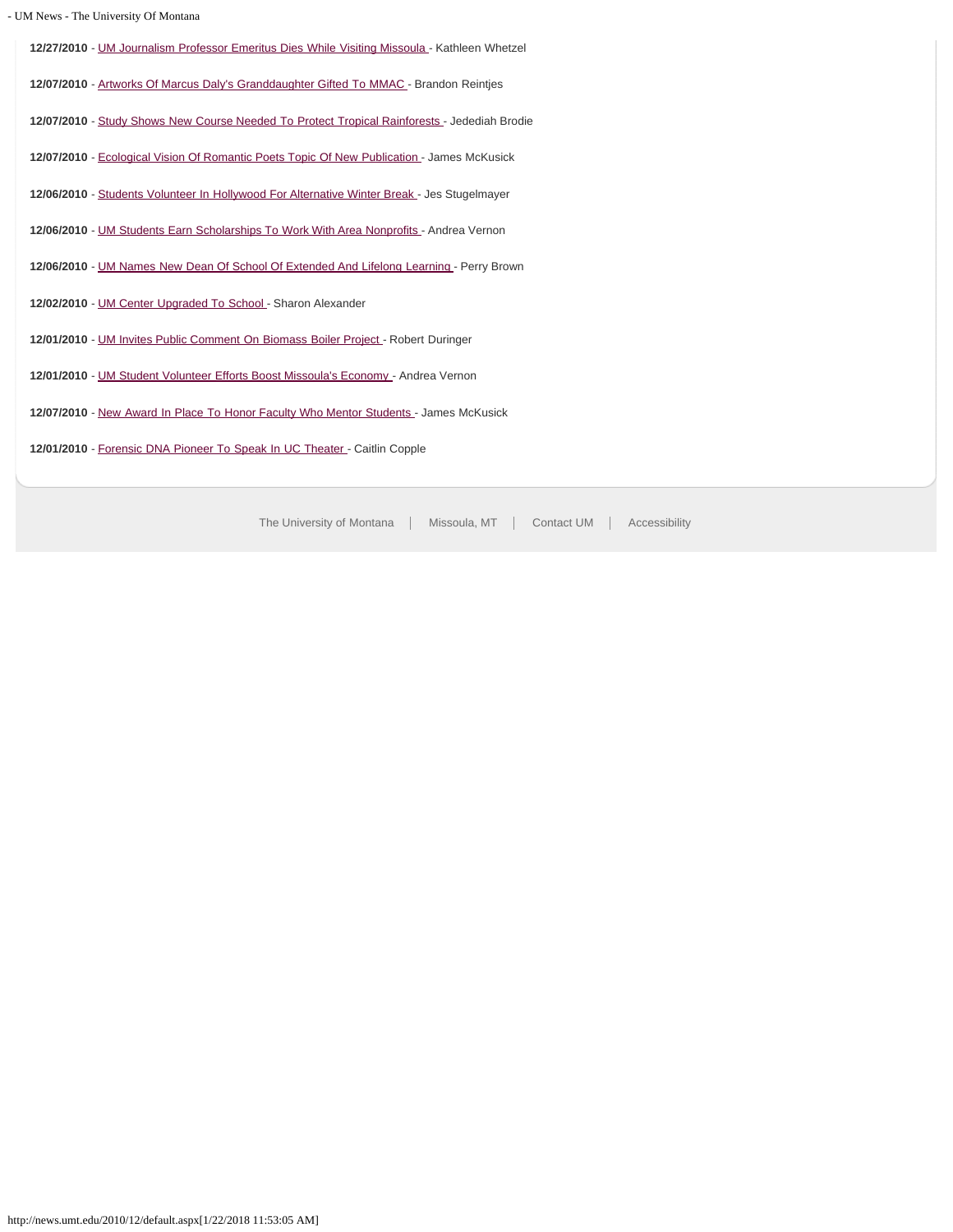<span id="page-3-0"></span>



December 22, 2010

## **MISSOULA –**

Two students in The University of Montana School of Journalism's Department of Radio-Television have placed in the prestigious William R. Hearst student journalism awards.

Jake Stevenson, a senior from Holliston, Mass., took seventh place in the radio features category. Junior Emily Creasia of Helena took 18th place in the same competition.

Stevenson submitted stories, including one titled "Death of the Video Store," and reports on land and water conservation and on Missoula's Watson Children's Shelter. Creasia's reports highlighted Muslims in Missoula and the community's Hellgate Rollergirls.

Both Stevenson and Creasia are co-anchors of "Montana Evening Edition" on KUFM Radio and are active with KBGA College Radio on the UM campus.

The Hearst Awards often are referred to as the "Pulitzer Prize of college journalism." They honor and encourage outstanding work by college students with more than \$550,000 in prizes, stipends and grants.

More than 100 member colleges and universities are eligible to compete in the contest, which dates back 50 years. Last year UM was the only school to place in the top 10 in the three major competition areas of writing, photojournalism and broadcast news.

###

DD/bd

Local, specialized western, hometowns

122210hrst

**Contact:** Denise Dowling, associate professor, UM Department of Radio-Television, 406-243-4143, [denise.dowling@umontana.edu](mailto:denise.dowling@umontana.edu).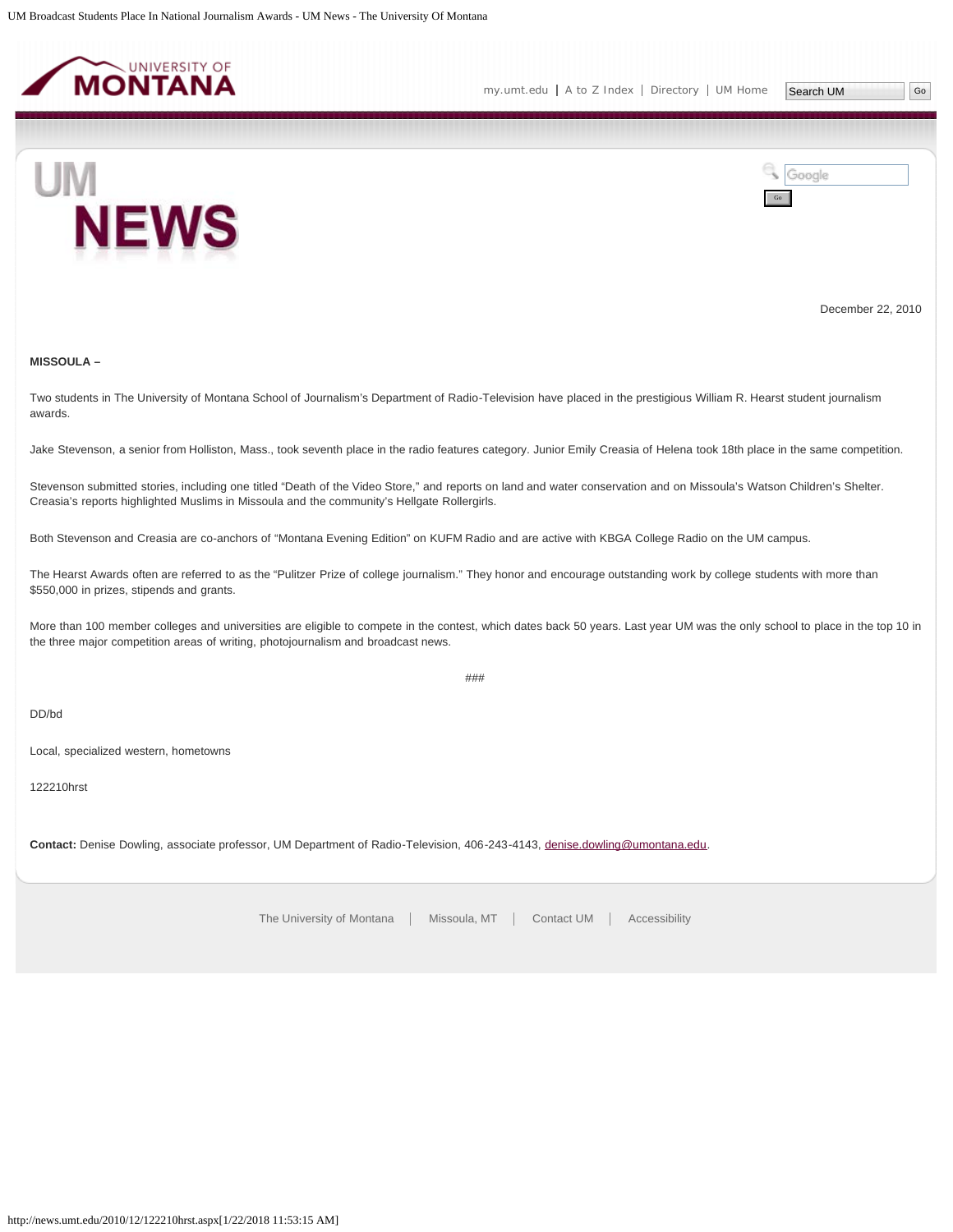<span id="page-4-0"></span>



December 20, 2010

#### **MISSOULA –**

A Missoula-based information technology company is investing in student achievement in computer science at The University of Montana.

Alex Philp, president of GCS Research, recently announced the company will provide a \$10,000 scholarship as part of the UM Foundation's Missoula Business Drive. Philp earned a doctorate in philosophy at UM.

"We wanted to do something meaningful to continue and expand the outstanding relationship we have with the Department of Computer Science at UM," Philp said. "In order to create high-paying jobs and employ University of Montana graduates, we need to do everything we can to support scholarships, innovation and dedication to excellence at the University."

GCS Research is an internationally recognized leader in geospatial information technology. The company, started in 2001 in Philp's basement, evolved out of a UM research and development project funded by NASA. The company has grown to 23 employees and includes clients such as Missoula County, the U.S. Navy, U.S. Department of Energy-Idaho National Laboratory, Northrop Grumman and Plum Creek Timber Co.

"This generous gift and personal investment in our students shows a true commitment from GCS to UM and the computer science department," said Joel Henry, associate dean for information technology at the UM College of Arts and Sciences. "Even more importantly, the investment of dollars and volunteer hours demonstrate a commitment to the long-term high-tech development of Montana."

The UM Missoula Foundation Business Drive is an annual fundraising campaign designed to strengthen the bond between the business community and the University. Each fall more than 30 Missoula community leaders call on local businesses to champion support of UM.

GCS Research joins a growing donor roll of nearly 150 businesses that have chosen to support this year's campaign. The goal is to raise \$180,000 to support University programs and UM's Excellence Fund. The campaign runs through the end of the year.

For more information on giving to the University through the UM Foundation Missoula Business Drive, call Lauren Clark, director of annual giving-external campaigns, at 406 243-2456 or e-mail [lauren.clark@mso.umt.edu.](mailto:lauren.clark@mso.umt.edu)

###

LC/bd

Local, specialized western

122010fdtn

**Contact:** Tara Jensen, associate director of donor relations, UM Foundation, [406-243-5186](mailto:406-243-5186); Lauren Clark, director of annual giving-external campaigns, UM Foundation, [406-243-2456](mailto:406-243-2456).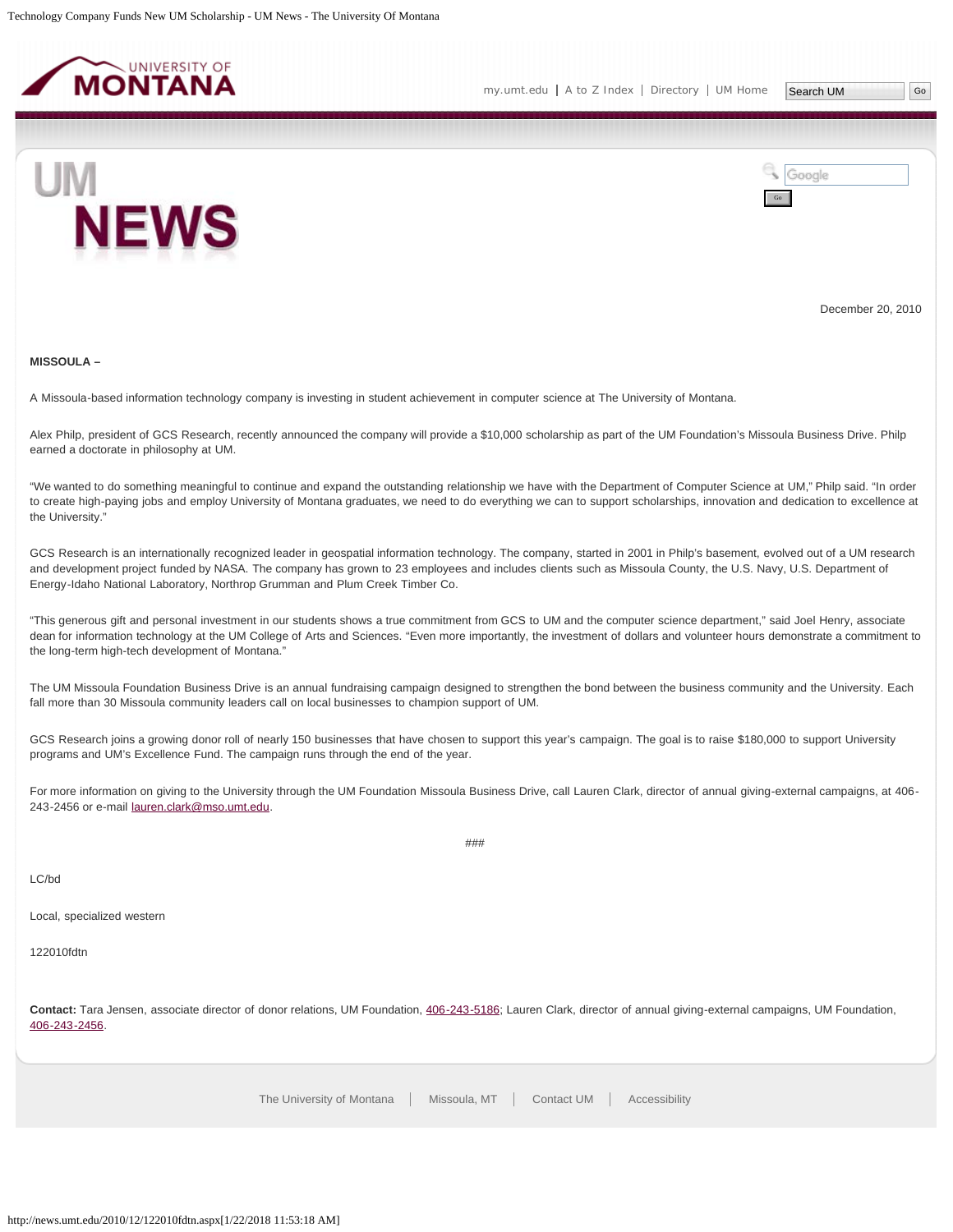<span id="page-5-0"></span>



December 20, 2010

## **MISSOULA –**

The University of Montana again has received national recognition for its great winter lifestyle. UM was among eight schools named this month to U.S. News & World Report's "Best Colleges for Winter Enthusiasts."

The eight were chosen as best schools in the nation for students who are searching for a "cold, crisp breeze; fresh snow; and access to skiing and snowboarding." U.S. News & World Report's Education web producer Ryan Lytle writes, "If winter weather tops your college wish list, then these schools are for you."

UM's profile showcases a popular photo titled "Main Hall in Winter" by University photographer Todd Goodrich. In the profile, Lytle writes that UM "offers a ton of winter fun." The community's annual First Night Missoula New Year's Eve celebration also is mentioned.

To view UM's profile on the U.S. News & World Report's "Best Colleges for Winter Enthusiasts," visit [http://www.usnews.com/education/best-colleges/slideshows/best](http://www.usnews.com/education/best-colleges/slideshows/best-colleges-for-winter-enthusiasts/5)[colleges-for-winter-enthusiasts/5](http://www.usnews.com/education/best-colleges/slideshows/best-colleges-for-winter-enthusiasts/5).

Other schools that made the list are the University of Colorado-Boulder, Dartmouth College, Middlebury College, Sierra Nevada College, the University of Utah, Williams College and the University of Wyoming.

###

BD

Local, dailies, weeklies

122010news

**Contact:** Jed Liston, UM assistant vice president for enrollment, 406-243-2361, [jliston@mso.umt.edu.](mailto:jliston@mso.umt.edu)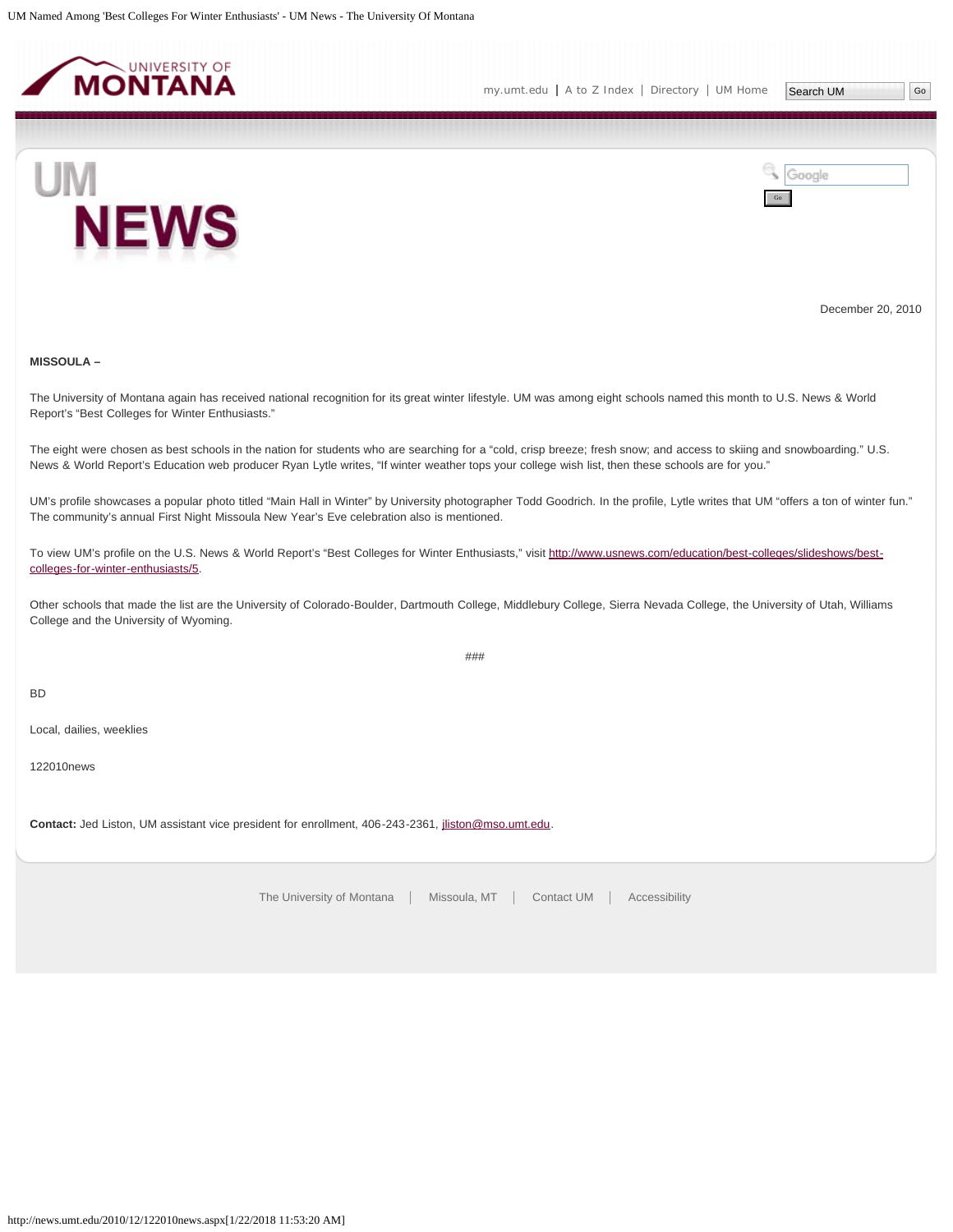<span id="page-6-0"></span>



December 17, 2010

## **MISSOULA –**

Drive-By Truckers will take the stage of Missoula's historic Wilma Theatre on Tuesday, March 15, 2011.

Flaunting a mix of Southern pride, erudite lyrics and a muscled three-guitar attack, Drive-By Truckers became one of the most well-respected alternative country-rock acts of the 2000s.

The show, presented by University of Montana Productions, begins at 7:30 p.m. Doors open at 6:30 p.m. Tickets cost \$24 and are on sale now at The Source in the University Center, at Rockin Rudy's and Ear Candy in Missoula, and online at [http://www.brownpapertickets.com.](http://www.brownpapertickets.com/)

Drive-By Truckers is a lyric-driven band, whose songs and music tell stories and paint scenes. History, folklore, politics and character studies all share equal space in the Truckers catalog.

Led by front man Patterson Hood and comprising a rotating cast of Georgia and Alabama natives, the band celebrates the South while refusing to paint over its spotty past.

Their latest album, "Go-Go Boots," rises like smoke from the old Muscle Shoals country-and-soul sound. Having recorded with Bettye LaVette and Booker T. Jones, and having spent a lifetime listening to classic soul albums by Bobby Womack, Tony Joe White and especially Eddie Hinton, it seemed inevitable that the Truckers eventually produced this album.

For more information, visit [http://www.drivebytruckers.com](http://www.drivebytruckers.com/) or [http://umproductions.org](http://umproductions.org/).

###

## MK/bd

Local, specialized western

121710trck

**Contact:** Matty Kerr, marketing coordinator, UM Productions, 406-243-4719, [marketing@umproductions.org](mailto:marketing@umproductions.org).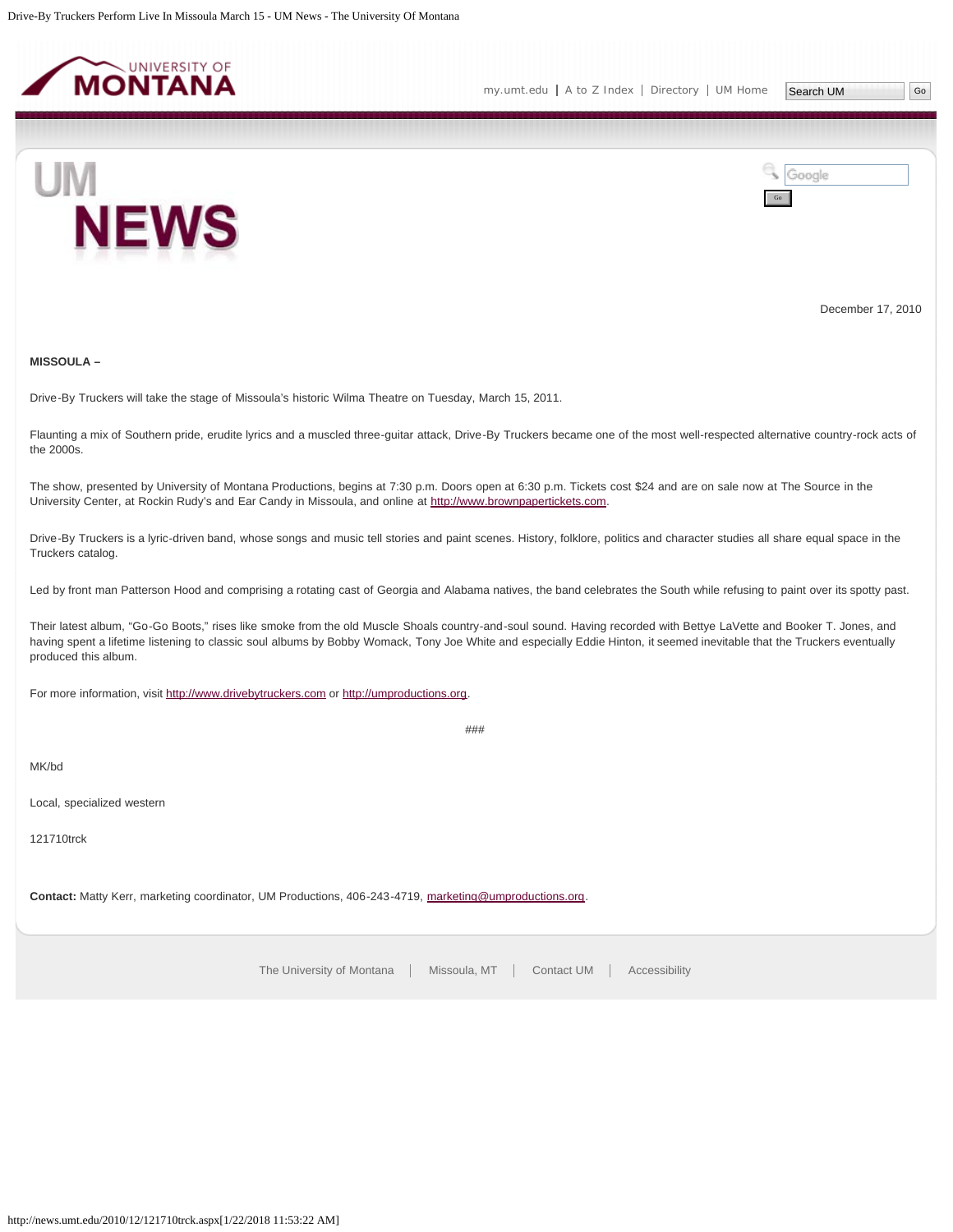<span id="page-7-0"></span>

Go

Google



December 16, 2010

#### **MISSOULA –**

The University of Montana has received more than \$400,000 in funding from the Wyss Foundation to fund up to 13 Wyss Scholars over the next five years as part of the Wyss Scholars Program for Conservation of the American West.

First funded at UM in 2005, the program has provided major support to graduate students through scholarships and professional internships. Scholars are selected based on financial need and demonstrated commitment to conservation in the western states of Montana, Wyoming, Colorado, New Mexico, Utah, Idaho and eastern Oregon and California, as well as their outstanding promise as future conservation leaders.

"Wyss Scholarships enable future conservation leaders to attend The University of Montana and gain valuable skills for their work as environmental professionals," said Len Broberg, director of UM's Environmental Studies Program. "We are honored to be recognized as one of the premier programs in the nation."

The Wyss Scholars Program supports the graduate-level education of a new generation of leaders in western land conservation. Wyss Scholars learn the latest in conservation science and policy and apply that knowledge in careers at land management agencies and nonprofit conservation groups.

Past scholars have gone on to work with organizations such as the National Parks Conservation Association, the Deschutes River Conservancy, the Clark Fork Coalition and the National Forest Foundation. Current Wyss Scholars interned last summer with the environmental communications group Resource Media, the Greater Yellowstone Coalition and the Sonoran Institute.

"The Wyss Scholars Program has been an enormous help to the University's Bolle Center for People and Forests' goal of supporting graduate students who are preparing themselves for careers in western resource management and conservation," said center Director Jill Belsky. "We are extremely grateful for the continued support of the Wyss Foundation."

Wyss Scholarships are awarded to students currently enrolled at one of the four host schools. In addition to UM, the program supports students at Yale University, the University of Michigan and Northern Arizona University.

UM Wyss Scholars may be selected from graduate programs in law, business, communications, geography, political science, economics, history, biology or anthropology in addition to the University's Environmental Studies Program and College of Forestry and Conservation.

The Wyss Scholars Program covers up to half of the tuition and expenses of getting a master's degree. Half the award is made during the master's program, and the remainder is available for scholars who enter qualifying employment. Scholars also are awarded up to \$5,000 to cover their summer research or internship to provide conservation work experience.

More information about the Wyss Foundation is online at [http://www.wyssfoundation.org](http://www.wyssfoundation.org/).

For information about UM's College of Forestry and Conservation, visit [http://www.cfc.umt.edu](http://www.cfc.umt.edu/). Information about the UM Environmental Studies Program is online at <http://www.cas.umt.edu/evst>. To learn more about UM's Bolle Center for People and Forests, visit<http://www.cfc.umt.edu/bolle>.

BD

Local, dailies

121610wyss

###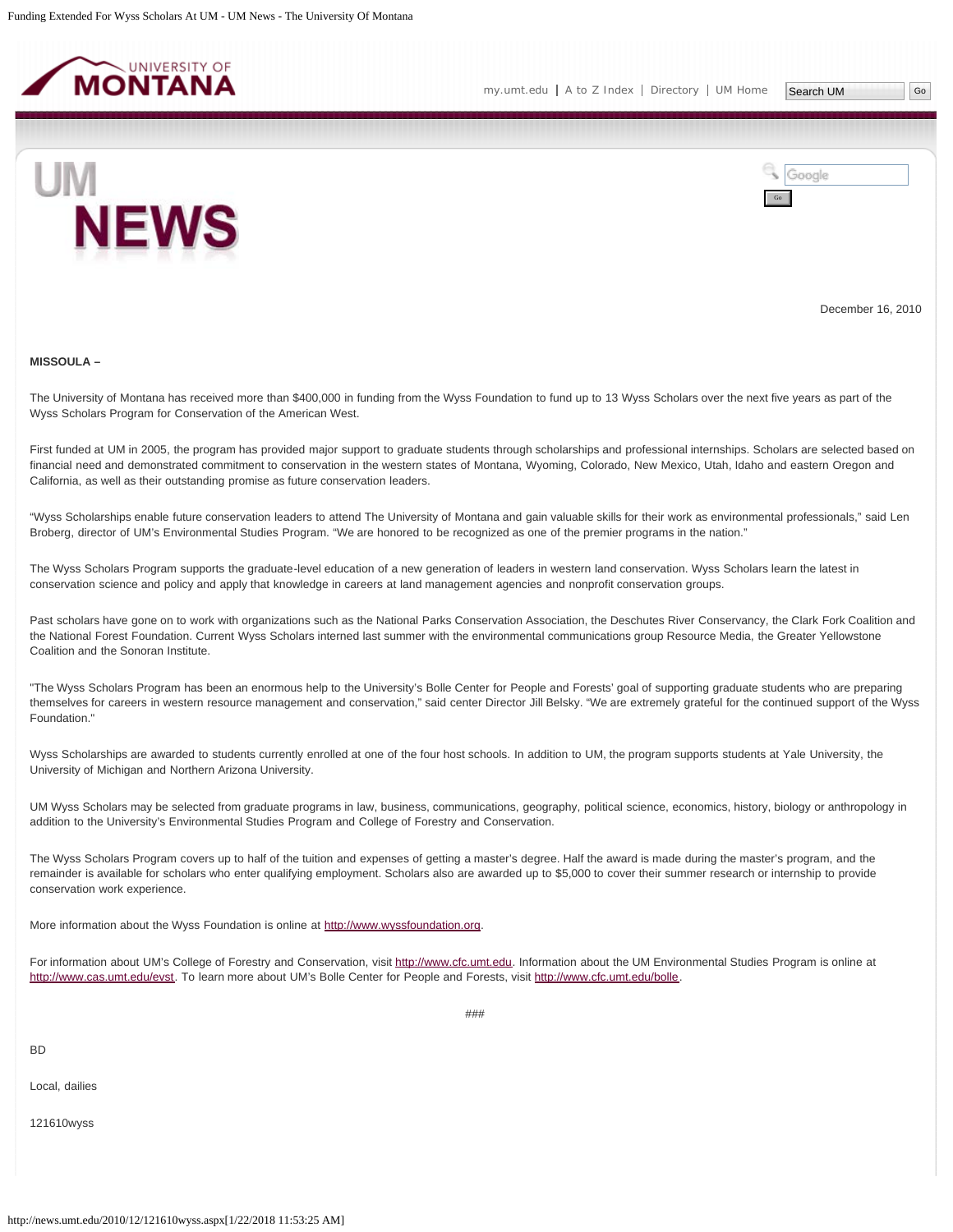**Contact:** Len Broberg, chair, UM Environmental Studies Program, 406-243-5209, [len.broberg@umontana.edu](mailto:len.broberg@umontana.edu); Jill Belsky, director, UM Bolle Center for People and Forests, 406-243-4958, [jill.belsky@umontana.edu](mailto:jill.belsky@umontana.edu).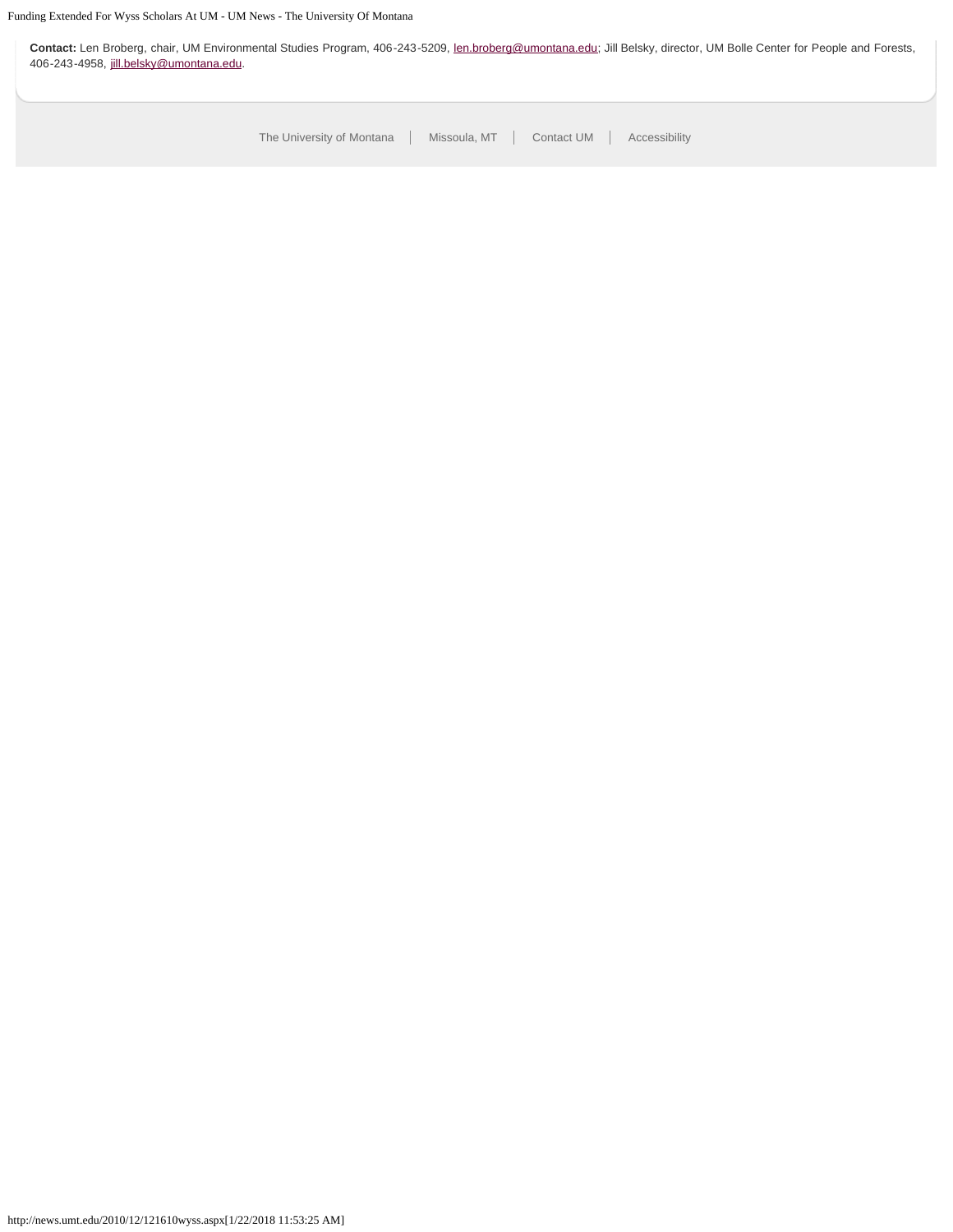<span id="page-9-0"></span>

[my.umt.edu](http://my.umt.edu/) | [A to Z Index](http://www.umt.edu/search/atoz/) | [Directory](http://www.umt.edu/directory/) | [UM Home](http://www.umt.edu/)



Google Go

December 16, 2010

## **MISSOULA –**

The fall issue of the Crown of the Continent Magazine has been released and can be found online at<http://issuu.com/crownofthecontinent/docs/decemberof2010>.

The region called the Crown of the Continent encompasses Glacier National Park and spans the Continental Divide from the Elk River headwaters and Crowsnest Pass in Canada to Rogers Pass and the Blackfoot River drainage in Montana.

The University of Montana launched the Crown of the Continent Initiative to provide an educational catalyst for collaboration between UM and Glacier National Park. The initiative now has grown to include groups beyond the park, notably The Nature Conservancy, the Glacier Institute, Flathead Community College, the University of Calgary and more.

The initiative publishes three color-filled e-magazines each year, providing up-to-date information about issues driving decisions and research in the Crown. The magazines cover everything from the physical and historical geography of the Crown to interesting scientific research on the region's wildlife, climate, rivers, glaciers and more.

###

To receive other Crown of the Continent Initiative updates, e-mail [umcrown@umontana.edu.](mailto:umcrown@umontana.edu) The Crown of the Continent website is [http://crown.umt.edu.](http://crown.umt.edu/)

For more information, e-mail Rick Graetz or Jerry Fetz, initiative co-directors, at [umcrown@mso.umt.edu](mailto:umcrown@mso.umt.edu).

BD

Local, dailies, weeklies

121610crwn

**Contact:** Rick Graetz, UM Crown of the Continent Initiative co-director, 406-439-9277, [rick;](mailto:rick) Jerry Fetz, UM Crown of the Continent Initiative co-director, 406-546-5711, [fetzga@mso.umt.edu](mailto:fetzga@mso.umt.edu).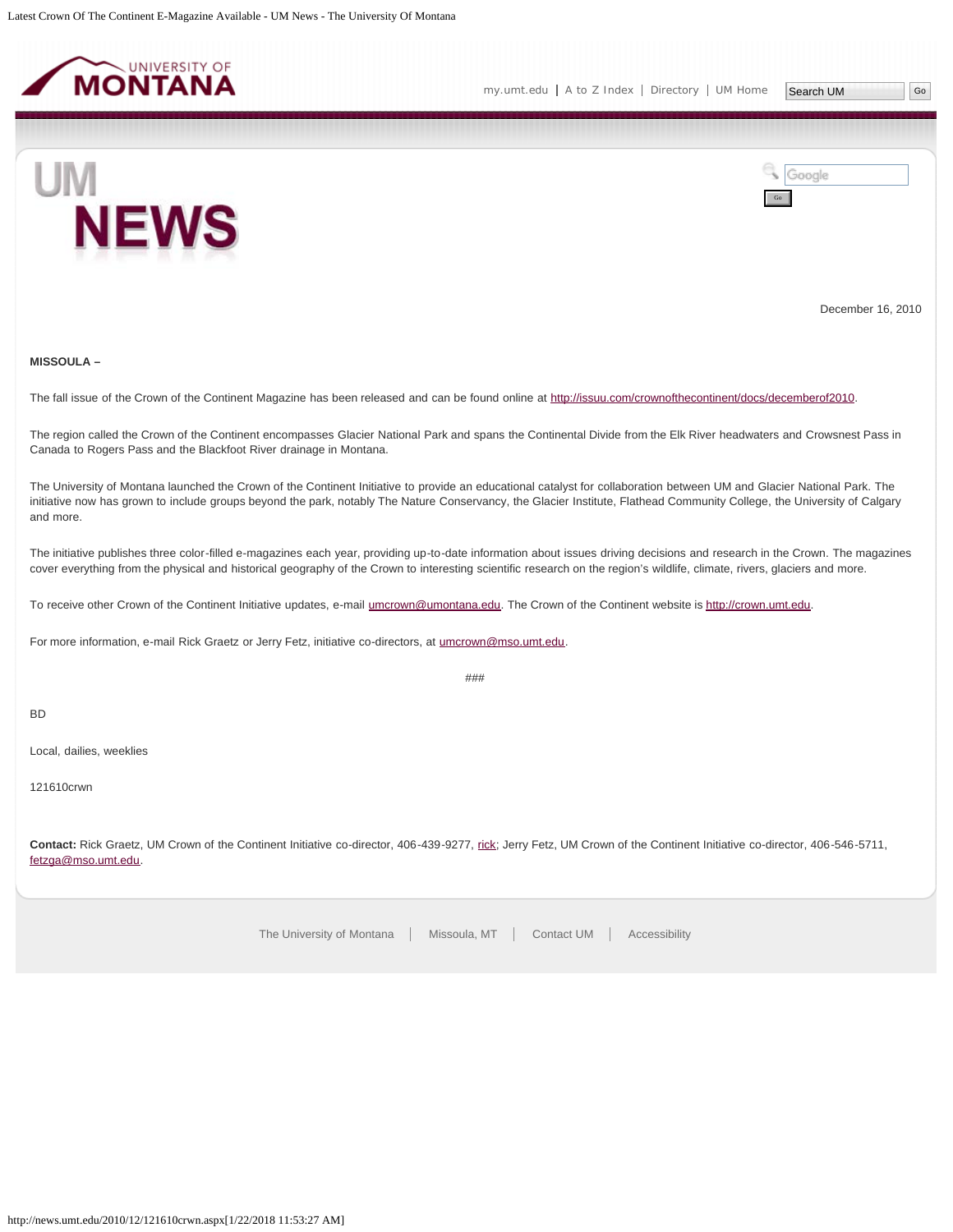<span id="page-10-0"></span>



December 16, 2010

## **MISSOULA –**

Joel Berger, a professor in The University of Montana's Division of Biological Sciences, was featured in the Science section of The New York Times on Monday, Dec. 13. "Musk Oxen Live to Tell a Survivors' Tale" was written by Natalie Angier and highlighted Berger's musk ox research, including the animal's unique story and how it can be used to help other endangered large land mammals facing extinction.

Berger spoke last week about preliminary results from his and other collaborators' field studies of the musk ox. He talked about the challenges that studying the animals raise, as well as surprising findings like the musk ox's elephant-like social structure.

###

To read The New York Times article visit [http://www.nytimes.com/2010/12/14/science/14angier.html.](http://www.nytimes.com/2010/12/14/science/14angier.html) For more information, call Berger at 406-243-5540 or e-mail [joel.berger@umontana.edu](mailto:joel.berger@umontana.edu).

CM

Local

121510berg

**Contact:** Joel Berger, Division of Biological Sciences, 406-243-5540, [joel.berger@umontana.edu](mailto:joel.berger@umontana.edu).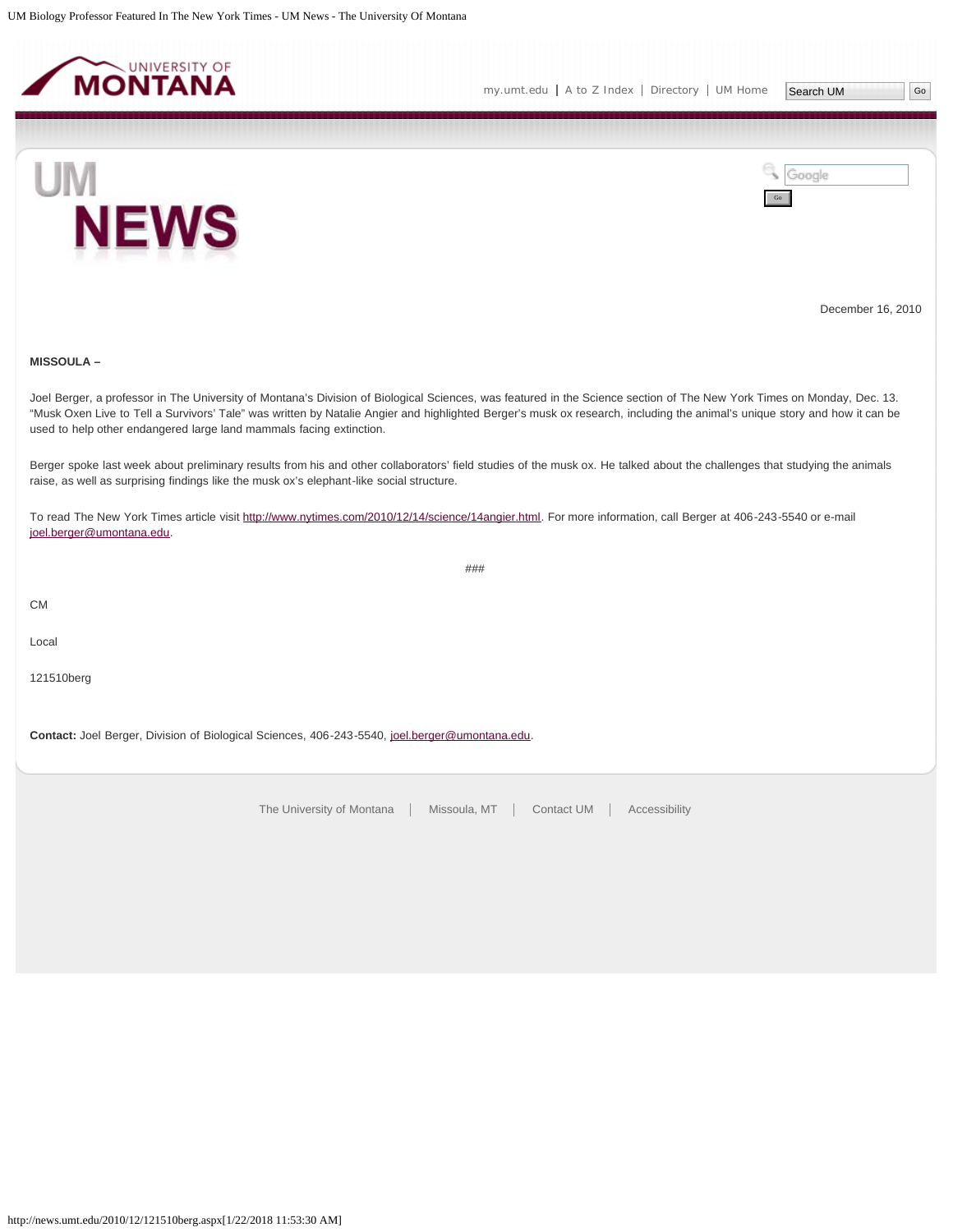<span id="page-11-0"></span>



December 15, 2010

#### **MISSOULA –**

As the economy emerges from the worst recession since the 1930s, the damage is apparent: diminished personal income, uncertain housing markets, high unemployment rates, permanent closures in key industrial facilities and budget pressures on state and local government. As the country grows impatient, where is Montana in the recovery process and where do we stand in rebalancing the economy?

Patrick Barkey, director of The University of Montana Bureau of Business and Economic Research, will discuss what has already happened – and what still needs to happen – to bring growth back into balance at the 36th annual Economic Outlook Seminar titled "Paying for the Recession – Rebalancing Montana's Economy."

"There is more work to do in this recovery than simply restarting growth," Barkey said. "Governments, businesses and households in Montana are adjusting to a new and different economic picture."

The half-day seminar and luncheon will highlight the latest economic trends and forecasts for local, state and national economies. Bureau economists Barkey and Paul Polzin will present economic outlook forecasts for each seminar city. Researchers and experts from throughout the Montana University System will provide outlooks for Montana's important industries: nonresident travel, housing, health care, agriculture, manufacturing and forest products.

Longtime Montana journalist Ian Marquand will moderate a panel of community leaders and industry experts on local economic issues. As a television broadcaster, Marquand spent years covering the issues that affect Montanans.

**###**

The seminar runs from 8 a.m. to 1 p.m. and will be held in nine Montana cities during January, February and March 2011. Registration costs \$80, which includes a proceedings booklet, lunch and a one-year subscription to Montana Business Quarterly, BBER's award-winning business journal.

The series begins in **Helena** on Tuesday, Jan. 25, at the Best Western Great Northern Hotel. Following is the schedule for other seminar cities:

- **Great Falls –** Wednesday, **Jan. 26, Hilton Garden Inn**
- **Missoula Friday, Jan. 28, Hilton Garden Inn**
- **Billings Tuesday, Feb. 1, Crowne Plaza**
- **Bozeman Wednesday, Feb. 2, Best Western GranTree Inn**
- **Butte Thursday, Feb. 3, Holiday Inn Express**
- **Kalispell Friday, Feb. 11, Hilton Garden Inn**
- **Sidney Tuesday, March 15, USDA/Agricultural Research Station**
- **Miles City Wednesday, March 16, Bureau of Land Management**

**For more information or to register for a seminar, visit the BBER website at [http://www.bber.umt.edu](http://www.bber.umt.edu/) or call 406-243-5113.**

**LF/js**

**Local, state**

**121510bber**

**Contact: Laura Felsch, UM Bureau of Business and Economic Research, 406-243-5113, [laura.felsch@business.umt.edu.](mailto:laura.felsch@business.umt.edu)**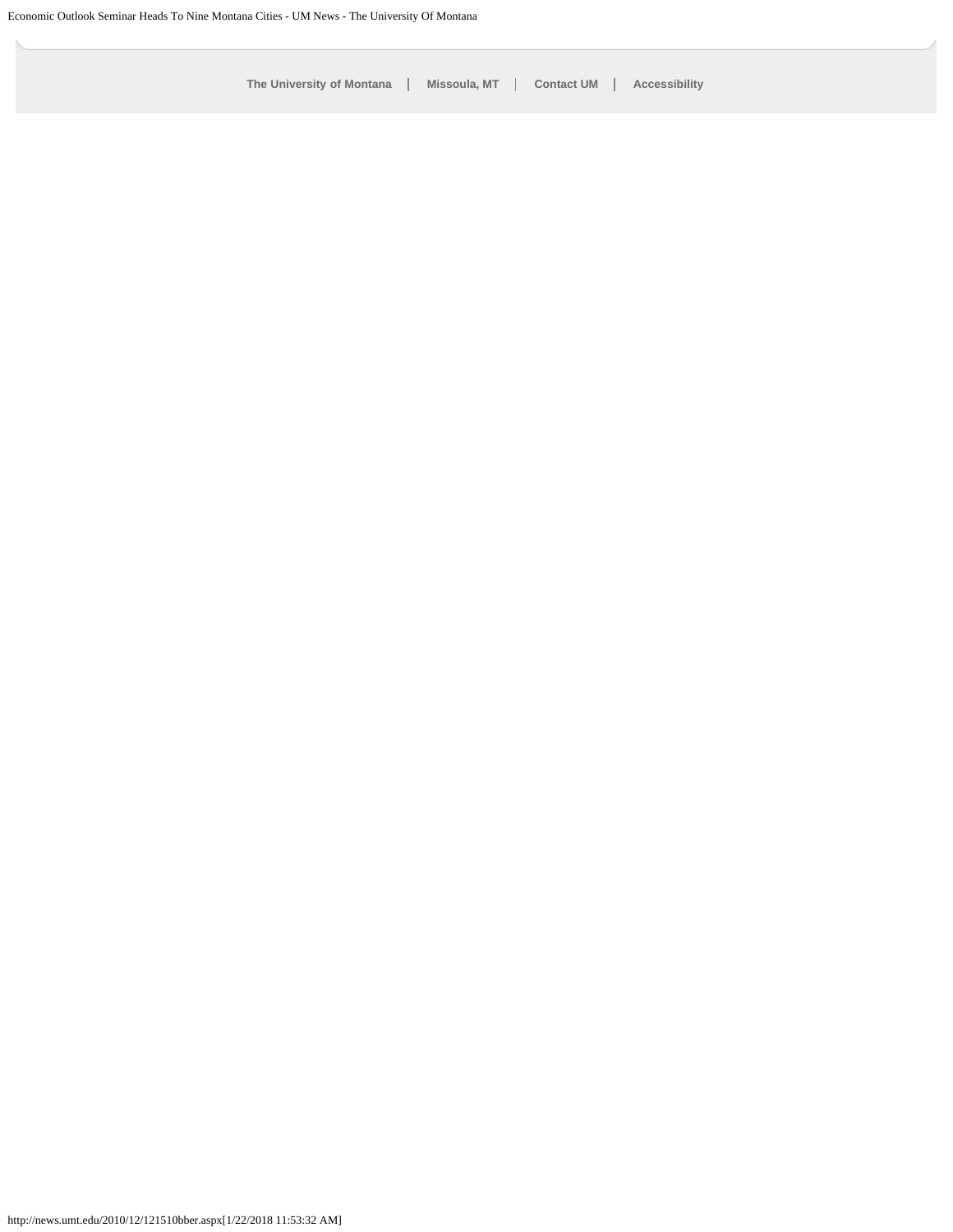<span id="page-13-0"></span>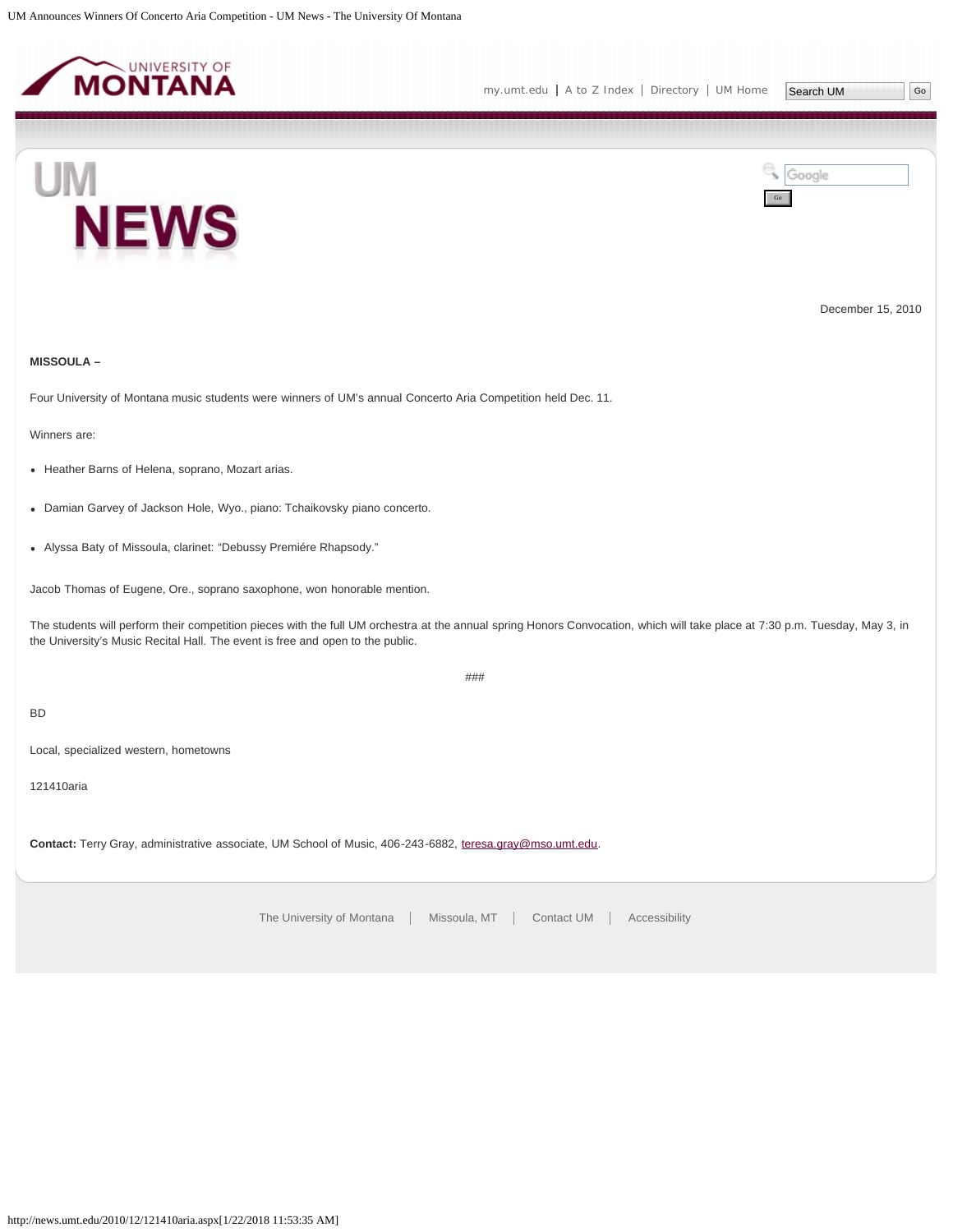<span id="page-14-0"></span>

Google

Go



December 15, 2010

#### **MISSOULA –**

Regents Professor William Woessner and Professors Michael DeGrandpre and James Gannon are the University of Montana's newest Fulbright Scholars.

The three UM faculty members received Fulbright Scholar grants for the 2010-11 academic year. They join 1,200 experts from the United States who are traveling abroad this year on the U.S. government's flagship academic exchange program, designed to increase mutual understanding between the people of the United States and those in other countries.

Woessner will be a visiting professor of natural science teaching, conducting research in groundwater modeling and hydrogeological field techniques in a newly established research and teaching institute, NAWI Graz, Austria. The institute is a cooperative program in the fields of chemistry, technical and molecular biosciences, mathematics, and geosciences that links research and graduate programs at the Karl-Franzens University and the Technical University of Graz.

DeGrandpre will work with scientists at the Universidad de Concepción to study the uptake and release of carbon dioxide by the Pacific Ocean near the Chilean coast. He also will teach a course titled The Ocean Carbon Cycle during the university's Austral Summer Institute. Students from South America and around the world attend the oneweek intensive courses, held on the Universidad de Concepción campus.

Gannon will spend six months on the island of Mauritius, where he will join an international group researching the prevalence of Campylobacter spp. in the local food supply. Campylobacter is a bacterium and is the No. 1 food pathogen in the world at this time.

This year 850 foreign scholars also received Fulbright awards at U.S. campuses through the program. Since 1947, 52,000 scholars and professionals have received Fulbright awards.

###

The competition for 2012-13 Fulbright Scholar grants will open Feb. 1, 2011. More information is available online at [http://www.cies.org.](http://www.cies.org/)

BD

Local, specialized western, dailies

121510fulb

**Contact:** Regents Professor William Woessner, UM Department of Geosciences, 406-243-5698, [william.woessner@umontana.edu;](mailto:william.woessner@umontana.edu) Professor Michael DeGrandpre, UM Department of Chemistry, 406-243-4118, [michael.degrandpre@umontana.edu](mailto:michael.degrandpre@umontana.edu); Professor James Gannon, UM Division of Biological Sciences, 406-243-2471, [jim.gannon@umontana.edu](mailto:jim.gannon@umontana.edu).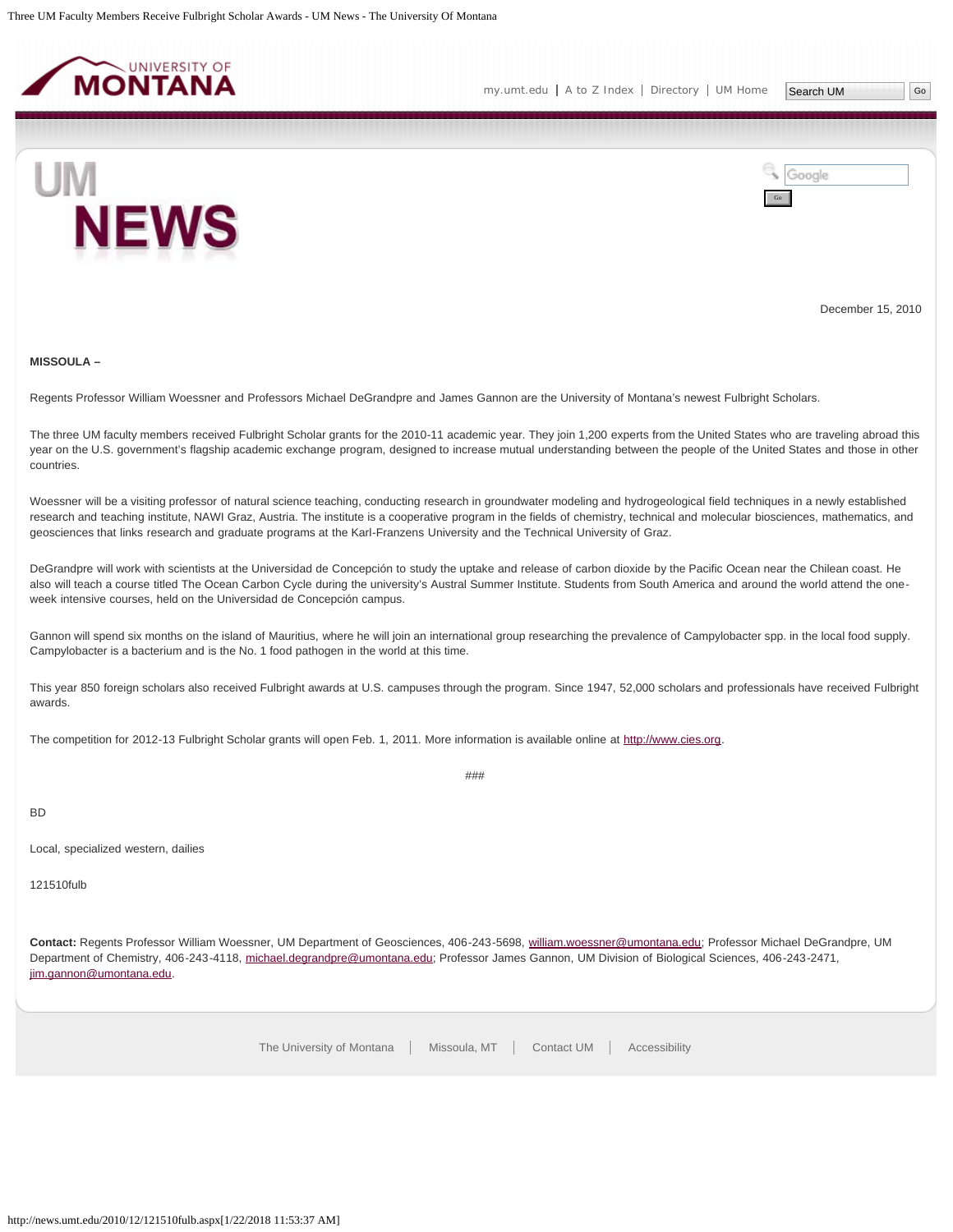<span id="page-15-0"></span>



Go

Google



December 15, 2010

## **MISSOULA –**

Kimball Bennion, from Powell, Wyo., took 19<sup>th</sup> place in the feature writing category of the national Hearst Journalism Awards. He graduated from The University of Montana's School of Journalism in May.

###

The award was given to him for his story "Not a Drop to Drink," written last spring for the Native News Honors Project. His story investigated the misgivings Fort Belknap residents have about water quality on the reservation, even though a new water treatment plant is in operation. There were 140 students competing in the feature writing competition, which is the first of six competitions throughout the academic year.

Bennion is now a reporter for the Great Falls Tribune.

For more information, call the School of Journalism at 406-243-4001.

CM

Local, Powell Tribune (Wyo.)

121410hrst

**Contact:** UM School of Journalism, 406-243-4001, .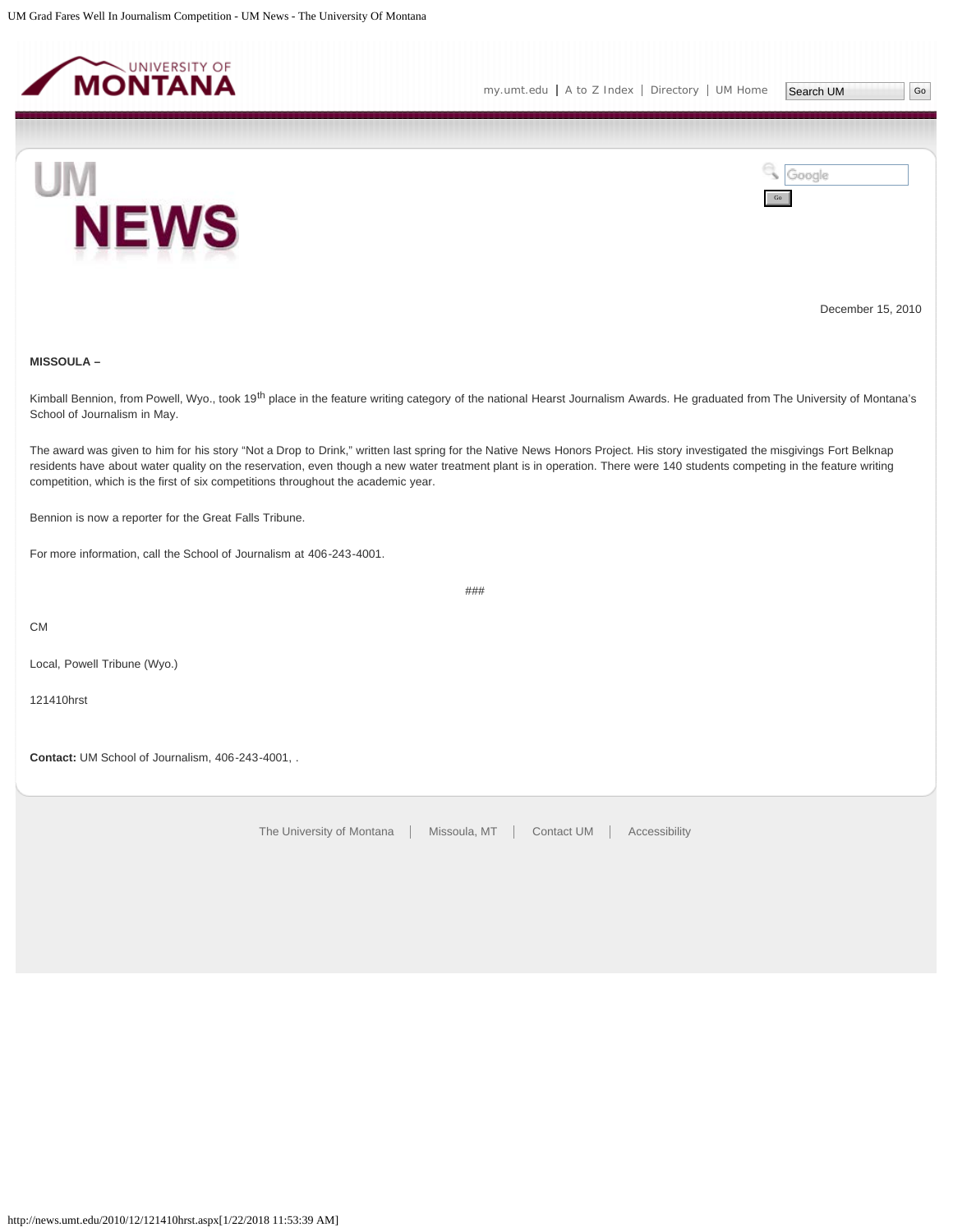<span id="page-16-0"></span>

Go

Google



December 14, 2010

#### **MISSOULA –**

The Maureen and Mike Mansfield Center of The University of Montana has awarded more than \$12,000 to UM students pursuing internships and research projects in the area of public policy.

The center's Public Policy and Leadership Initiative offers the Pat Williams Scholarship for internship and research awards in the areas of public policy and leadership to both undergraduate and graduate students.

The scholarships are part of a project to foster civic responsibility in future leaders and further civil dialogue on domestic policy considerations. The initiative emphasizes the global nature of responsible decision-making, the ethical imperatives of leadership, and the skills necessary for careful policy analysis and development.

The Pat Williams Scholarships are awarded competitively to UM students pursuing internships and research related to public policy across a broad range of fields. This year's recipients are:

- Zachary Brown, a sophomore from Bozeman Internship to organize the Montana Environmental Student Alliance Conference.
- Emily Cross, a sophomore from Glendive Research during Indian Himalaya study-abroad program.
- Mary Devlin, a graduate student from Annapolis, Md. Internship at the Cape Town Refugee Centre.
- Cassandra Hemphill, a doctoral candidate from Missoula Research on diffusion of stewardship contracting within U.S. Forest Service.
- Erik Hurd, a graduate student from Missoula Research on the effectiveness of not-for-profit food distribution in alleviating hunger.
- Joseph Michael Husar, a graduate student from Harrison Research on rural community vitality.
- Dustin Hutchins, a junior from Missoula Internship at the Missoula Central Labor Council and Unite Here Union Local 427.
- Bradley Jones, a law student from Missoula and Lexington, N.C. Research comparison of Montana and Chile's constitutional provisions to a clean environment.
- Jonathan Leiman, a graduate student from Bethesda, Md. Research on reliability, utility and political relevance of state-generated reference stream data in western Montana.
- Passang Norbu, a graduate student from Bhutan Research on changes to news coverage in Bhutan's print media.
- Emily Schembra, a senior from Annapolis, Md. Internship with the Great Burn Study Group.
- Alexandra Schwier, a freshman from Bozeman Research on undocumented migration from Mexico to the U.S.
- Kevin Thorsen, a senior from Great Falls Internship with the Global Grizzlies Healthcare Project in Mongolia.
- Daniel Viehland, a junior from Tucson, Ariz. Internship with the City of Missoula Communications Department.
- Katharina Werner, a graduate student from Nuremberg, Germany Internship with Chaitanya Project in India.
- Waganesh Zeleke, a graduate student from Addis Ababa, Ethiopia Research on the intrapsychic, family and social worlds of Ethiopian adopted children and their adoptive families in Montana.
- Group Award to Global Grizzlies In addition to the individual award made to Thorsen, a group allocation was made to other participants on the Global Grizzlies program to provide health care during a visit to Mongolia.

The scholarships and select upcoming lectures are named in honor of Williams, who was U.S. Congressman from Montana during 1979-97 and a strong proponent of the federal legislation that started the Mansfield Center. Williams has taught at UM for 14 years and is a Senior Fellow at UM's O'Connor Center for the Rocky Mountain West.

East Asia and domestic policy were important issues to Mike Mansfield, the Butte miner who went on to become a revered statesman, the longest-serving U.S. Senate majority leader and ambassador to Japan. Mansfield Center Director Terry Weidner said the scholarships follow Mansfield's example by emphasizing the global nature of responsible decision-making, ethical leadership and the skills necessary for considered policy development.

The scholarships are funded under a congressionally directed grant administered through the U.S. Department of Education, with appropriations of \$238,000 in fiscal year 2009 and \$200,000 in fiscal year 2010. The funding proposals were championed by U.S. Sen. Jon Tester and U.S. Rep. Denny Rehberg. The initiative programs do not necessarily represent the policy of the Department of Education and do not assume endorsement by the federal government.

For more information visit the Mansfield Center's website at<http://www.umt.edu/mansfield>.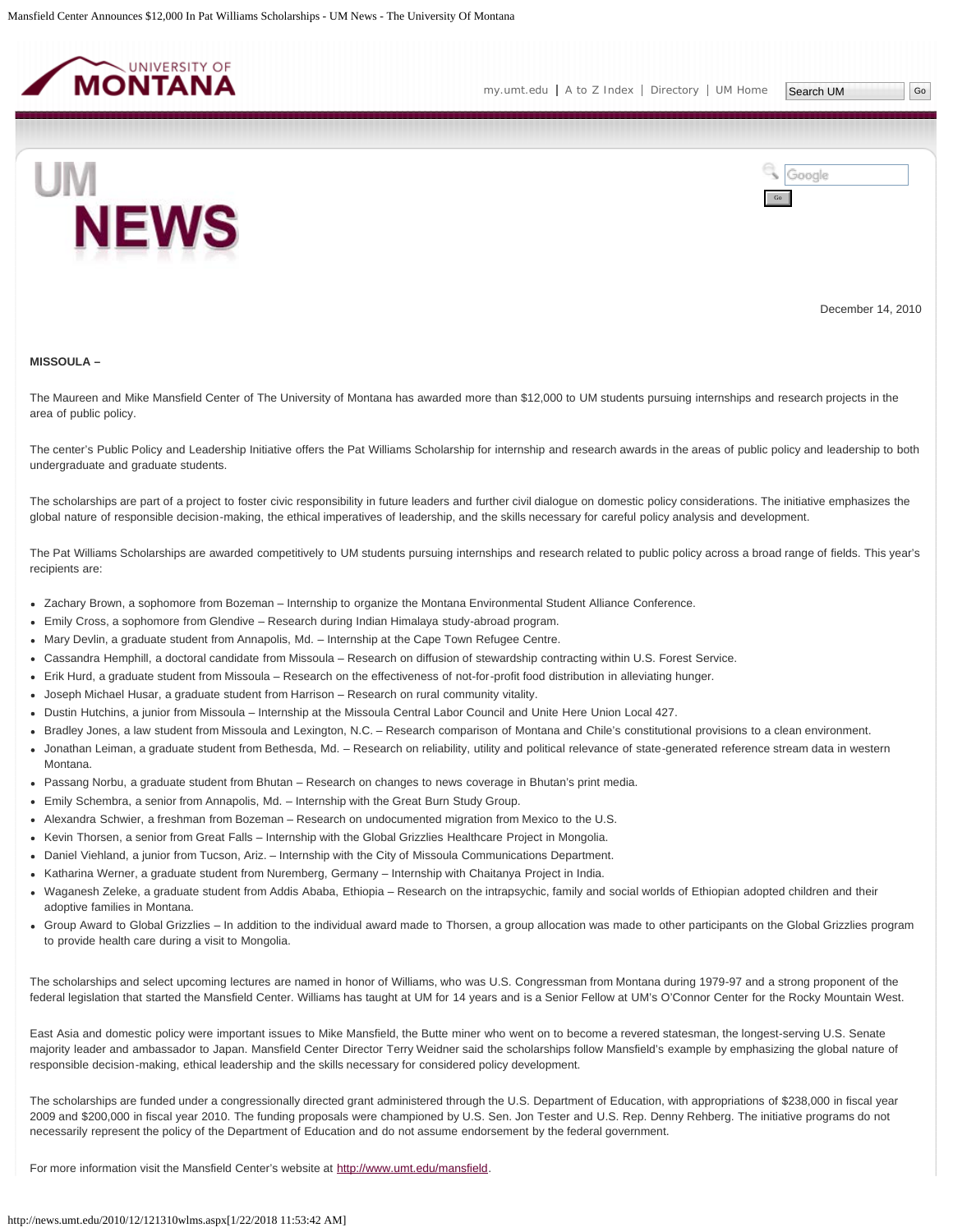[The University of Montana](http://www.umt.edu/) | Missoula, MT | [Contact UM](http://www.umt.edu/comments) | [Accessibility](http://www.umt.edu/home/accessibility) ### DM/bd Local, dailies, weeklies 121310wlms **Contact:** Deena Mansour, project manager, UM Maureen and Mike Mansfield Center, 406-243-2713, [deena.mansour@mso.umt.edu](mailto:deena.mansour@mso.umt.edu).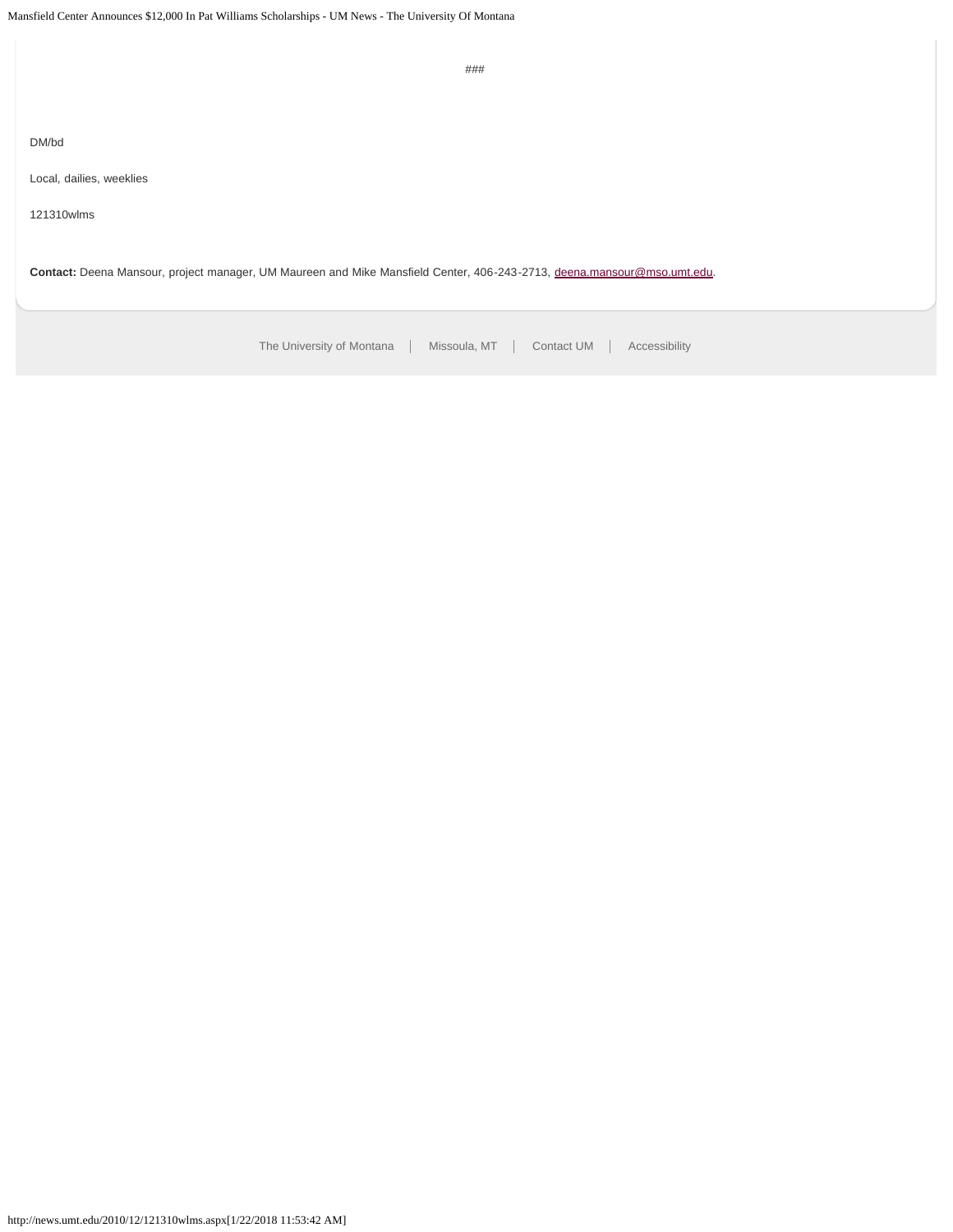<span id="page-18-0"></span>



Go

Google



December 14, 2010

#### **MISSOULA –**

Richie Havens, known for his high-energy performances for 45 years, will not appear at The University of Montana on March 24, 2011, as scheduled.

Recent health issues have made Havens' typical touring schedule demanding and exhausting, and although it was a difficult decision for him, he felt compelled to follow the advice of his doctor and cancel all his upcoming appearances.

###

Tickets for the March 24 performance at UM that were purchased with credit cards will automatically be refunded.

Those who purchased tickets with cash or check will need to visit the Adams Center Box Office to receive a full refund.

For more information, call the box office at 406-243-4051.

MK/bd

Local, dailies, specialized western

121310rhav

**Contact:** Matty Kerr, marketing coordinator, UM Productions, 406-243-4719, [marketing@umproductions.org](mailto:marketing@umproductions.org).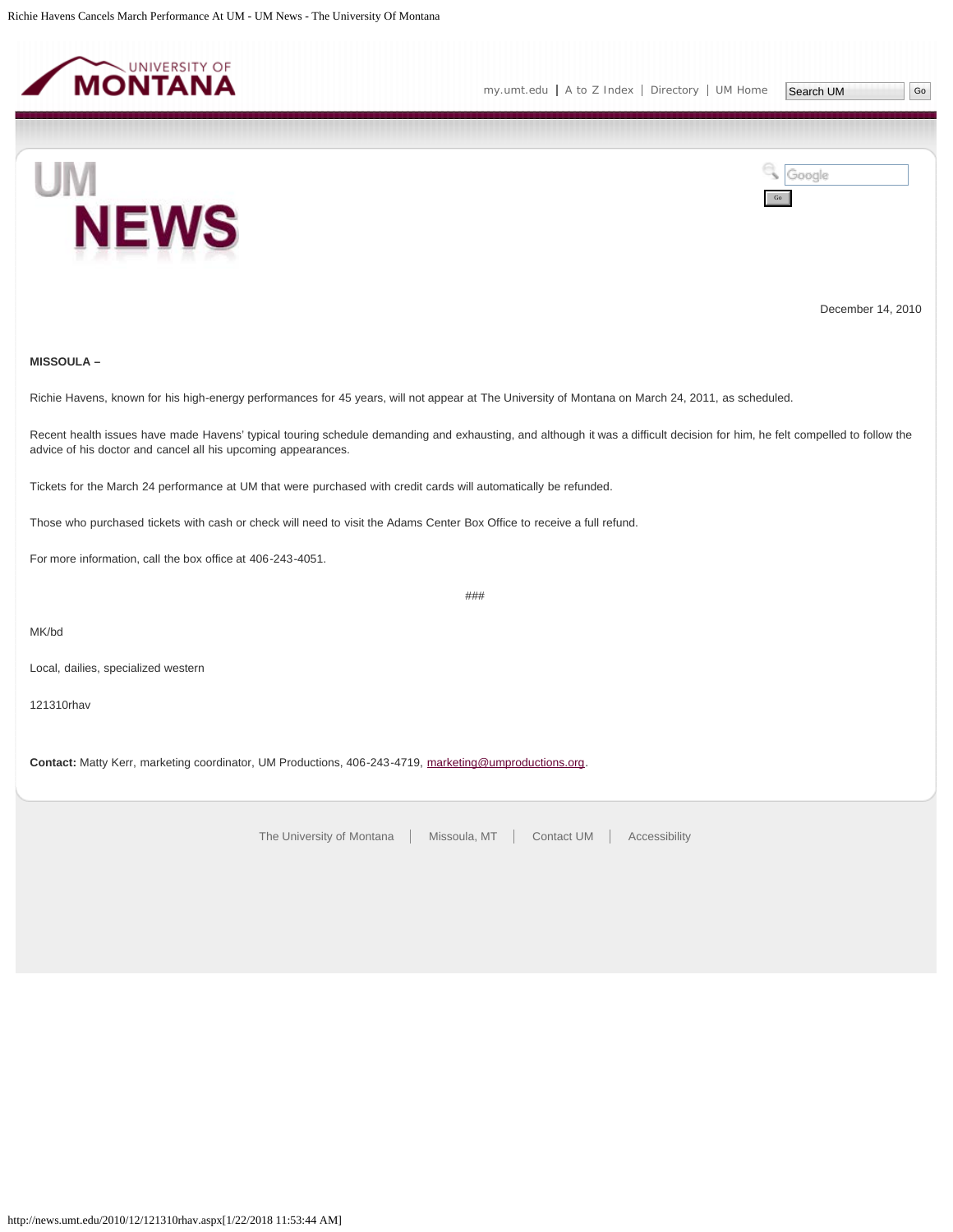<span id="page-19-0"></span>



December 14, 2010

#### **MISSOULA ―**

The Osher Lifelong Learning Institute at The University of Montana (MOLLI) will offer several special courses and events for members during its winter 2011 term.

MOLLI's fourth annual "Behind the Scenes at the Symphony" will examine the making of a Missoula Symphony Orchestra performance. Two class sessions will be held from 3 to 5 p.m. Tuesday, Feb. 8 and 15, in UM's Todd Building. Members then can attend the symphony's rehearsal, which will feature virtuoso pianist Antonio Pompa-Baldi, at 7 p.m. Thursday, Feb. 17, in the University Theatre. The event is free for all MOLLI members.

"Questions of Connoisseurship," taught by Montana Museum of Art & Culture curator Brandon Reintjes, will use MMAC's special exhibition "Renoir, Magritte, Gauguin and Other Masterpieces from a Private Collection" to increase students' appreciation of connoisseurship, masterpieces and great art. Classes will meet from 1 to 2:30 p.m. Fridays from Jan. 21 through Feb. 25 in the Todd Building.

Music Professor Anne Basinski will teach "MOLLI at the Met! A Look at Italian Opera as Done by the Metropolitan Opera in NYC." The course will alternate each week between lectures and private screenings of three operas broadcast in high definition. Lectures will examine the fascinating production of the operas. All lectures and screenings will start at 9 a.m. Thursdays from Jan. 20 through Feb. 24 at the Roxy Theater, located at 718 S. Higgins Ave. An additional \$25 screening fee will apply.

Registration also is open for MOLLI winter courses, which allow community members ages 50 and older to explore topics ranging from theater and music to history and sustainability. The courses are taught by dynamic UM and community instructors, and most classes will start in January. An annual MOLLI membership fee of \$20 is required to enroll in all courses. Individual course registration costs \$60 plus fees, when applicable.

A MOLLI early-start course titled "'Bus Stop': A Backstage Pass" will be held from 2:30 to 4 p.m. Mondays from Dec. 27 to Jan. 25 in UM's PAR/TV Center. Taught by UM theatre and dance Assistant Professor Teresa Waldorf, the course will offer an in-depth look at the making of a professional theater production. Students will examine the direction, design and rehearsal of Montana Repertory Theatre's touring production of William Inge's play "Bus Stop."

Following is a list of all other MOLLI winter courses, which run Jan. 20-Feb. 25.

#### **Thursdays:**

- David Cates, "Creative Writing: Elements of a Story"
- George Seielstad, "Sustainability: The Challenge of Change"
- Rick Bass, "An Appreciation of the Short Story"
- Darko Butorac, "Mad about Mahler"
- Dan Spencer, "Is God Green? Looking at Religion, Nature and the Environment"
- Rodolfo Villarreal-Rios, "A Complex Neighborhood: U.S.-Mexican Relations from 1914 to Present"

## **Fridays:**

- "River" He Yang, "The Analects of Confucius"
- Hal Stearns, "More Montana Tales"
- Ray Risho, "Cuisine Artistry: The Global Kitchen"
- Jim Seig, "John Wayne, Shane, and Will Kane: The Sacred Executioner in Western Literature & Film"
- Nancy Cooper, "All Bach, All the Time!"
- Robert Greene, "The World of Anna Karenina"
- Tobin Miller Shearer, "Black and Radical Traditions"

Complete course descriptions, locations, times, instructor information and registration are available on the MOLLI website at [http://www.umt.edu/molli.](http://www.umt.edu/molli) For more information or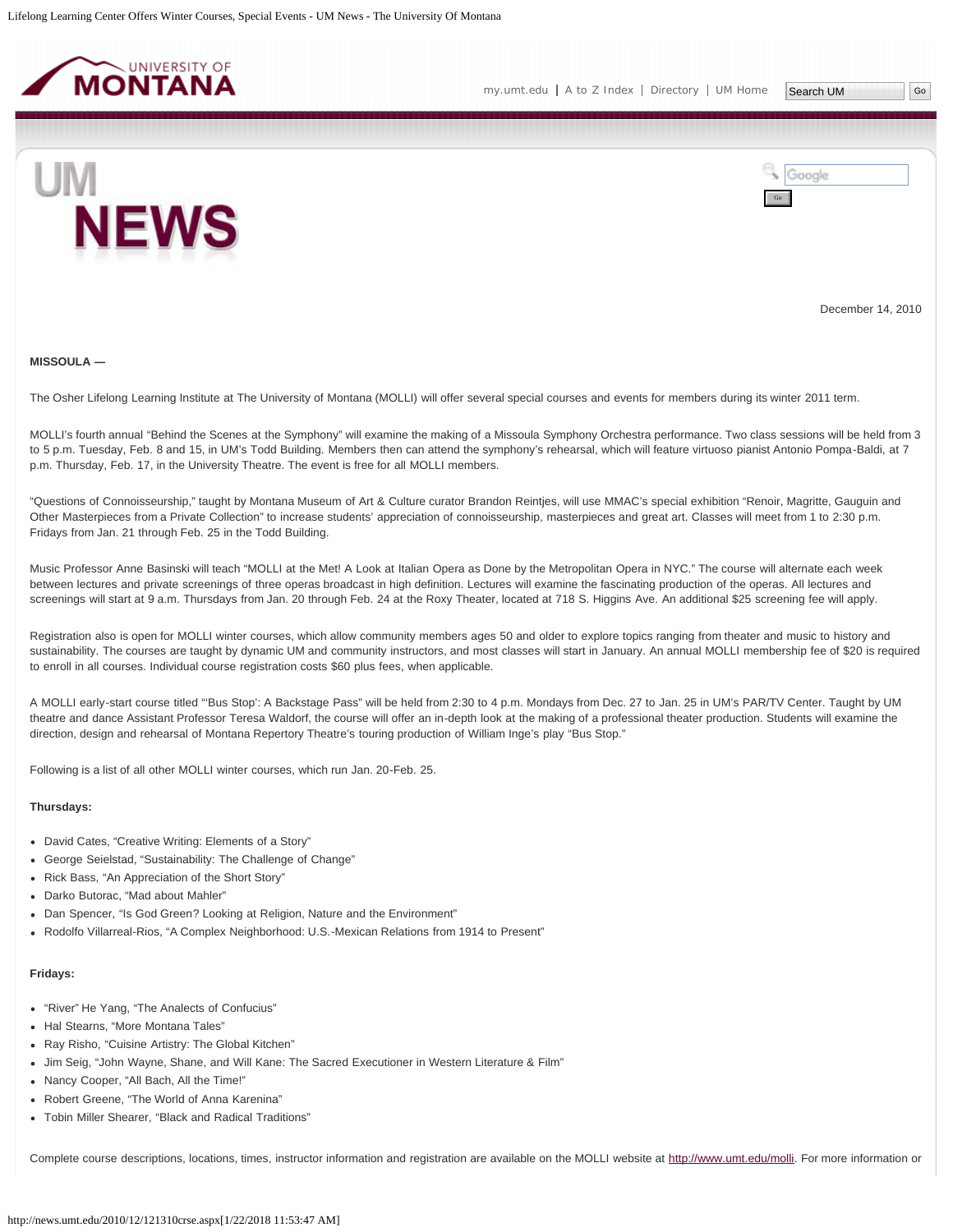Lifelong Learning Center Offers Winter Courses, Special Events - UM News - The University Of Montana

[The University of Montana](http://www.umt.edu/) | Missoula, MT | [Contact UM](http://www.umt.edu/comments) | [Accessibility](http://www.umt.edu/home/accessibility) to register for courses, call the UM School of Extended and Lifelong Learning at 406-243-2905 or e-mail [dannette.fadness@umontana.edu.](mailto:dannette.fadness@umontana.edu) ### DF/als Local 121310crse **Contact:** Dannette Fadness, Osher Lifelong Learning Institute at UM, 406--243-2905, [dannette.fadness@umontana.edu.](mailto:dannette.fadness@umontana.edu)

http://news.umt.edu/2010/12/121310crse.aspx[1/22/2018 11:53:47 AM]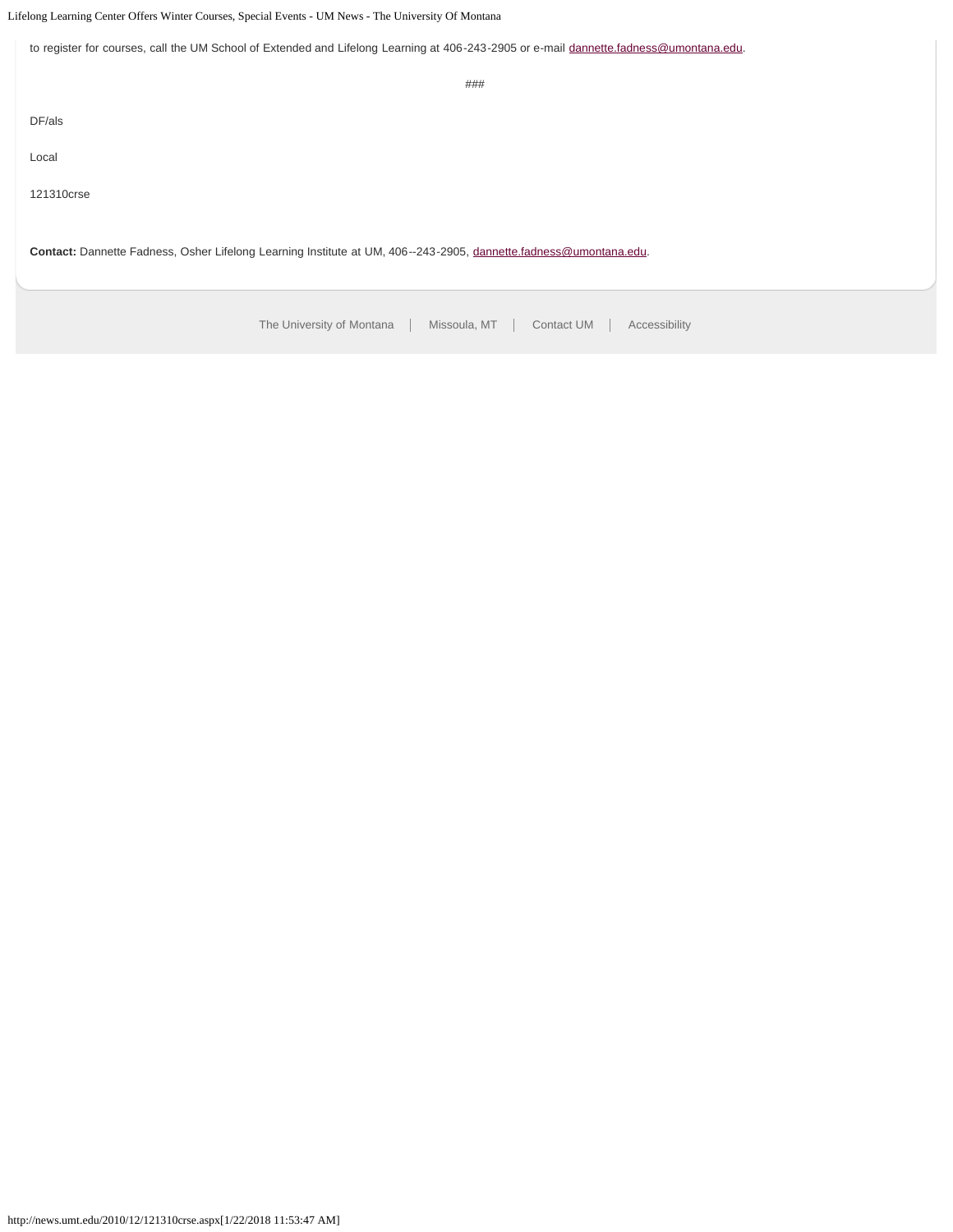<span id="page-21-0"></span>



December 13, 2010

## **MISSOULA –**

University of Montana students, employees and their families are invited to join University Dining Services to spread some holiday cheer by baking and decorating cookies at the 13th annual UM Christmas Cookie Cook-Off on Thursday, Dec. 16.

The event will take place from 2 to 6 p.m. at the Food Zoo, located in the Lommasson Center. This year's theme is "The Island of Misfit Toys."

Half the cookies baked will be donated to a local youth home, senior home, group shelter or other nonprofit organization, and participants may take home half the of cookies. Annually, about 300 dozen cookies are donated to 18 local charities, and more than 29 campus departments participate in the festivities.

UDS will supply its personnel and facilities, and Sysco Food Services of Montana will donate the cookie dough and decorations. All participants need to bring is their holiday spirit.

Beverages, music and a children's play area will be provided, and Santa will join the party from 5 to 6 p.m. So bring the kids, or at least the kid in you, and join UDS for some tasty and charitable holiday fun.

###

JO/bd| Local 121310cook

**Contact:** Jerry O'Malley, University Dining Services, 406-243-6433, [jerry.omalley@mso.umt.edu](mailto:jerry.omalley@mso.umt.edu).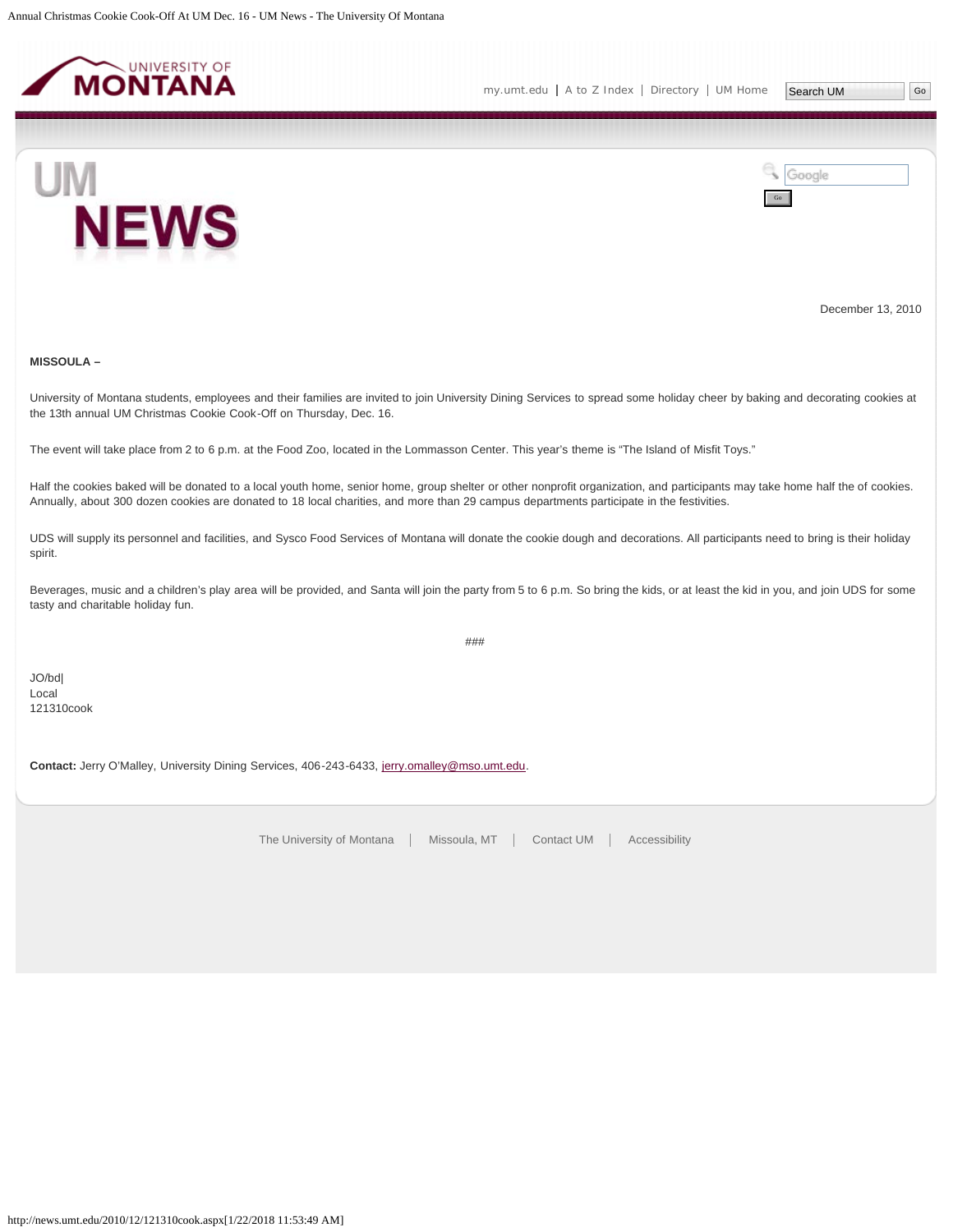<span id="page-22-0"></span>

Go

Google



December 10, 2010

## **MISSOULA ―**

The Osher Lifelong Learning Institute at The University of Montana (MOLLI) will offer several classes on campus open to students of all ages as part of First Night Missoula festivities from noon to 4:45 p.m. Friday, Dec. 31.

Following are the MOLLI courses offered, which will be held in Todd Building rooms 203 and 204 unless otherwise noted.

- Noon-12:45 p.m.: Annika Johns, "Incredible Edible Bugs"
- 1-2:30 p.m.: Glenn Govertsen, "Mr. G Science Show" (North Underground Lecture Hall)
- 3-3:45 p.m.: Margaret Johnson, "Let's Act for the Young & Young at Heart"
- 4-4:45 p.m.: Hal Stearns, "More Montana Tales"

First Night Missoula is a New Year's celebration organized by the Missoula Cultural Council to honor art and community. It aims to provide an accessible, affordable, alcoholfree New Year's Eve celebration for the entire family.

Buttons are required to attend all First Night Missoula events, including the MOLLI courses. They are \$12 in advance and \$15 on Dec. 31. Children 7 and under are free. Buttons are available at 20 locations throughout Missoula and the Bitterroot Valley. A complete list of locations is available at<http://www.missoulacultural.org/firstnight/>.

For more information on the MOLLI courses, call Dannette Fadness at 406-243-2905 or e-mail [dannette.fadness@umontana.edu.](mailto:dannette.fadness@umontana.edu)

###

DF/als Local, specialized western 121010class

**Contact:** Dannette Fadness, Osher Lifelong Learning Institute at UM, 406-243-2905, [dannette.fadness@umontana.edu.](mailto:dannette.fadness@umontana.edu)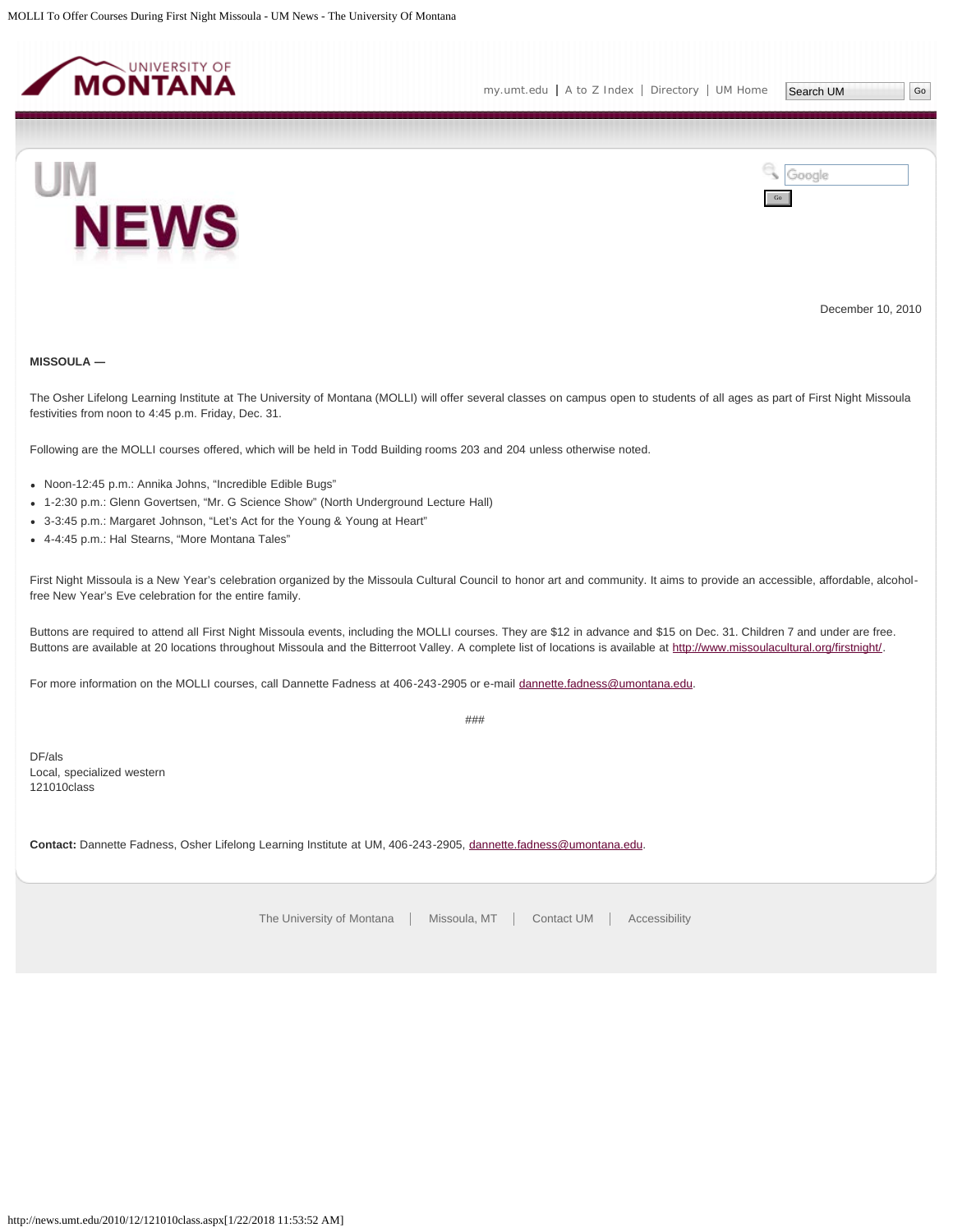<span id="page-23-0"></span>



Go

Google



December 10, 2010

## **MISSOULA –**

A news conference that will discuss reinvesting in two-year higher education in Montana will be held at 12:30 p.m. Monday, Dec. 13, in the commons area at The University of Montana College of Technology.

The Associated Students of UM and state Sen. Carol Williams (D-Missoula) will host the event. Speakers will include University and community officials, and topics will include the upcoming legislative session and plans for the proposed new COT building.

The news conference is open to the public. For more information call the ASUM office at 406-243-2451.

###

CBS Local, specialized western 121010news

**Contact:** Ashleen Williams, ASUM president, 406-243-2038, [asum.president@mso.umt.edu](mailto:asum.president@mso.umt.edu).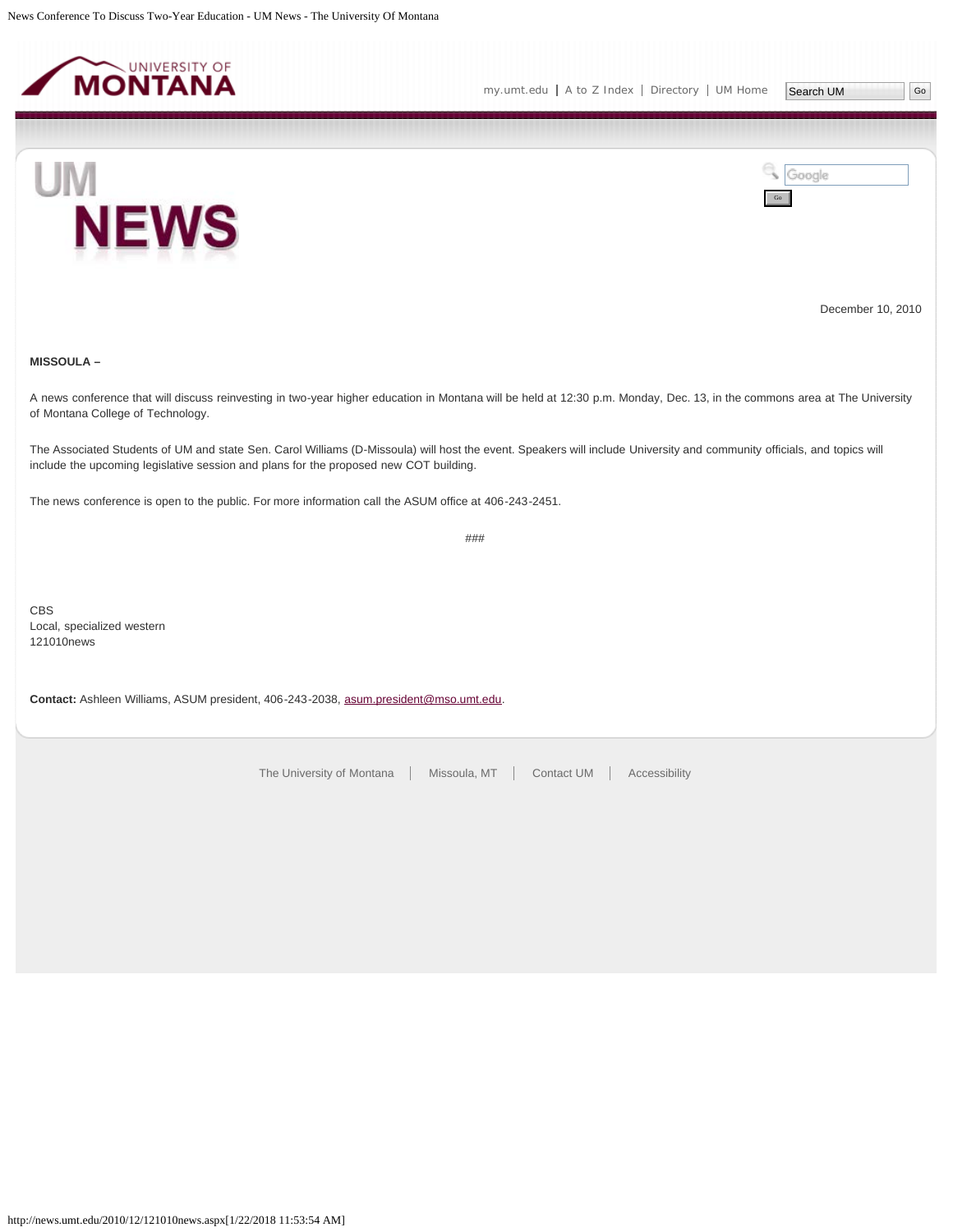<span id="page-24-0"></span>

[my.umt.edu](http://my.umt.edu/) | [A to Z Index](http://www.umt.edu/search/atoz/) | [Directory](http://www.umt.edu/directory/) | [UM Home](http://www.umt.edu/)



Google Go

December 08, 2010

## **HAMILTON –**

The steering committee for the Bitterroot College Program of The University of Montana will hold its monthly meeting at 2 p.m. Tuesday, Dec. 14, at the Ravalli County Commissioners Meeting Room, located at 215 S. Fourth St. in Hamilton.

The BCP steering committee is a public board and welcomes members of the public to observe and participate at its meetings.

Agenda topics will include operational, educational planning and fiscal issues. The meeting agenda will be available Friday, Dec. 10, on the BCP website at <http://www.umt.edu/bcp>(click on "Meetings" under "Steering Committee"), by calling BCP Interim Director Victoria Clark at 406-375-0100 or by e-mailing [victoria.clark@umontana.edu](mailto:victoria.clark@umontana.edu).

The BCP steering committee is a collaborative group composed of Ravalli County stakeholders, UM officials and state higher education representatives. The committee is charged with planning an entity to provide responsive and sustainable adult and higher education opportunities to Ravalli County residents. BCP currently offers 19 UM College of Technology courses in the Hamilton area.

###

VC/bd

Local, specialized western

120810bitt

Contact: Victoria Clark, interim director, Bitterroot College Program of UM, 406-375-0100, [victoria.clark@umontana.edu](mailto:victoria.clark@umontana.edu).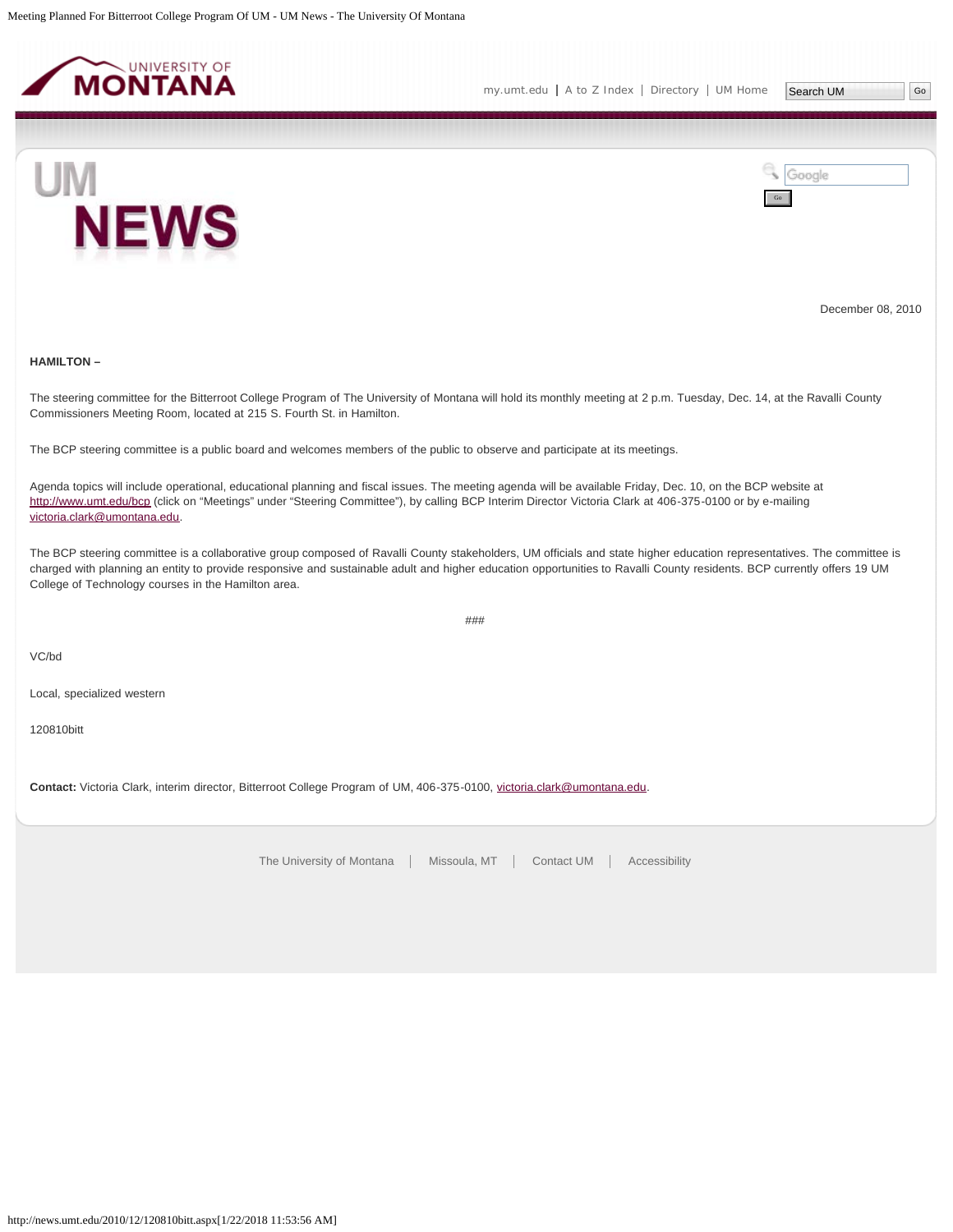<span id="page-25-0"></span>



December 08, 2010

#### **MISSOULA –**

The University of Montana is transitioning from its current Blackboard Learning Management System to Moodle, an open-source learning management system.

Initially prompted by the state requirement to review UM's Learning Management System, the selection resulted from campus needs, expressed preferences for certain features by faculty and students, and evidence from other institutions.

The transition to Moodle will take place in three phases and will be completed by fall semester 2011.

- **Phase 1: Pilot.** Students and faculty in the College of Visual and Performing Arts, School of Business Administration and School of Law will pilot the use of Moodle during spring semester 2011.
- **Phase 2: Fully Online Courses.** All fully online courses at UM will be designed and delivered in Moodle for summer semester 2011 and beyond.
- Phase 3: Course Supplements. All online course supplements for face-to-face classes will use Moodle in fall semester 2011. Blackboard will not be in use at this time, although it will remain active until spring semester 2012.

The transition will require some effort on the part of instructors and students. There is a need to become familiar with new terms and features and, for instructors, to rebuild existing Blackboard courses in Moodle. The Instructional Design and Development Team, in conjunction with the Learning Management System Advisory Committee, are available to help instructors with the redesign process.

"The shift to Moodle is really an opportunity to focus once more on how to provide the most effective learning experience for students, whether they are taking classes faceto-face or at a distance," said Robert Squires, UM's interim associate director of instructional design. "Moodle offers features that promote interaction and collaboration, as well as engagement with course content."

Training and support will be offered in the following areas: workshops, online tutorials for faculty and students, tip sheets, and step-by-step guides to adding content in Moodle. Support also will be available 24/7 online at [http://umonline-help.umt.edu.](http://umonline-help.umt.edu/)

The Learning Management System Advisory Committee consists of the following individuals who will act as point persons for their respective units:

- College of Arts and Sciences: Charles Exley and Jesse Munro.
- College of Forestry and Conservation: To be determined.
- School of Law: Stacey Gordon.
- School of Business Administration: David Firth.
- College of Health Professions and Biomedical Sciences: Danielle Wozniak.
- College of Technology: Linda Eagleheart.
- College of Education and Human Sciences: Lisa Blank.
- School of Journalism: Ray Fanning.
- College of Visual and Performing Arts: Rick Hughes, chair of the advisory committee.

For more information on the transition, visit the Learning Management System shift website at [http://umt.edu/shift/default.aspx.](http://umt.edu/shift/default.aspx)

Questions regarding the transition to Moodle can be directed to Kelly Lemar, interim director of educational technology, School of Extended & Lifelong Learning, at [kelly.lemar@mso.umt.edu.](mailto:kelly.lemar@mso.umt.edu)

Questions regarding trainings or support can be directed to Squires at [robert.squires@mso.umt.edu.](mailto:robert.squires@mso.umt.edu)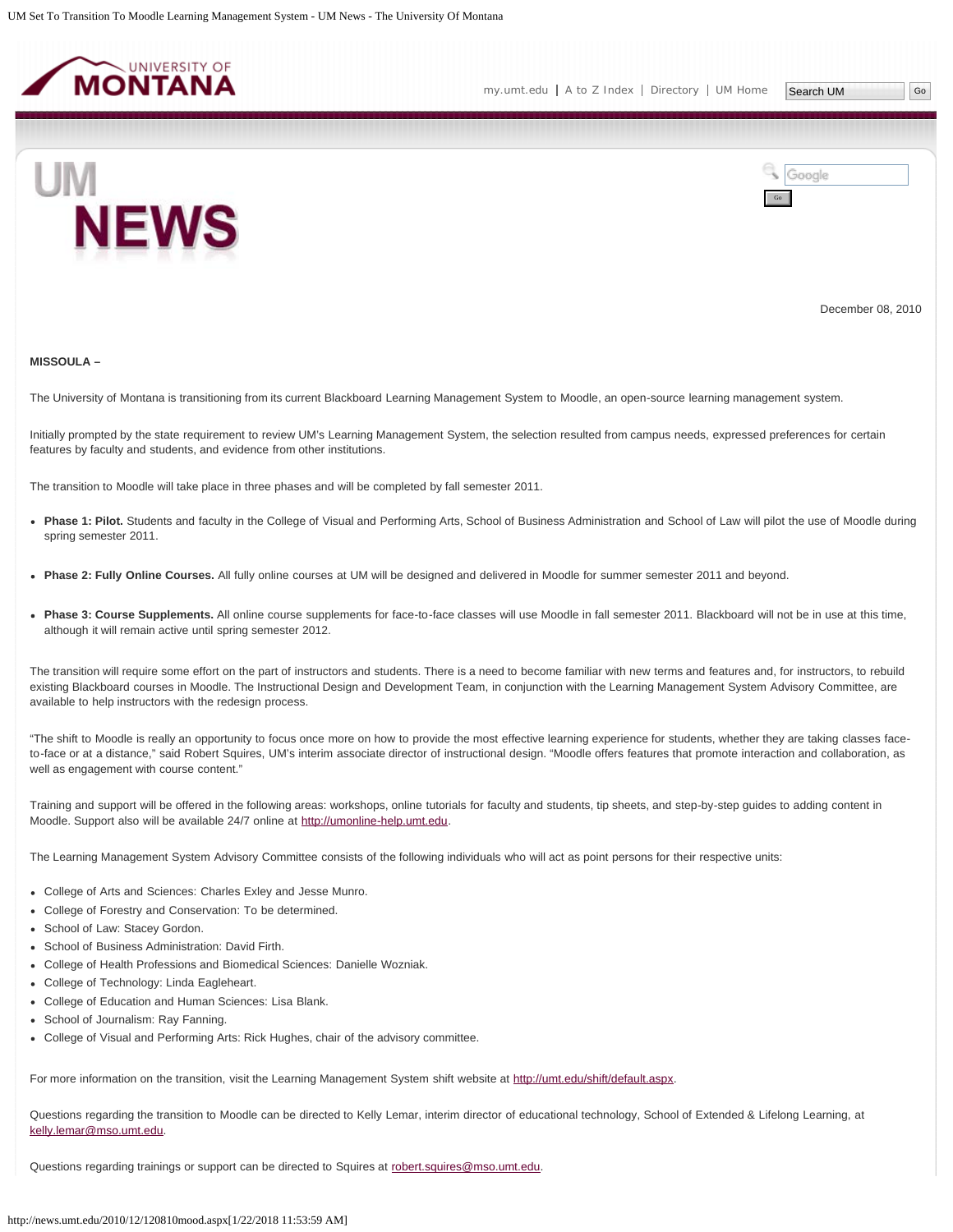| ###                                                                                                                                                                                                                                                                                             |
|-------------------------------------------------------------------------------------------------------------------------------------------------------------------------------------------------------------------------------------------------------------------------------------------------|
| RS/bd                                                                                                                                                                                                                                                                                           |
| Local                                                                                                                                                                                                                                                                                           |
| 120810mood                                                                                                                                                                                                                                                                                      |
| Contact: Kelly Lemar, interim director of educational technology, School of Extended and Lifelong Learning, 406-243-6317, kelly.lemar@mso.umt.edu; Robert Squires,<br>interim associate director of instructional design, Extended Learning Services, 406-243-6056, robert.squires@mso.umt.edu. |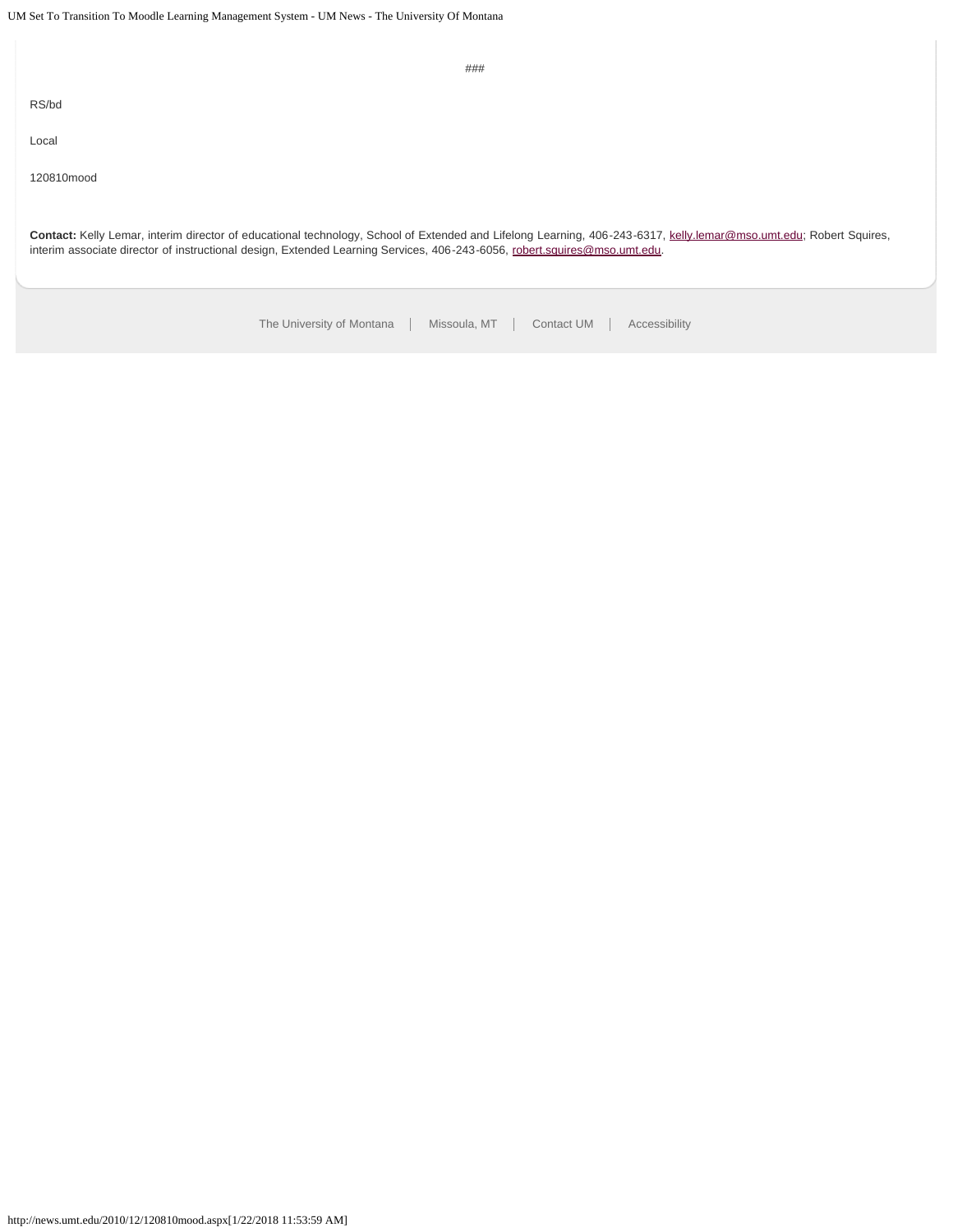<span id="page-27-0"></span>

Google

Go



December 07, 2010

#### **MISSOULA –**

Student teams from The University of Montana School of Business Administration's Department of Management Information Systems will present website designs at the Second Annual Website Design Competition at UM on Thursday, Dec. 9.

The competition begins at 6 p.m. in Gallagher Business Building Room 123 and is free and open to the public. It connects Web experts with nonprofit clients who may otherwise be unable to afford Web design and development services and also provides an experiential learning opportunity that is essential for MIS students to translate classroom skills into workplace solutions.

"When students engage in a real-world project, it provides practical experience that prepares them for their upcoming careers as business professionals," said MIS Associate Professor Clayton Looney.

The Nature-Link Institute was invited to serve as the client for this year's student-driven competition. The institute's mission involves reconnecting individuals to the environment through education, research and advocacy. More information is online at [http://www.nature-link.org](http://www.nature-link.org/).

Student teams met with representatives from the institute to analyze their business needs. Based on the analysis, the teams designed and developed a website shell, which may be further developed for full functionality and taken live by the organization.

Six finalist teams have been invited to present their website designs before a panel of judges: Tim Christensen, director of Media and Technology for Vann's Inc.; Ryan Weisser, president of AXIOM IT Solutions Inc.; and Monica Cederberg, corporate communications director for Washington Business Services. Members of student teams who receive first-, second- and third-place honors will each receive a scholarship for spring semester 2011.

The study of management information systems focuses on analyzing and managing the flow of information within and across organizations and using both information and technology to enhance the organization's business operations. Graduates of UM's MIS program pursue careers in consulting, health care, computer services and a variety of other industries. Several graduates have founded their own companies.

###

JM/bd

Local, specialized western

120610webd

Contact: Jodi Mammenga, assistant director of development, UM School of Business Administration, 406-243-6723, [jodi.mammenga@mso.umt.edu](mailto:jodi.mammenga@mso.umt.edu).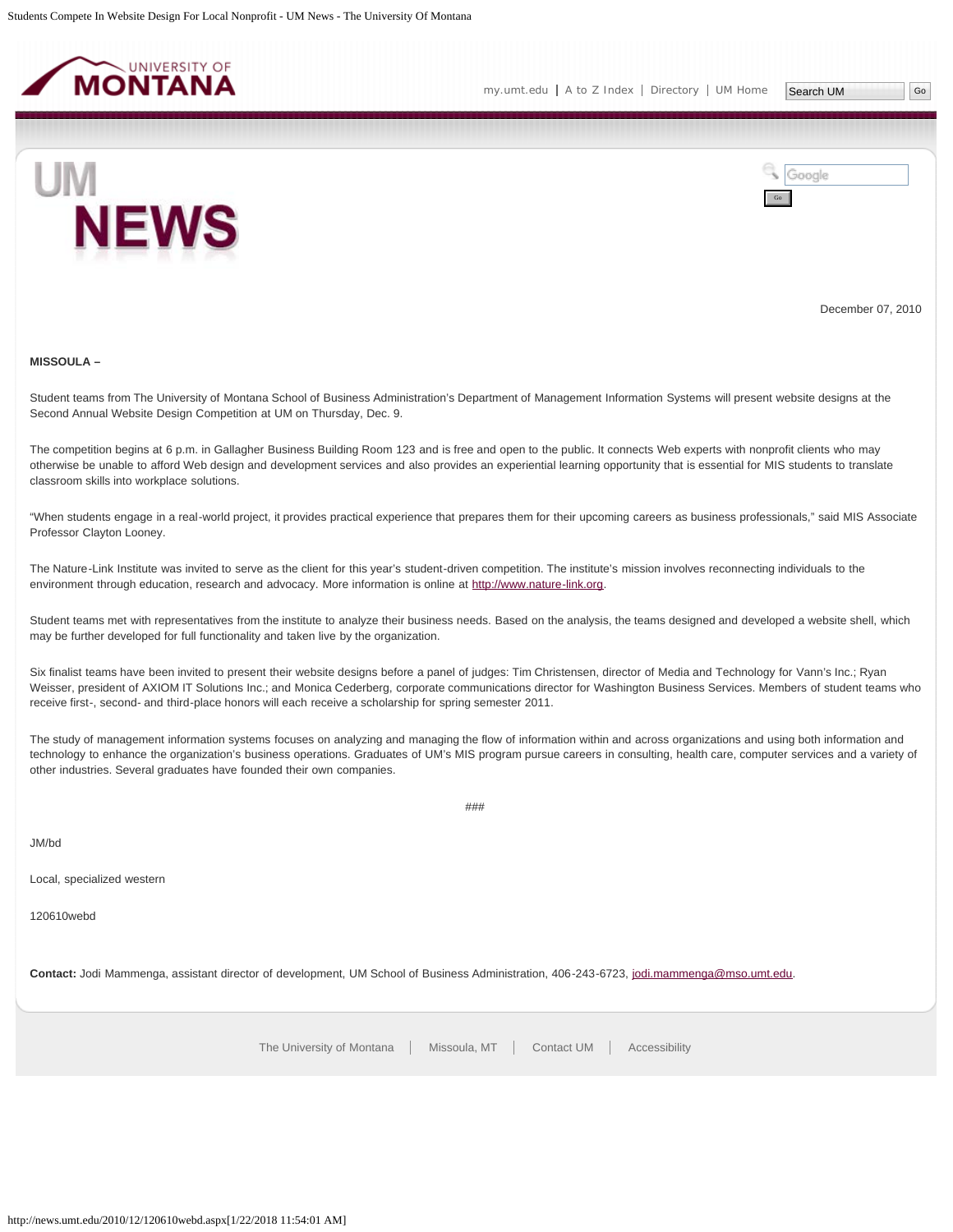<span id="page-28-0"></span>



December 07, 2010

#### **MISSOULA –**

A screening of the documentary film "Nuclear Tipping Point" followed by a community discussion with Professor Schuyler Foerster of the U.S. Air Force Academy and Eisenhower Center for Space and Defense Studies will be held at The University of Montana on Monday, Dec. 13.

The event of the World Affairs Council of Montana Distinguished Speakers Programs begins at 7 p.m. in the University Center Theater. Admission is \$5 at the door for the general public. For students and World Affairs Council members, admission is free.

Foerster is the co-author of two books and has written several articles on international politics and security issues. He regularly addresses audiences across the United States and has been a frequent guest commentator in print, radio and television.

Missoula is one of 12 selected locations across the country to present the "Nuclear Tipping Point" community film screening. The 30-minute documentary was produced to raise awareness about nuclear threats and to help build support for actions needed to reduce nuclear dangers.

The film focuses on conversations with four men who have been intimately involved in American diplomacy and national security over four decades: former Secretaries of State George Shultz and Henry Kissinger, former Secretary of Defense William Perry and former U.S. Sen. Sam Nunn. In the film the four men share their personal experiences and efforts to reduce reliance on nuclear weapons, to prevent their spread into potentially dangerous hands and to ultimately end them as a threat to the world.

A review by The New York Times notes that the film sends "waves through the global policy establishment." With North Korea's continued attempt to keep the world guessing on the status of their nuclear program to the November affirmation of Iran's nuclear production capabilities, event sponsors say this timely issue is one deserving of awareness and discussion.

The project is made possible by a grant from the Nuclear Threat Initiative in cooperation with the Hoover Institution. To view a film trailer, go to [http://www.nucleartippingpoint.org.](http://www.nucleartippingpoint.org/)

The World Affairs Council of Montana is a nonprofit, nonpartisan organization founded in 2000 by former U.S. Ambassador Mark Johnson. It is dedicated to engaging Montanans on global issues. For more information, visit [http://www.montanaworldaffairs.org](http://www.montanaworldaffairs.org/) or call 406-723-3328.

###

AL/bd

Local, specialized western

120610wacm

**Contact:** Aubrie Lyons, World Affairs Council of Montana, 406-546-1540, .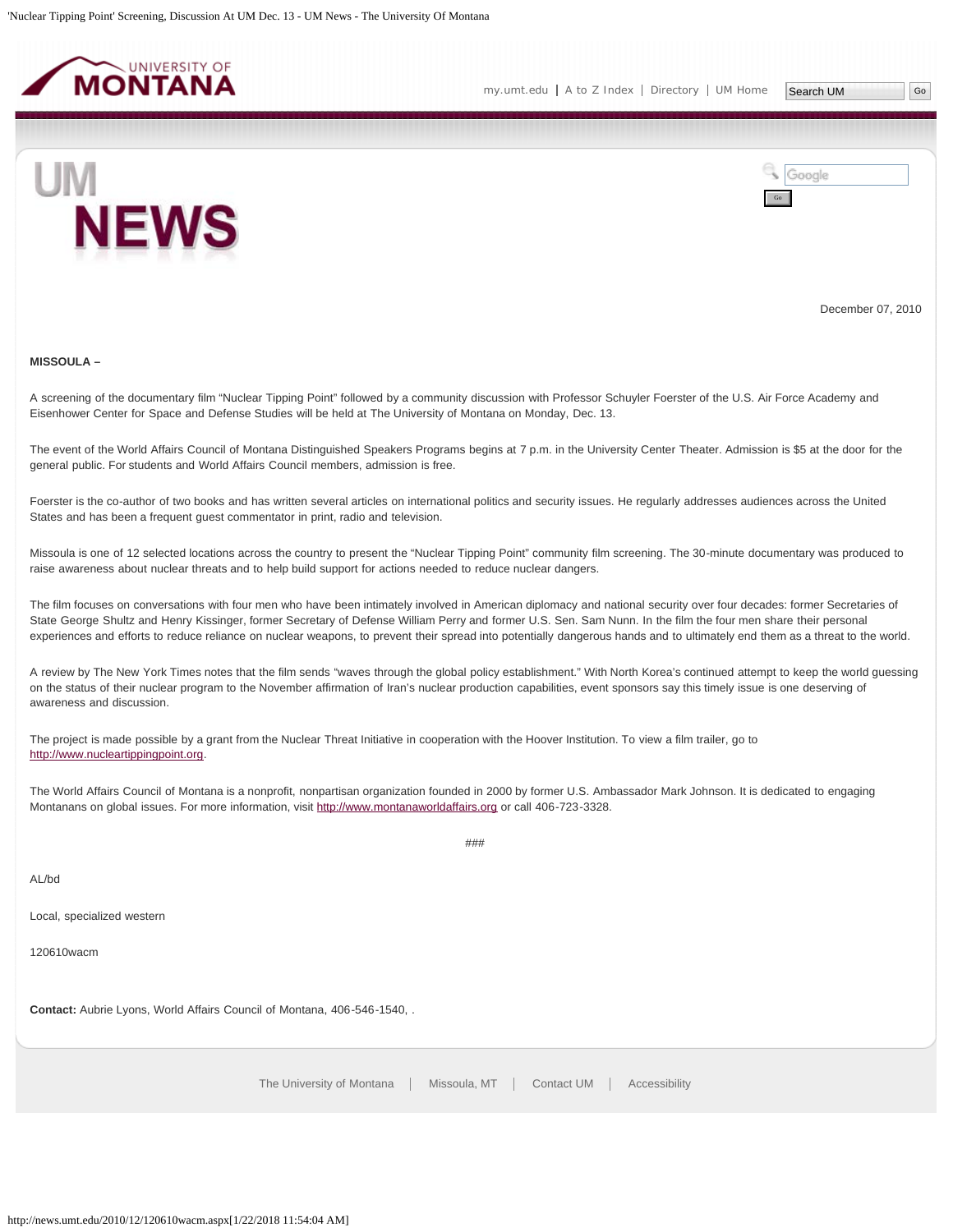<span id="page-29-0"></span>



December 07, 2010

#### **MISSOULA –**

The University of Montana Irish Studies Program, School of Music and the Friends of Irish Studies will bring "A Springtime of Irish Traditional Music" to Missoula and Butte during February, March and April.

The series features a lineup of exciting performers to present the finest of Ireland's music and song tradition. Season tickets for the concert series cost \$45. Tickets for individual concerts cost \$15. Concert tickets would make a great holiday gift, and they are now available online at [http://www.griztix.com](http://www.griztix.com/).

Tickets also can be purchased in Missoula on the UM campus at the Adams Center, The Source in the University Center and the School of Music. They also are available at Southgate Mall and Rockin Rudy's.

Tickets can be purchased in Butte at the Butte-Silver Bow Public Archives, Cavanaugh's County Celtic and Granite Mountain Bank.

The concert series will open with a lecture titled "Bridging the Atlantic" by award-winning broadcaster and author P.J. Curtis, who has spoken on Irish music to audiences worldwide. Curtis will focus on the historical connection between Ireland and America in terms of music. He also will trace the influence of Irish music on the development of America's music heritage, beginning in the 1700s.

The lecture events are free and open to the public. They will take place from 7:30 to 9 p.m. Thursday, Feb. 3, in Butte at the Butte-Silver Bow Public Archives and from 7:30 to 9 p.m. Saturday, Feb. 5, in Missoula at UM's Music Recital Hall.

Curtis is from Kilnaboy, located on the edge of the Burren in west Clare. He has produced 57 albums and recently received an honorary Master of Arts degree for his services to Irish music from the National University of Ireland, Galway.

Following is the Missoula concert series schedule. All Missoula concerts will take place from 7:30 to 9 p.m. in UM's Music Recital Hall:

- **Thursday, Feb. 17:** Irish Fiddle James Kelly
- **Friday, March 18:** Uilleann Pipes Eion Ó Riabhaigh
- **Friday, April 8:** Accordion and Traditional Song Séamus Begley
- **Thursday, April 21:** Folk Music and Ballads Séan Tyrrell

Butte concerts will be held from 7:30 to 9 p.m. in the Montana Tech Library Auditorium. The Butte concert series schedule is:

- **Friday, Feb. 18:** Irish Fiddle James Kelly
- **Sunday, March 20:** Uilleann Pipes Eion Ó Riabhaigh
- **Saturday, April 9:** Accordion and Traditional Song Séamus Begley
- **Friday, April 22:** Folk Music and Ballads Séan Tyrrell

Kelly is considered one of the greatest traditional Irish fiddlers of our time. He is the son of the great fiddler John Kelly from County Clare, who taught him the fiddle beginning at age 3. James Kelly went on to become a champion fiddle player, a composer of more than 800 Irish tunes, a master fiddle teacher and a performer who has played with all the greats of Irish music.

Ó Riabhaigh was raised in a Cork household that was steeped in tradition. He is the son of Micheál Ó Riabhaigh, the great piper and pipe teacher from Munster. Eion Ó Riabhaigh, a rare talent from a young age, went on to become All-Ireland champion in every age category and at every grade. In 2000 he released the CD "Tiomnacht," which means bequest, legacy or something precious handed on. The CD was dedicated to his father. His great love is live music, which, combined with his exquisite style, ensured that he would perform with all the greats of Irish music.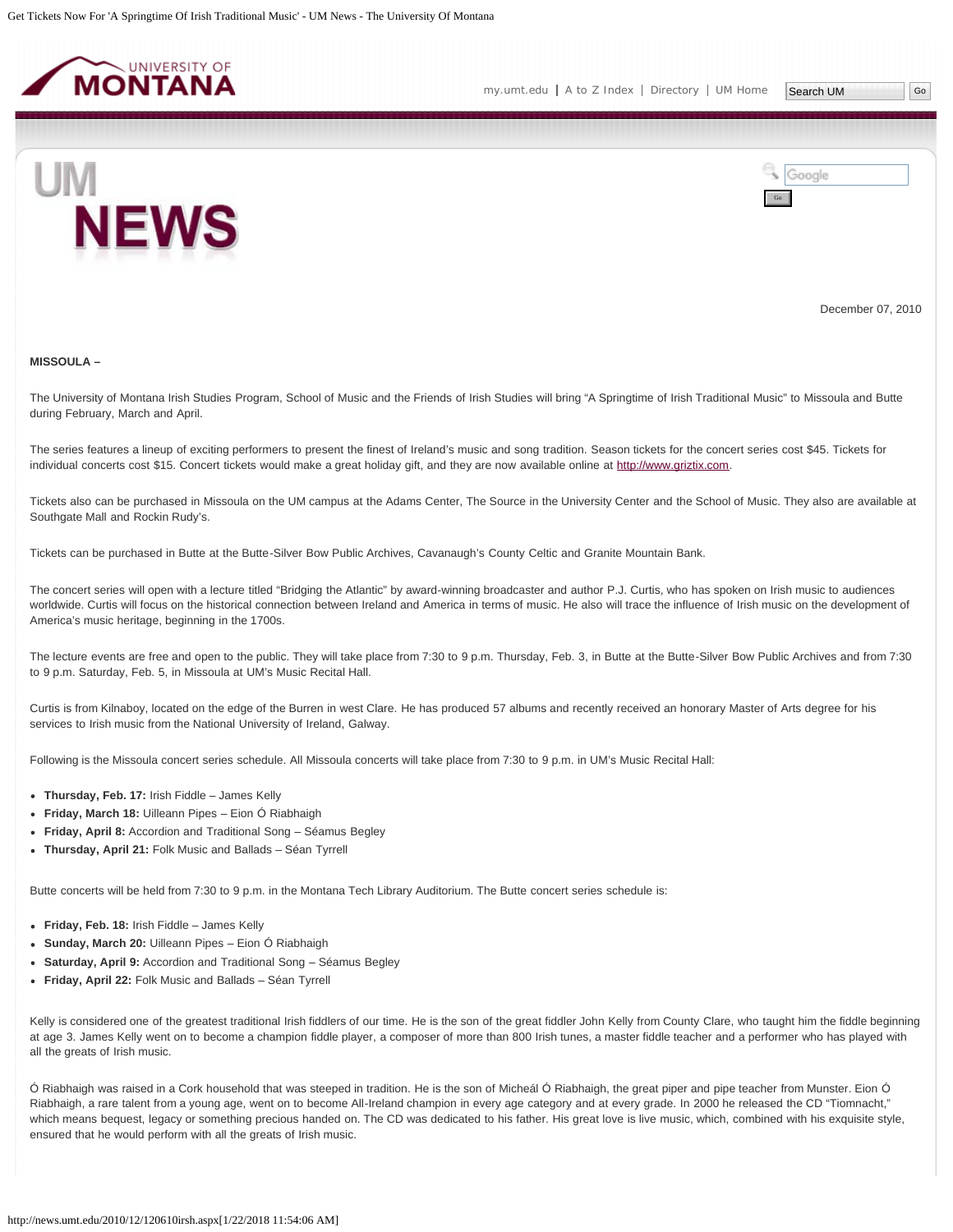Get Tickets Now For 'A Springtime Of Irish Traditional Music' - UM News - The University Of Montana

Begley is a member of the famous Begley family, hereditary custodians of the rich music and singing tradition of the Irish-speaking district in West Kerry. He learned to play the accordion as a young boy at home and went on to be regarded as the finest player in Ireland today. His album "Ragairne (Carousing)," released in 2001, was universally recognized as the traditional album of the year. Begley's style of playing, described as a "successful marriage of all the wildness of West Kerry with a sublime talent for the feather light touch," has influenced a whole new generation of accordion players in Ireland.

Tyrrell, a ballad and folk singer, has won a large following in Montana. He began his public life as a singer in New York and San Francisco, where he worked for many years. In the late 1970s, he returned to Ireland and relocated to the Burren in County Clare, where the tradition infused him with a renewed energy to write, record and perform. He teamed up with some of the greats of Irish music and recorded "Cry of the Dreamer," voted best album of 1994. He also released "The Orchard" in 1999 to further critical acclaim. In recent years he has focused on taking some of the great works of Irish Gaelic literature and setting them to music.

The concert series is offered as part of an introductory course titled Irish Music: Traditional and Contemporary, which will be offered by UM's Irish Studies Program and School of Music spring semester 2011. The course, designed by UM music Professor Patrick Williams in collaboration with Gearóid Ó hAllmhúráin, chair of Irish Studies at Concordia University, Montreal, unites the humanities and the arts, while aiming to bring students and the community into closer contact with the native traditions of Ireland.

Williams went back to the source, to the heartland of Irish music in west Clare and south Munster, to find the concert performers, who all belong to families who have been custodians of the traditional music of Ireland. They have, as they say in Ireland, been weaned on music.

For more information about the 2011 Irish traditional music concert series, call Terry O'Riordain of UM's Irish Studies Program in Missoula at 406-544-0311 or Jerry Sullivan in Butte at 406-490-1429.

Information about the Irish Studies Program at UM is online at [http://www.cas.umt.edu/irishstudies.](http://www.cas.umt.edu/irishstudies) For information about Friends of Irish Studies, visit [http://www.friendsofirishstudies.org](http://www.friendsofirishstudies.org/).

###

TO/bd

Local, state

120610irsh

**Contact:** Terry O'Riordain, UM Irish Studies Program, 406-243-6359 or 406-544-0311, ; Jerry Sullivan, 406-490-1429, .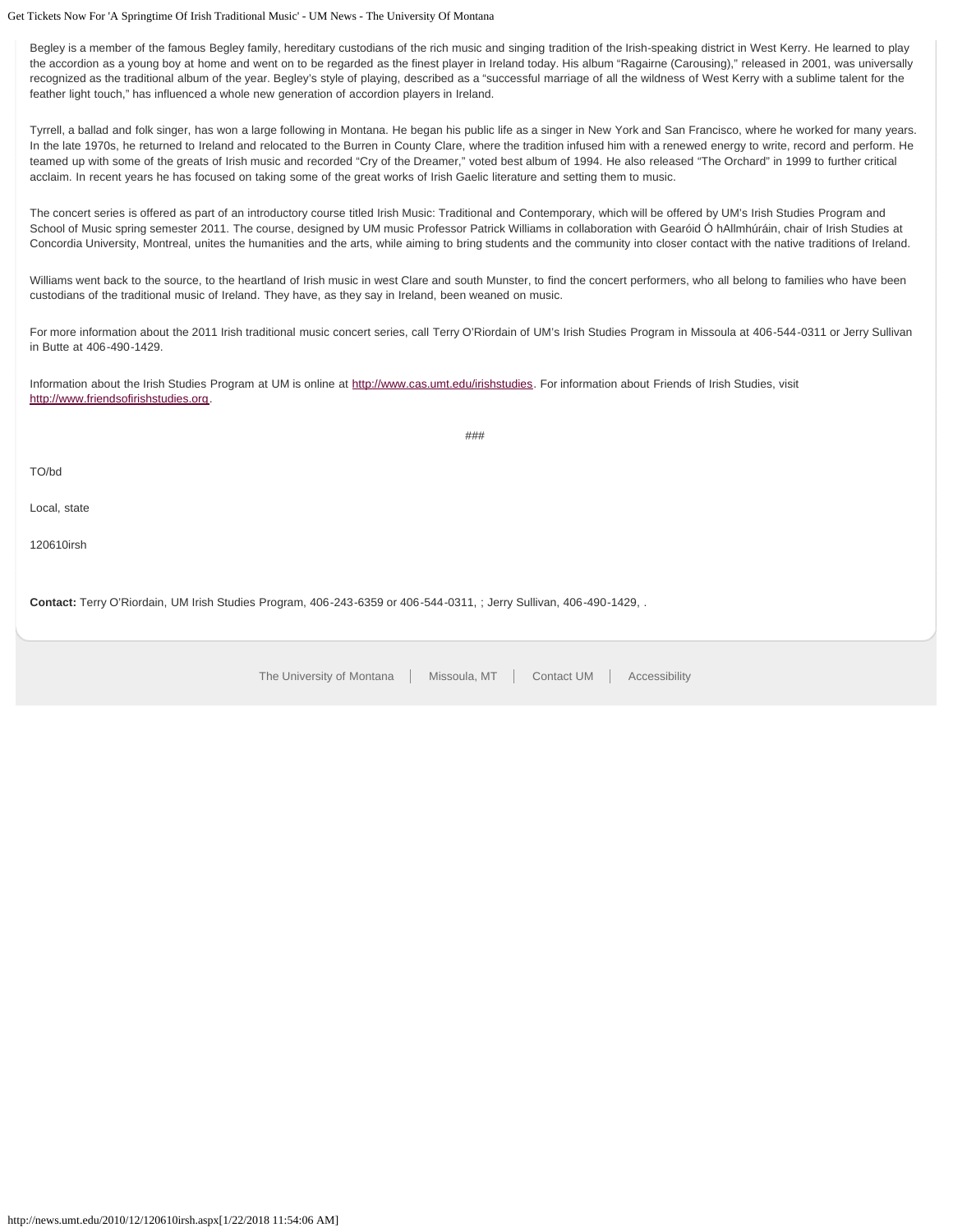<span id="page-31-0"></span>

Go

Google



December 27, 2010

## **MISSOULA –**

There's still time to buy raffle tickets for the award-winning student-built home, located at 2604 Roderick Way in Missoula.

Less than 425 tickets must be sold to meet the minimum ticket sales requirement, so don't miss out.

The Bronze Level efficiency custom home is valued at \$340,000. It has three bedrooms and two and a half baths, with 1484 square feet on the main floor and 742 square feet on the upper floor.

Raffle tickets cost \$100 each. Ticket purchasers need not be present at the raffle drawing to win. Additional prizes are: first prize, a \$20,000 car; second prize, a \$10,000 boat or recreational vehicle; and third prize, a \$5,000 home entertainment system.

The Building Futures Program, a community partnership with the Missoula Building Industry Association, The University of Montana College of Technology and the Flagship Program will sell raffle tickets until Jan. 2, 2011.

Tickets may be purchased at the following locations in Missoula: MBIA office, 1840 South Ave. W.; First Security Bank, 2601 Garfield; Rosauers, 2350 Reserve St.; COT, 909 South Ave. W.; Junkermier, Clark, Campanella and Stevens, 2520 Connery Way; Community Bank, 3010 American Way; Caras Management Co., 401 S.W. Higgins; all four Loose Caboose locations; and Culligan Water Conditioning, 2020 Ernest Ave.

During last fall's Parade of Homes and Remodeling Tour, the student-built home received many awards, including those for Notable Kitchen, Site Integration and Overall Design in its category. The home also tied with Edgell Building and Development for the Craftsmanship award.

###

More information about the home and the raffle rules are online at [http://www.missoulastudentbuilthouse.org](http://www.missoulastudentbuilthouse.org/).

AF/bd

Local, specialized western

122710raff

**Contact:** Alan Fugleberg, UM College of Technology associate dean, 406-243-7608, [alan1.fugleberg@umontana.edu](mailto:alan1.fugleberg@umontana.edu).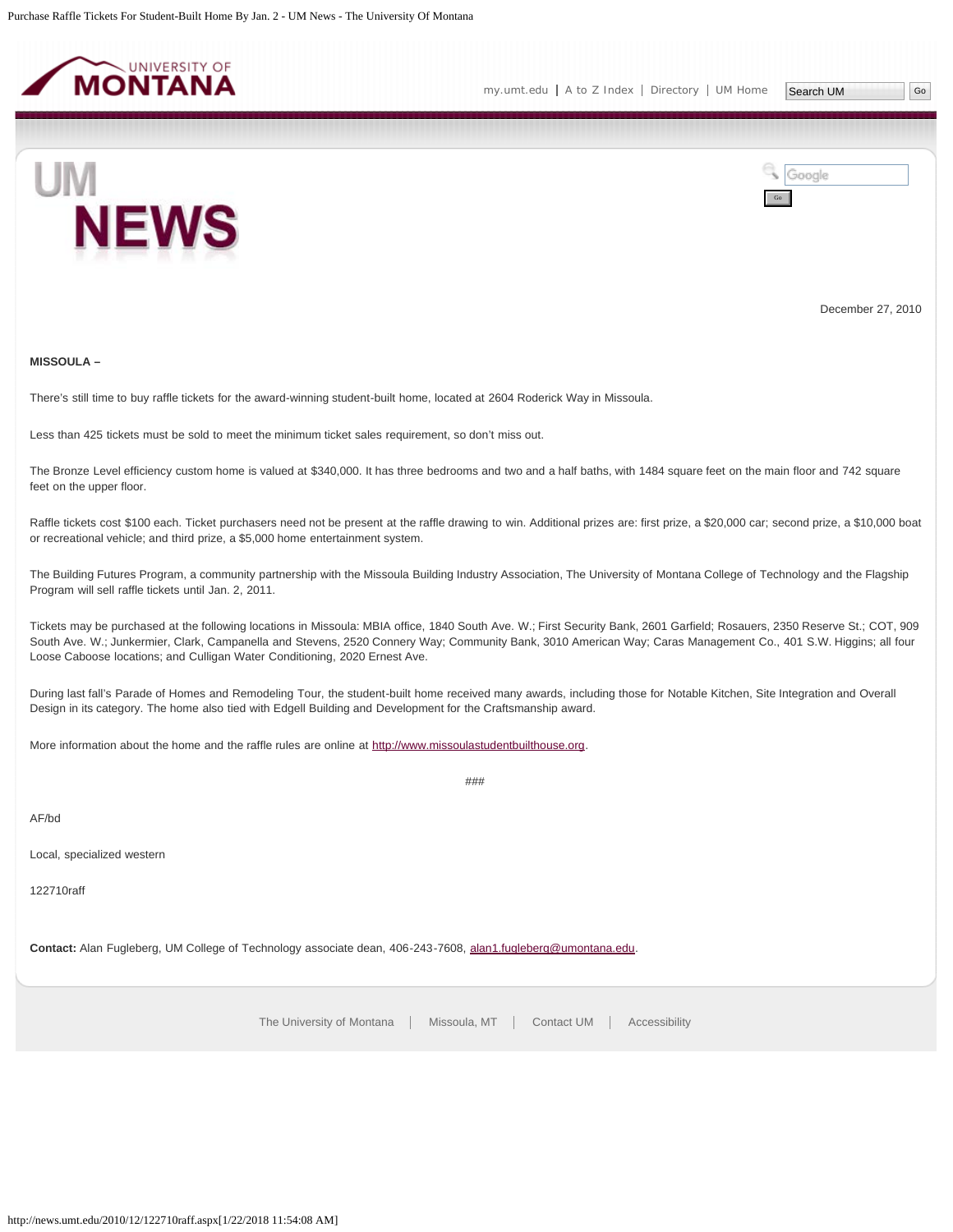<span id="page-32-0"></span>



December 27, 2010

#### **MISSOULA –**

University of Montana journalism Professor Emeritus Robert C. McGiffert died Saturday, Dec. 25, at St. Patrick Hospital from the sudden onset of pneumonia.

McGiffert, who had been living in California, was in Missoula to visit family and friends for the holiday.

He joined the UM School of Journalism faculty in 1966 and taught full time until he retired as a professor in 1990. While at UM, he served as acting dean of the journalism school during 1989-90 and, after retirement, continued to teach at the school part time until 1996.

"Bob was an editor's editor," said Carol Van Valkenburg, chair of UM's print/photojournalism department. "He loved the language and grieved its abuse. And he devoted most of his adult life to teaching generations of students to understand and appreciate it too. He was brilliant, self-effacing, occasionally curmudgeonly and always interesting. The journalism school is a far better place because he devoted his working life to making it so."

In 1982 McGiffert received UM's Distinguished Teaching Award. He also received the Montana Free Press Award from the UM schools of journalism and law. He was the author of the textbook "The Art of Editing the News."

"Many of us who had Bob for news editing classes can still hear him correcting our use of the language," said School of Journalism Dean Peggy Kuhr. "He has had a lasting influence on the rigor of studies and the quality of education the J-School offers its students."

A full obituary will appear in the Missoulian on Tuesday, Dec. 28.

A memorial service will be held at 2 p.m. Saturday, Jan. 1, 2011, in UM's Music Recital Hall. A reception will follow at the Holiday Inn Downtown at the Park in Missoula. Should friends desire, memorial donations may be sent to the Robert McGiffert Excellence Award at the School of Journalism, 32 Campus Drive, University of Montana, Missoula, MT 59812.

###

BD

Local, specialized western

122710prof

**Contact:** Kathleen Whetzel, assistant to the dean, UM School of Journalsim, 406-243-4370, [kathleen.whetzel@mso.umt.edu](mailto:kathleen.whetzel@mso.umt.edu).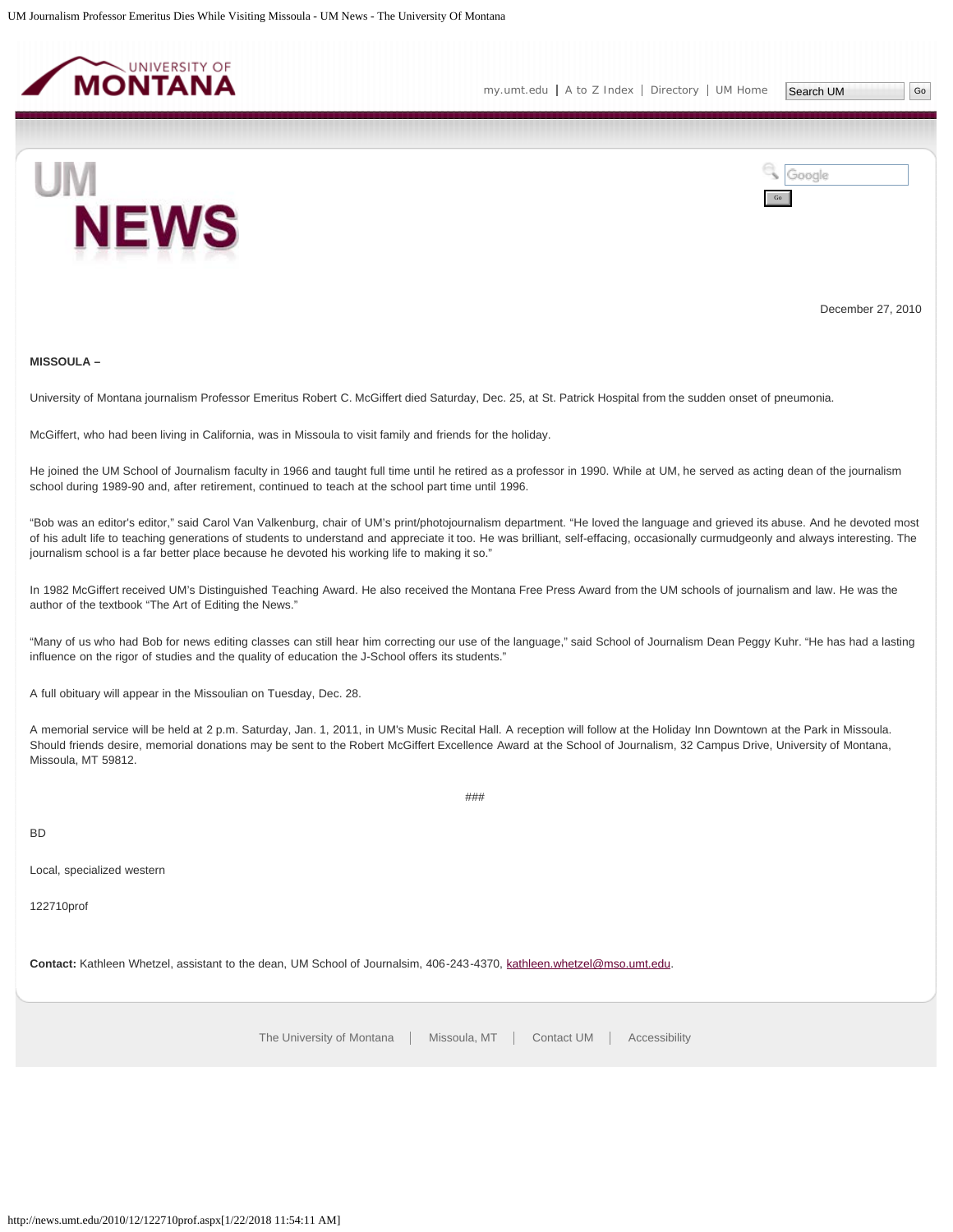<span id="page-33-0"></span>



December 07, 2010

#### **MISSOULA –**

The Montana Museum of Art & Culture has received a gift of 19 oil paintings and seven charcoal drawings by artist Frances Carroll Brown, granddaughter of Montana copper baron Marcus Daly.

Brown was born Feb. 23, 1909, in Baltimore. When she was 3, her mother, Margaret, died, and Brown inherited her mother's fortune. As a young lady of means, Brown embodied early 20th-century society.

Her formal education was conducted by a governess and concluded with a two-year grand tour of Europe as part of a finishing school with a private tutor. In Europe Brown was exposed to a variety of cultural influences, learned French and visited the great museums. When she returned from Europe, she premiered as a debutante in New York City and participated in steeplechases flying the Daly colors.

Brown maintained strong ties to the Bitterroot Valley and the Stock Farm, site of the family's Daly Mansion in Hamilton, and attended social events and celebrated holidays at the mansion. As a Stock Farm shareholder, she was involved in the day-to-day operations of the ranch.

In the late 1930s and early '40s, Brown pursued her art, studying in France and Greece. When World War II erupted, she returned to the U.S. to work as a Navy translator in New York City. In 1947 she contracted polio. She recovered from total paralysis after use of the Orton-*Gillingham* Multisensory *Method restored her cognitive and speech abilities.*

In the 1950s Brown divided her time between Roseland, N.J., and Baltimore. She attended Schuler's School of Fine Art in the 1960s. After the ownership and stewardship of the Daly residence was transferred to the state of Montana in 1985, Brown never returned. She lived the remainder of her life in Baltimore and died there in 2002.

Many of the artist's artworks now in the MMAC Permanent Collection were exhibited together on June 17, 2002, at the artist's childhood home, now a school in Baltimore.

Brown's art contributes to a growing list of significant female artists who played a compelling role in Montana art history. Her psychological portraits are artistically and historically significant, ranging in subject matter from workers and day laborers to high society portraits and artist models.

Her art, which remains largely unknown, is fundamentally humanistic, indicating a fascination with a variety of racial, religious and class backgrounds. In addition to the 26 pieces preserved at MMAC, six drawings by Brown survive at the Daly Mansion.

Mary Jean Warlen, donor of the Frances Carroll Brown paintings and drawings to MMAC and Brown's caretaker during the last 12 years of her life, describes Brown as a "most unusual individual, out of place in this century," "a woman of excellence" and "extremely gracious, with an indomitable character."

"To discover a previously little-known artist of the aesthetic caliber of Frances Carroll Brown with direct ties to the Bitterroot and Missoula areas is enormously exciting," said MMAC Director Barbara Koostra. "Preserving the history of art in Montana through artworks such as these is central to our mission, and we are very grateful for this generous gift."

Brown's paintings recently were cleaned and conserved, and the drawings were reframed and stabilized using archival materials thanks to a generous grant from the F. Morris and Helen Silver Foundation. Conservation and reframing were done in preparation for an exhibition of Brown's work to open at MMAC next year. MMAC has expanded gallery hours for its current exhibitions and is open Monday, Tuesday, Wednesday and Saturday from noon to 3 p.m. and Thursday and Friday from noon to 6 p.m. through March 12. For more information, call 406-243-2019 or go online to [http://www.umt.edu/montanamuseum.](http://www.umt.edu/montanamuseum)

###

NOTE TO MEDIA: Digital images of select items of Brown's artworks are available upon request by calling 406-243-2019.

BK/bd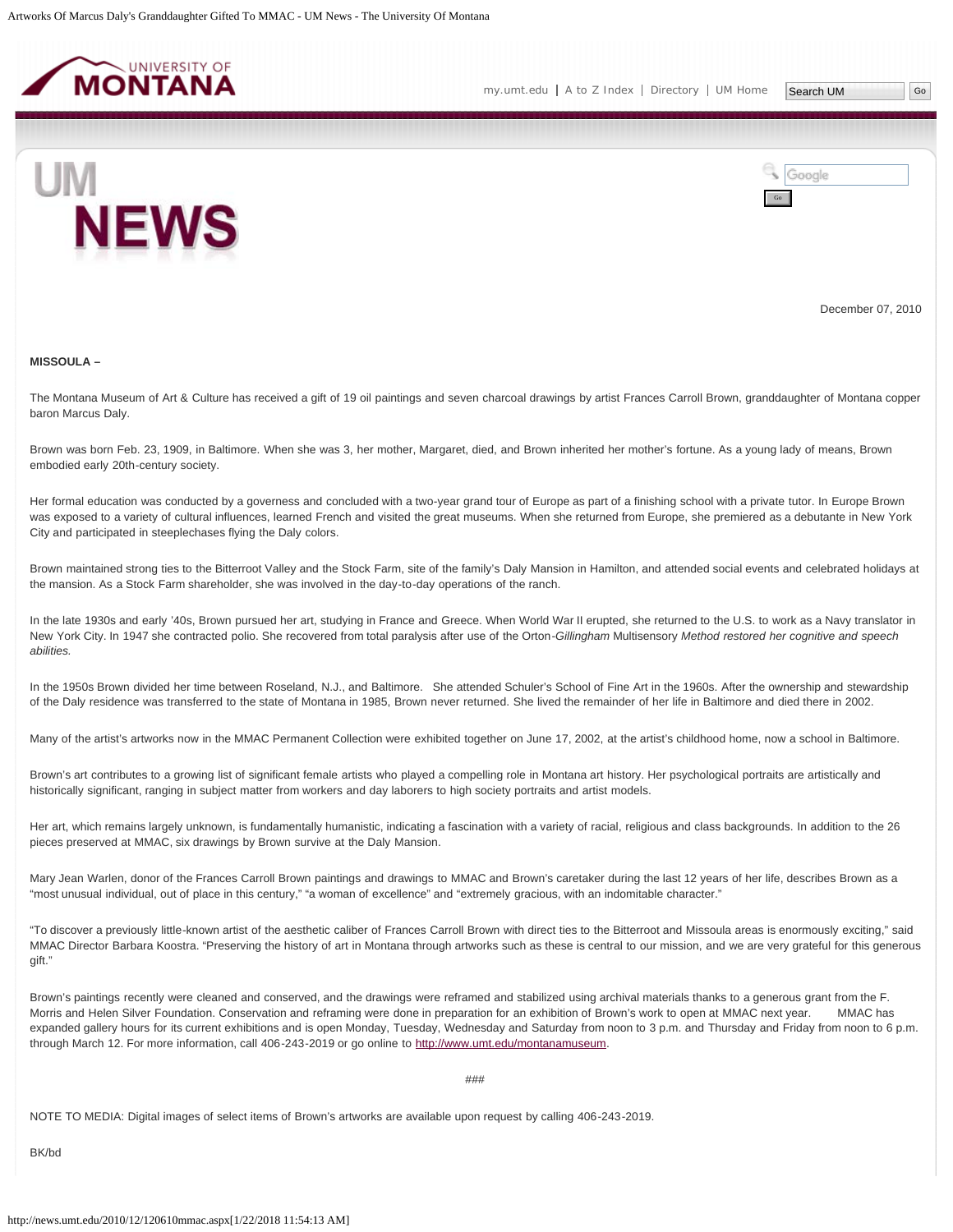Artworks Of Marcus Daly's Granddaughter Gifted To MMAC - UM News - The University Of Montana

[The University of Montana](http://www.umt.edu/) | Missoula, MT | [Contact UM](http://www.umt.edu/comments) | [Accessibility](http://www.umt.edu/home/accessibility) Local, state 120610mmac **Contact:** Brandon Reintjes, curator of art, Montana Museum of Art and Culture, 406-243-2019, [brandon.reintjes@mso.umt.edu.](mailto:brandon.reintjes@mso.umt.edu)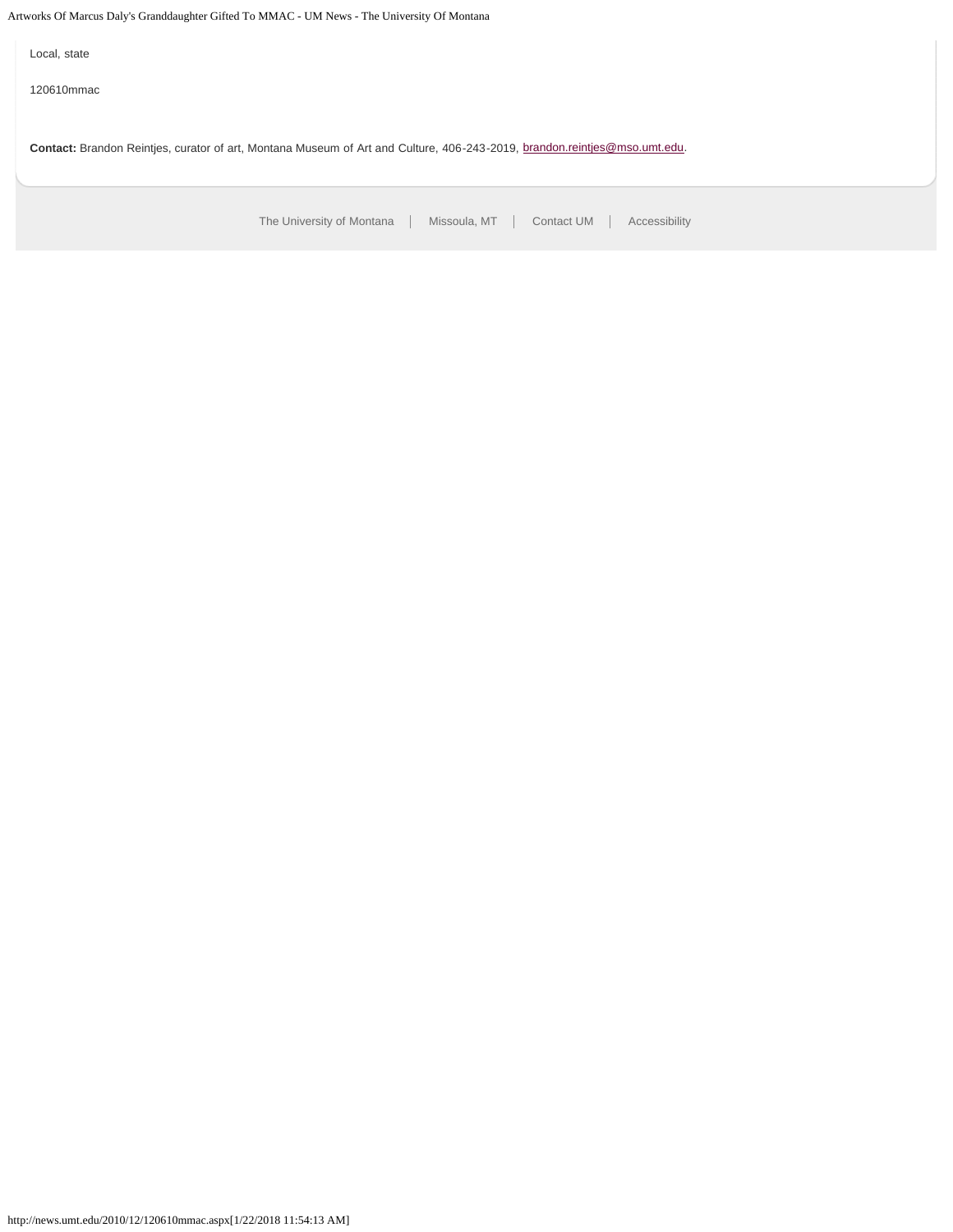<span id="page-35-0"></span>



December 07, 2010

#### **MISSOULA –**

Jedediah Brodie, a research scholar at The University of Montana, is the lead author of a study that led to a letter in the Dec. 2 issue of the journal Nature. The letter asks conservation groups and international aid donors to consider a new course to reduce the threats of climate change to the world's tropical rainforests.

Scientists currently are working to understand how the rising temperature and altered rainfall of climate change will affect these forests, which sustain most of the world's terrestrial biodiversity.

The new study by Brodie, an ecologist with UM's Montana Wildlife Research Unit, Eric Post of Pennsylvania State University and William Laurance of James Cook University in Cairns, Australia, shows that this current work misses a critical point: A far greater threat is that climate change could increase destructive forest fires or pressures from industrial logging.

"Many tropical trees are resistant to modest temperature increases and even drought," Brodie said. "But if these changes lead people to set more fires, rainforests could be devastated. This effect may be vastly more harmful than the impacts of rising temperature alone."

The researchers argue that slowing deforestation and controlling fires are critical for reducing the impacts of climate change.

"In places like the Amazon and Southeast Asia, drying conditions make it far easier for people to burn forests for farming, and even small fires can escape and inadvertently destroy far larger areas," Laurance said. "Intense rainy seasons wash out roads or make dirt tracks unusable. But when rainfall declines, people can get into even remote areas, increasing pressure on the forests through logging, hunting and burning."

The study shows that slowing deforestation and controlling fires can best be achieved by using international carbon-trading to protect large, intact expanses of tropical forest. But at present, such efforts are not being coordinated at the regional or international scales needed to achieve these aims.

"Billions of dollars are available to slow deforestation and thereby reduce carbon emissions," Post said. "But we need to focus on creating really big protected areas, especially those that span large gradients in elevation or moisture, so that species can migrate as climates change in the future."

Brodie said, "On its own, climate change could stress tropical forests, but when you add in human-lit fires and increased logging, it's like hitting them with a sledgehammer. Small isolated parks won't be big enough to withstand these pressures.

"If we're going to protect tropical biodiversity in the long term, we need to think really, really big."

###

NOTE TO EDITORS: A photo to accompany this news release is available by calling Brodie at 406-243-4307 or e-mailing [jedediah.brodie@gmail.com.](mailto:jedediah.brodie@gmail.com) Photo caption: "A farmer in West Kalimantan (Indonesian Borneo) uses fire to clear rainforest for planting. As climate change causes many areas to warm and dry, fires may become more frequent and more difficult to control, having serious impacts on tropical biodiversity." Copyright: Jedediah Brodie.

JB/bd

Local, specialized western, state

120210trop

**Contact:** Jedediah Brodie, UM research scholar, Montana Cooperative Wildlife Research Unit, 406-243-4307, [jedediah.brodie@gmail.com.](mailto:jedediah.brodie@gmail.com)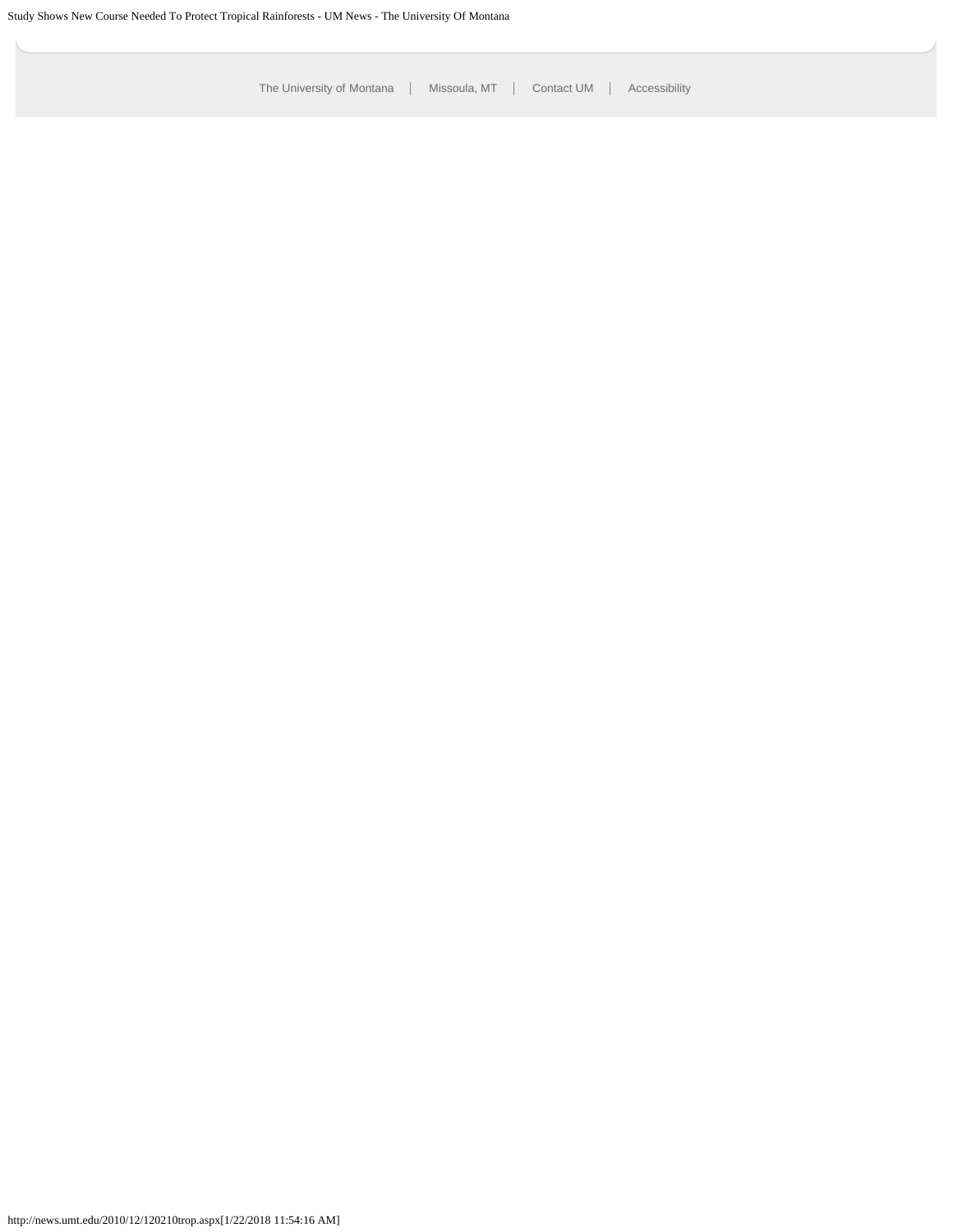<span id="page-37-0"></span>



December 07, 2010

#### **MISSOULA –**

A revised and updated edition of "Green Writing: Romanticism and Ecology" by University of Montana Davidson Honors College Dean James McKusick was released this month by Palgrave Macmillan of New York.

"Green Writing" describes the emergence of ecological understanding among the English Romantic poets, arguing that this new holistic paradigm offered a conceptual and ideological basis for American environmentalism. The recently released paperback edition of the book contains a new preface and a new final chapter.

In the book, McKusick reveals the ways in which writers such as Coleridge, Wordsworth and Blake contributed to the fundamental ideas and core values of the modern environmental movement and traces their vital influence to the work of Emerson, Thoreau and Muir.

"Green Writing" has been described as a "splendid and provocative work of socially engaged ecological criticism, offering readers much food for thought."

McKusick will sign copies of the book and answer questions about his research at two events in February. He will be at The Bookstore at UM from noon to 1 p.m. Tuesday, Feb. 1, and at Fact & Fiction, located at 220 N. Higgins Ave. in Missoula, from 5:30 to 7:30 p.m. Friday, Feb. 4.

**###**

More information about "Green Writing" is online at<http://us.macmillan.com/greenwriting>.

BD

Local, state

120610book

**Contact:** James McKusick, dean, UM Davidson Honors College, 406-243-2541, [james.mckusick@umontana.edu](mailto:james.mckusick@umontana.edu).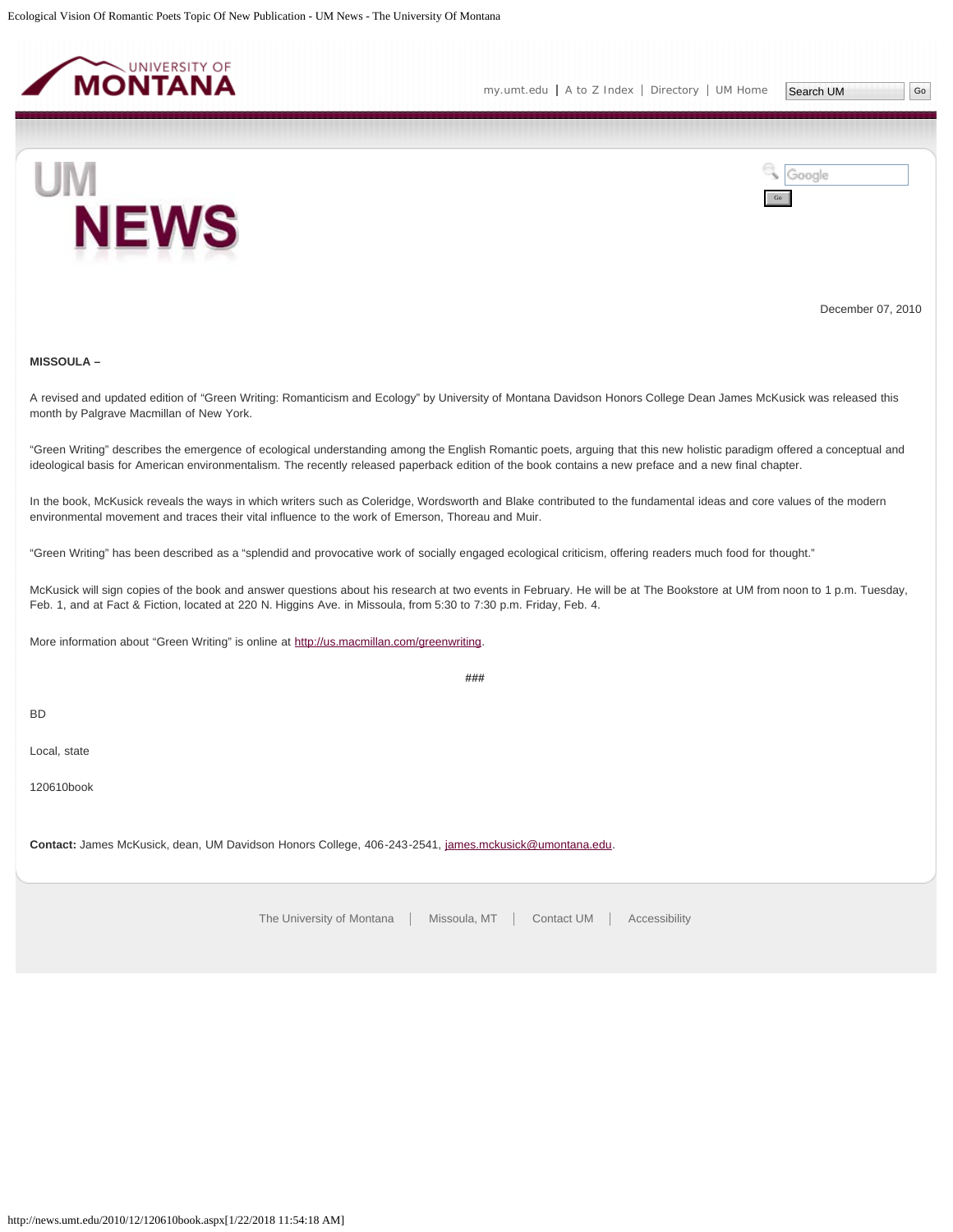<span id="page-38-0"></span>

Go

Google



December 06, 2010

#### **MISSOULA –**

The University of Montana Office for Civic Engagement will sponsor an Alternative Winter Break trip to Hollywood, Calif., in January for UM students.

In Hollywood the students will work with a volunteer organization called the DOOR program, which provides opportunities for service, learning and leadership development within the urban context.

The trip, combined with three days of mandatory seminars, is worth two honors credits. Seminars are Wednesday, Jan. 5, and Friday, Jan. 7. The trip will leave Missoula on Saturday, Jan. 8, and return on Sunday, Jan. 16.

The Hollywood branch of DOOR focuses on helping with the chronically homeless, poverty relief, hunger, education achievement gaps, HIV/AIDS issues and children's advocacy.

Once in Hollywood, students will be assigned each day to different work sites, such as soup kitchens, children's organizations and Habitat for Humanity projects. Jobs will be assigned based on what the city needs most at the time of the trip. Students also will have free time to explore the more glamorous side of Hollywood, exposing them to the striking contrasts that exist between poverty and prosperity.

OCE has sponsored the Alternative Breaks project during winter and spring breaks for more than 10 years. The goal of the trips is to provide students with an opportunity to learn through volunteerism, work in a group of peers and connect with a new and different community. Trips have gone everywhere from Arcata, Calif., to New Orleans, La.

For more information about Alternative Breaks, stop by the OCE office in Davidson Honors College Room 015, call Jes Stugelmayer at 406-243-5531 or e-mail [jessica.stugelmayer@gmail.com.](mailto:jessica.stugelmayer@gmail.com)

OCE, founded in 1992 as Volunteer Action Services at UM, is a department of the Davidson Honors College. The office serves as UM's primary agent of community activism and civic responsibility.

###

## JS/bd

Campus

120310altb

**Contact:** Jes Stugelmayer, UM Office for Civic Engagement, 406-243-5531, [jessica.stugelmayer@gmail.com.](mailto:jessica.stugelmayer@gmail.com)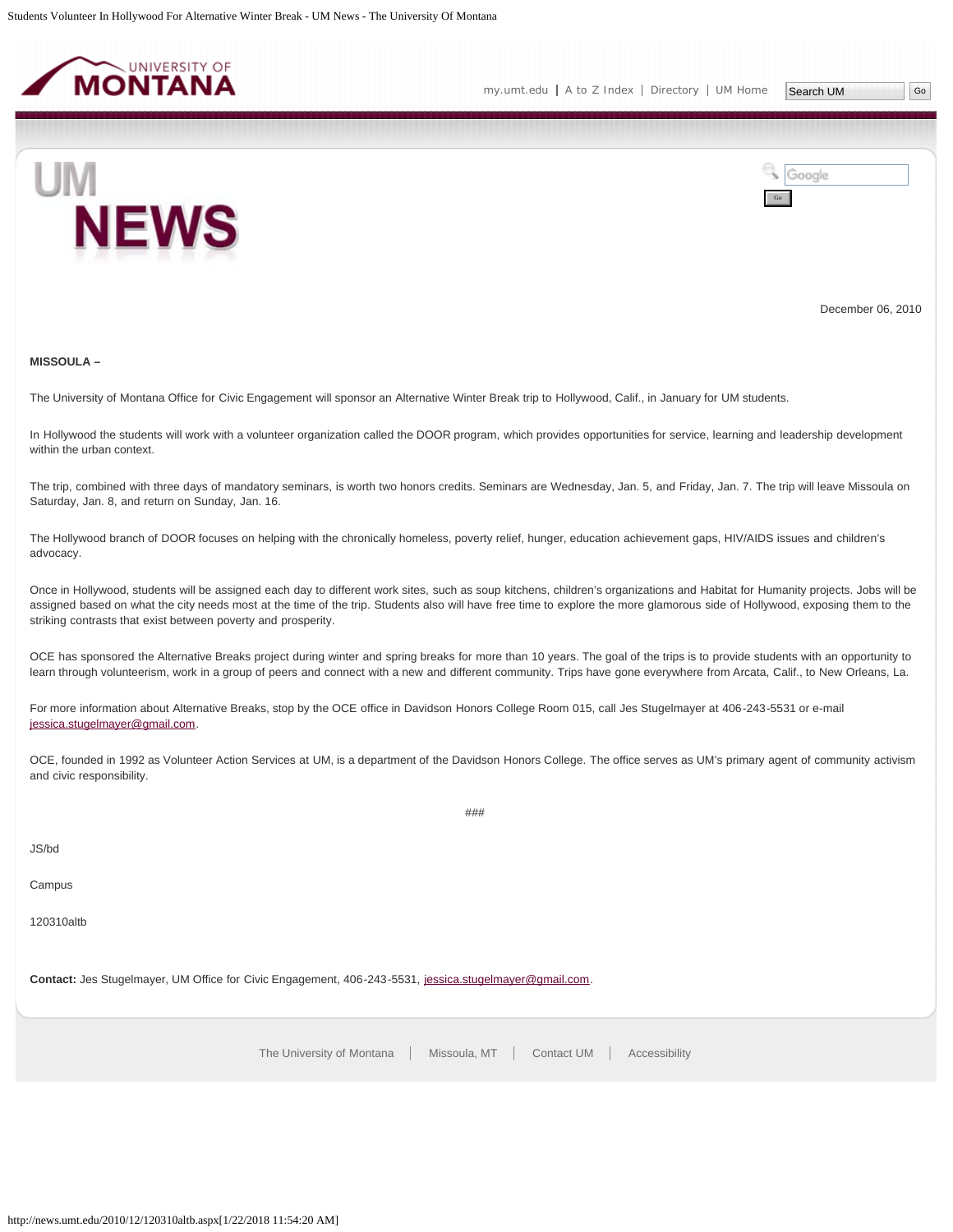<span id="page-39-0"></span>



December 06, 2010

## **MISSOULA ―**

Two UM students have been awarded \$4,500 NextGeneration Scholarships from the national Nonprofit Leadership Alliance that will allow them to serve 300-hour internships with area nonprofit organizations.

Marcus Mueller, a senior in business administration from **Butte**, and Elizabeth Strong, a graduate student from **Chapel Hill, N.C.**, in UM's Intercultural Youth and Family Development program, received scholarships.

The Nonprofit Leadership Alliance is an innovative course of study that equips college students across the country to become skilled professionals and leaders in the nation's nonprofit organizations. UM has been involved with the organization since 2002. From 2007 to 2010, UM students received 16 NextGeneration scholarships totaling \$72,000.

More information about the Nonprofit Leadership Alliance program and academic awards is available online at <http://www.dhc.umt.edu/oce>or through UM's Office for Civic Engagement, located in Davidson Honors College Room 015.

OCE is a department of the Honors College and serves as a focal point for campus and residents across the state to participate in community work and civic involvement. For more information call OCE Director Andrea Vernon at 406-243-5159 or e-mail [andrea.vernon@mso.umt.edu.](mailto:andrea.vernon@mso.umt.edu)

###

AV/als

Local, Butte press, The Chapel Hill News

120310schl

**Contact:** Andrea Vernon, director, UM Office for Civic Engagement, 406-243-5159, [andrea.vernon@mso.umt.edu.](mailto:andrea.vernon@mso.umt.edu)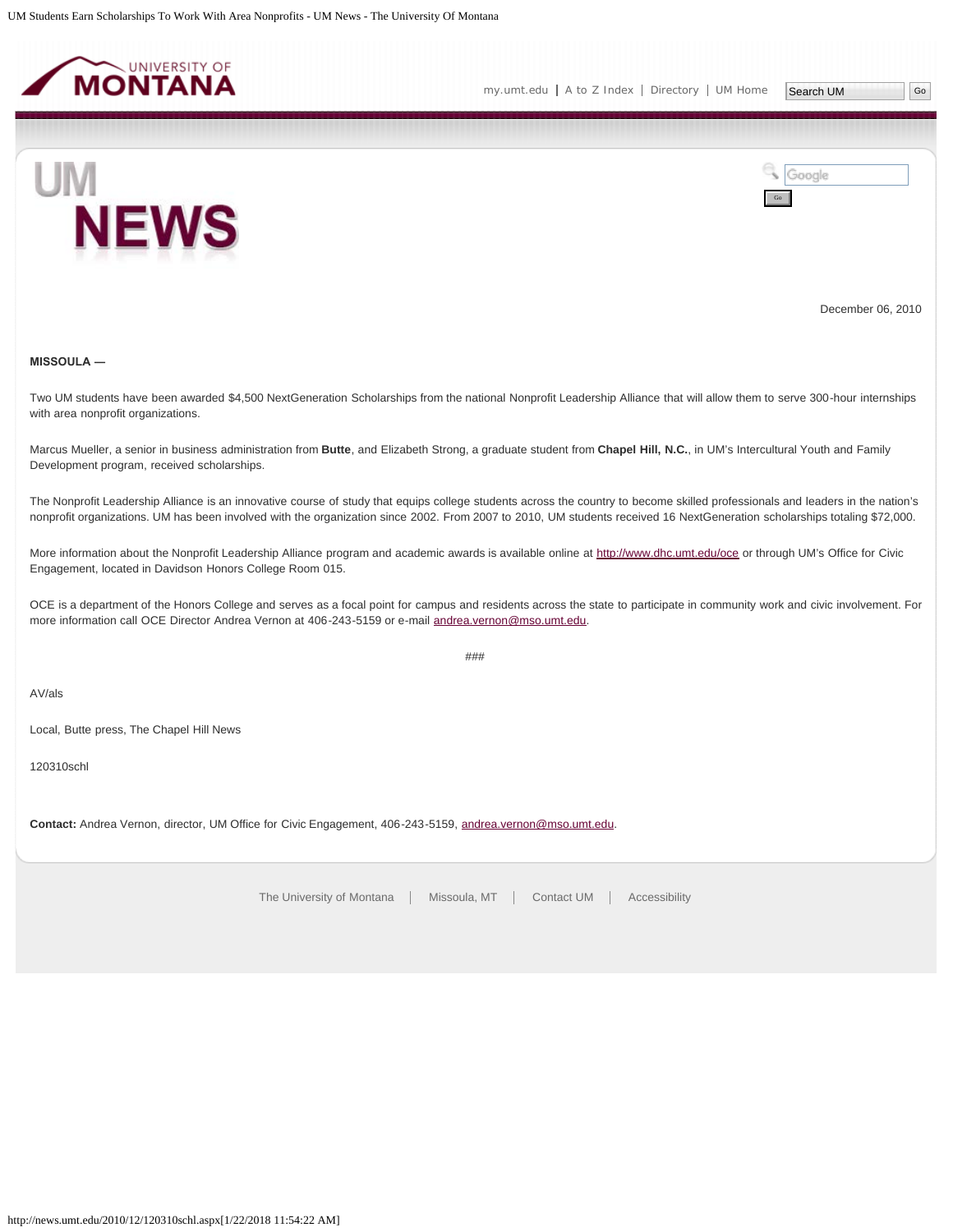<span id="page-40-0"></span>



December 06, 2010

#### **MISSOULA ―**

Perry Brown, University of Montana provost and vice president for academic affairs, has announced that Roger Maclean will serve as the new dean of the UM School of Extended & Lifelong Learning, formerly known as Continuing Education. Maclean will replace current Dean Sharon Alexander, who will retire at the end of this year.

"Sharon has positioned the school very well for the future, so Roger will begin his appointment with wonderful opportunities," Brown said. "She has really developed our programming."

Maclean received a doctorate in adult education from Pennsylvania State University. He comes to Missoula from Illinois, where he served as the executive director of Educational Outreach at Southern Illinois University-Edwardsville. He previously served as associate dean for the University of Wisconsin-Madison's Executive Education and Continuing Studies divisions.

Brown said Maclean visited campus in early November, and through his interactions with members of the UM community, quickly rose to the top as an outstanding candidate. He received the support of SELL staff and the search committee, led by Dean Stephen Kalm, as well as support from others across campus and the community.

 $###$ 

"I have every confidence that we have found the right person to lead the school into its next phase of excellence," Brown said. "Maclean brings strong experience and a reputation for professionalism."

Maclean will begin his new position Jan. 14. For more information, call Brown at 406-243-4689 or e-mail [provost@umontana.edu.](mailto:provost@umontana.edu)

PB/als

Local

120310dean

**Contact:** Perry Brown, UM provost and vice president of academic affairs, 406-243-4689, [provost@umontana.edu.](mailto:provost@umontana.edu)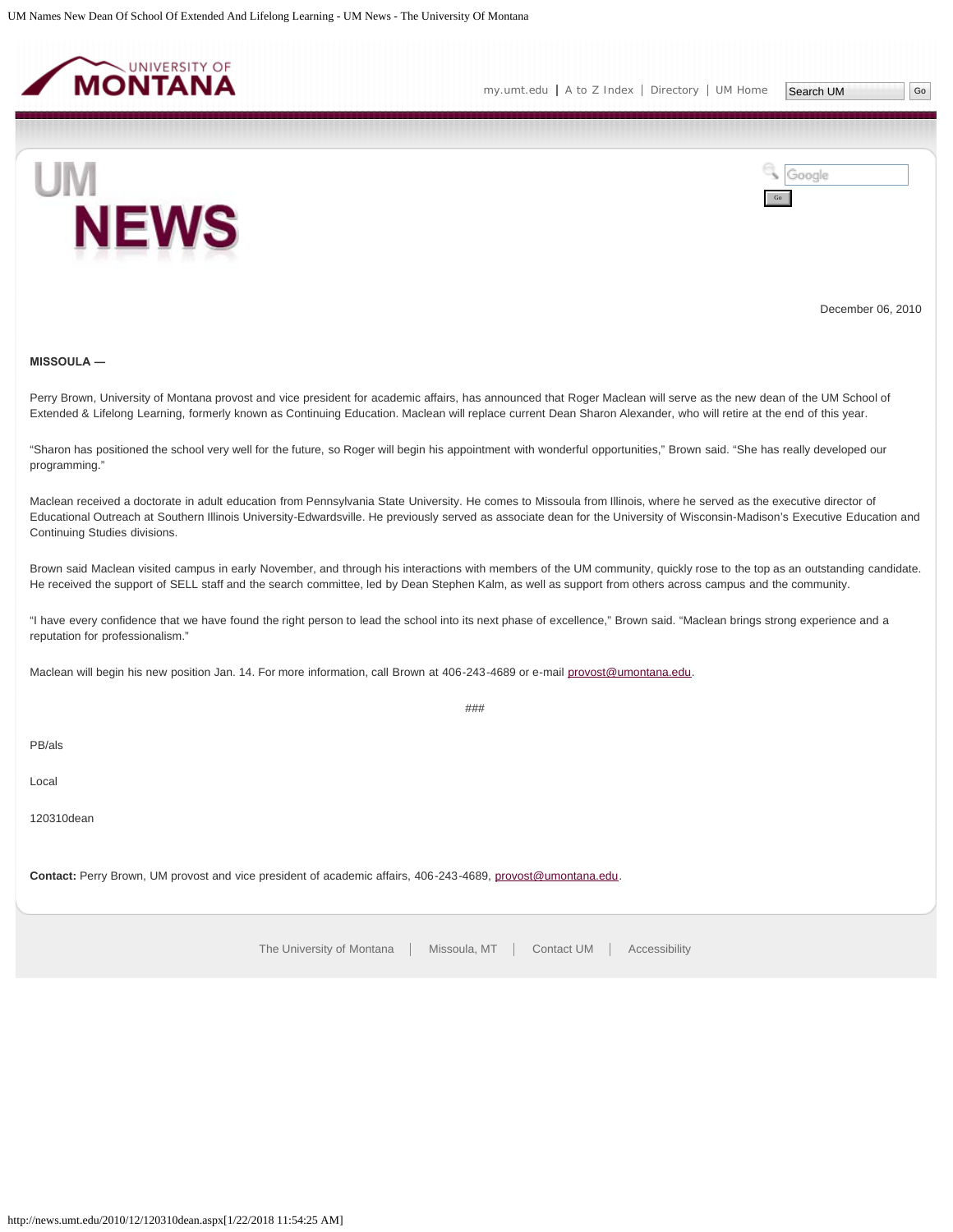<span id="page-41-0"></span>



December 02, 2010

**MISSOULA –**

Sharon Alexander, a University of Montana dean, has a new name she wants to SELL you.

SELL is the acronym for UM's School of Extended & Lifelong Learning, formerly known as Continuing Education. The state Board of Regents approved the name change during its October meeting.

"We changed our name because our profile has changed so much," Alexander said. "When I came here in 1990, we were just a small unit. Now if you look at our programs, budget, who we are, what we do and our integration into the mainstream programs of the University, it just made sense that we go with the term school instead of center.

"Also, there are many centers at the University, but we were the only one with a dean," said Alexander, who will retire at the end of this year. "It really was quite easy to sell this new name here on campus."

SELL administers the University's online degree and certificate programs, as well as extended courses, professional development opportunities, UM's summer semester and winter session, and UMOnline, which offers courses using an Internet-based system.

Among its many programs, SELL also houses MOLLI, the Osher Lifelong Learning Institute, which offers programs that promote learning and personal growth for people 50 and older.

"We offer a wide array of credit and noncredit programs that display the expertise of UM's schools and colleges while meeting the educational needs of lifelong learners," Alexander said. "We do a lot, so it was time for a new name that reflected that."

For more information about SELL, visit [http://umt.edu/sell.](http://umt.edu/sell)

###

CBS

Local, dailies, weeklies

120210sell

Contact: Sharon Alexander, dean, UM School of Extended and Lifelong Learning, 406-243-2983, [sharon.alexander@umontana.edu](mailto:sharon.alexander@umontana.edu); Beckie Christiaens, SELL director of fiscal and personnel services, 406-243-4611, [beckie.christiaens@umontana.edu.](mailto:beckie.christiaens@umontana.edu)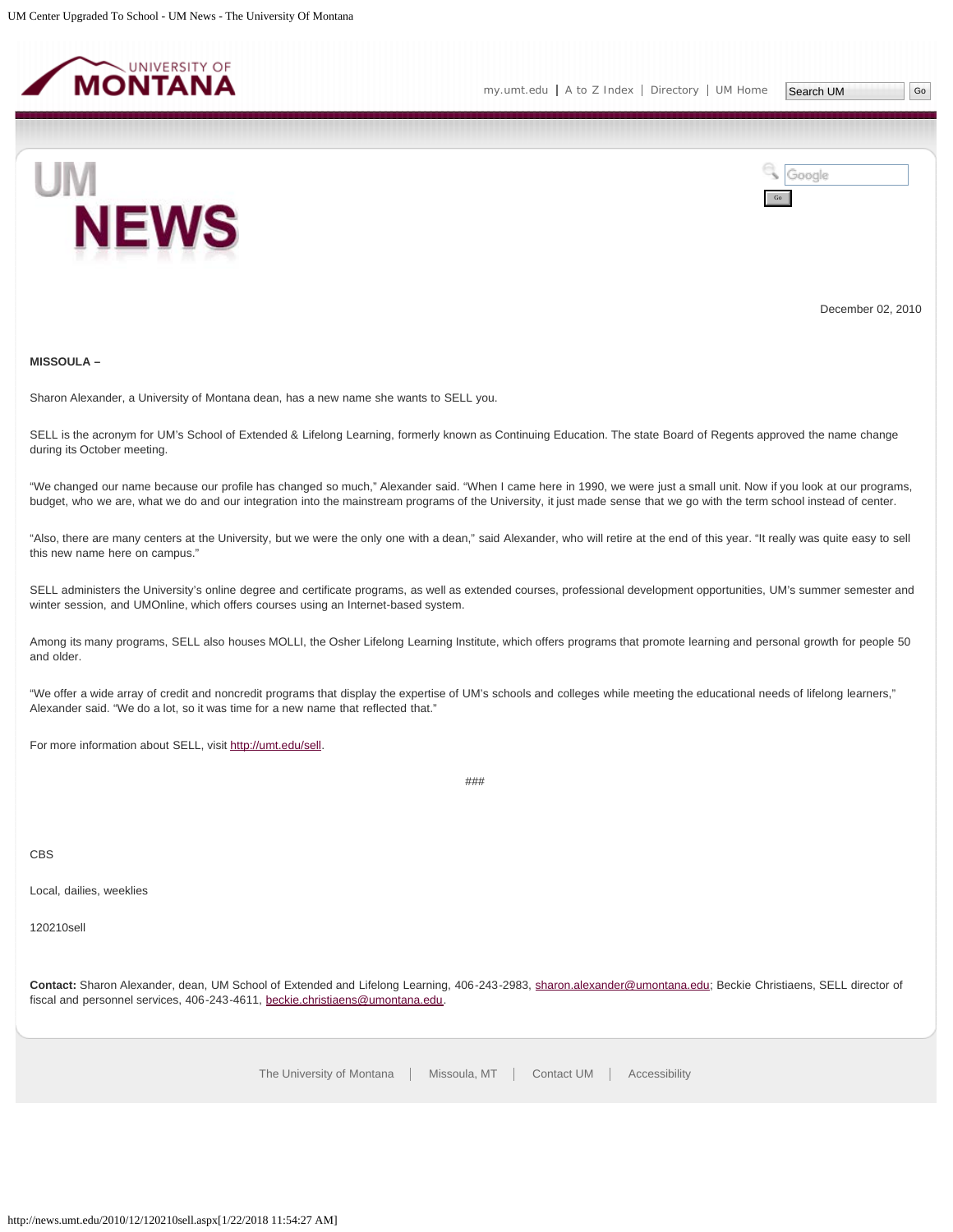<span id="page-42-0"></span>



December 01, 2010

## **MISSOULA –**

The University of Montana will hold information and public comment meetings next week for a proposed project to convert its current natural gas fired boiler system to a new system using forest biomass as its primary fuel.

The meetings will take place at 10 a.m., 2 p.m. and 7 p.m. Wednesday, Dec. 8, in University Center Rooms 326-327. Experts will be present at each meeting to provide information about different aspects of the project and to answer questions. A secretary will be on hand to take public comment.

The project is part of University efforts to reduce its carbon footprint, a commitment made in its Climate Action Plan. When completed the biomass boiler project will reduce the University's natural gas usage by 70 percent, provide year-round steam to campus and shrink UM's carbon footprint by nearly a quarter. To protect air quality in the Missoula Valley, UM will use a biomass gasification provider that reduces emissions to at or below those of natural gas.

###

UM administrators will present the project to the state Board of Regents for approval at the board's Jan. 13, 2011, meeting in Helena.

BD

Local, specialized western

120110boil

**Contact:** Robert Duringer, UM vice president for administration and finance, 406-243-4662, [duringerra@mso.umt.edu](mailto:duringerra@mso.umt.edu).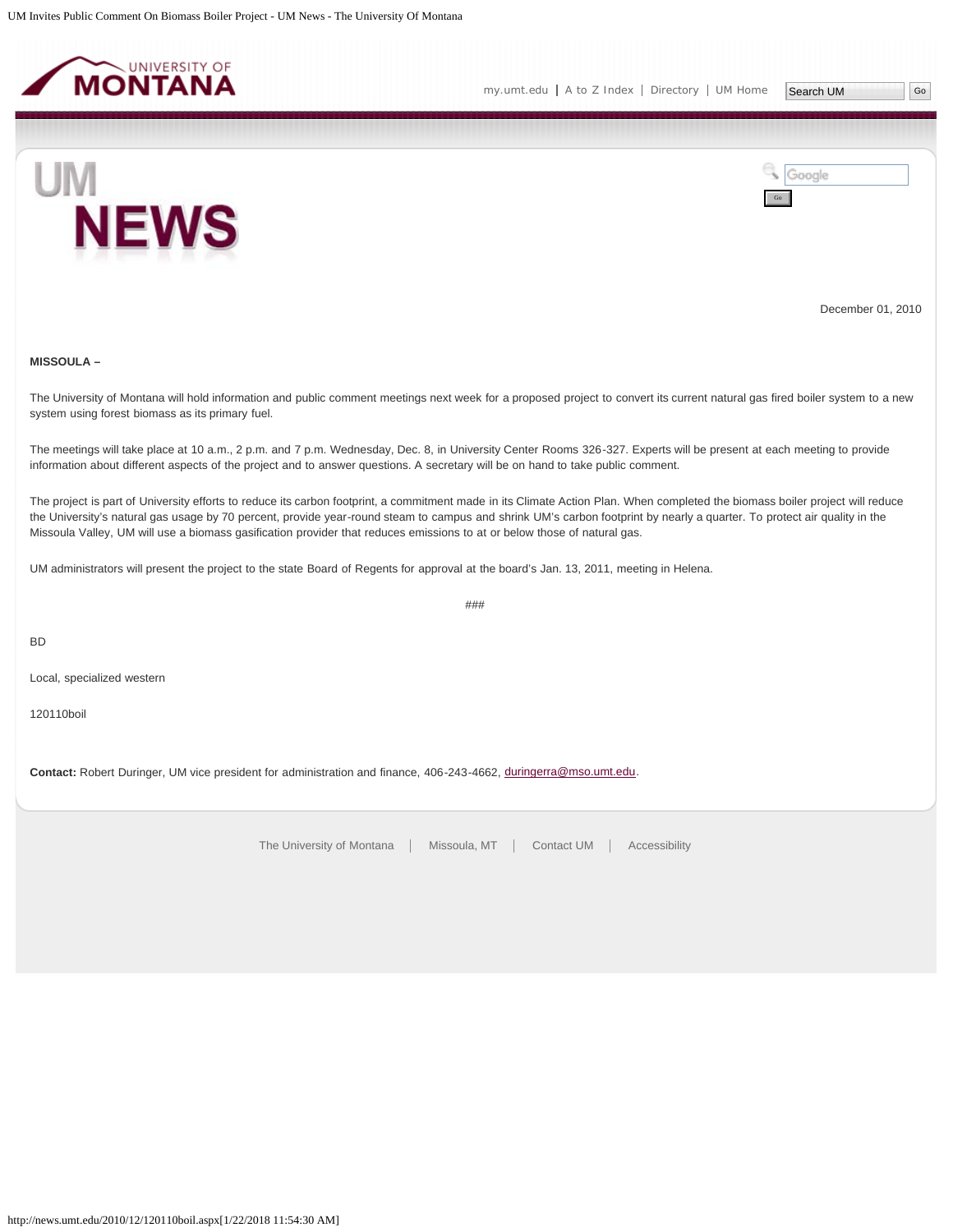<span id="page-43-0"></span>



December 01, 2010

#### **MISSOULA –**

Recent statistics from The University of Montana's Office for Civic Engagement show that UM students exceeded expectations for community service during the 2009-10 academic year, with a total of 1,641 students completing 161,246 hours of service.

This equates to an economic impact of more than \$2.2 million based on the value of a volunteer hour in Montana calculated by the Independent Sector.

"UM has a long and proud history of community engagement," said Andrea Vernon, director of the Office for Civic Engagement. "Student volunteerism and service learning are important aspects of engagement that demonstrate the University's public service mission."

The volunteers include 1,309 students who participated in service learning courses between autumn and spring semesters. UM now offers 40 service learning classes across multiple disciplines that engage students in community-based volunteerism to enrich academic learning. Service learning students logged more than 57,000 hours of community service.

The 180 student volunteers affiliated with UM's Campus Corps AmeriCorps Program accounted for 93,350 hours of service with Missoula community nonprofit organizations. In addition, 152 students volunteered for various extracurricular activities throughout the year, such as Service Saturdays, Alternative Breaks and the popular Can the Cats Food Drive, for a total of 10,634 hours.

All of the students' service hours are performed in collaboration with community organizations and directed to meet some of Missoula's most pressing challenges, such as hunger, education, health and the environment.

The Office for Civic Engagement works to challenge and improve lives with an ethic of service and investment in community. Founded in 1992 as Volunteer Action Services, it is a department of UM's Davidson Honors College and is the University's primary agent of community activism and civic responsibility.

###

AV/bd

Local, specialized western

113010cvic

**Contact:** Andrea Vernon, director, UM Office for Civic Engagement, 406-243-5159, [andrea.vernon@mso.umt.edu.](mailto:andrea.vernon@mso.umt.edu)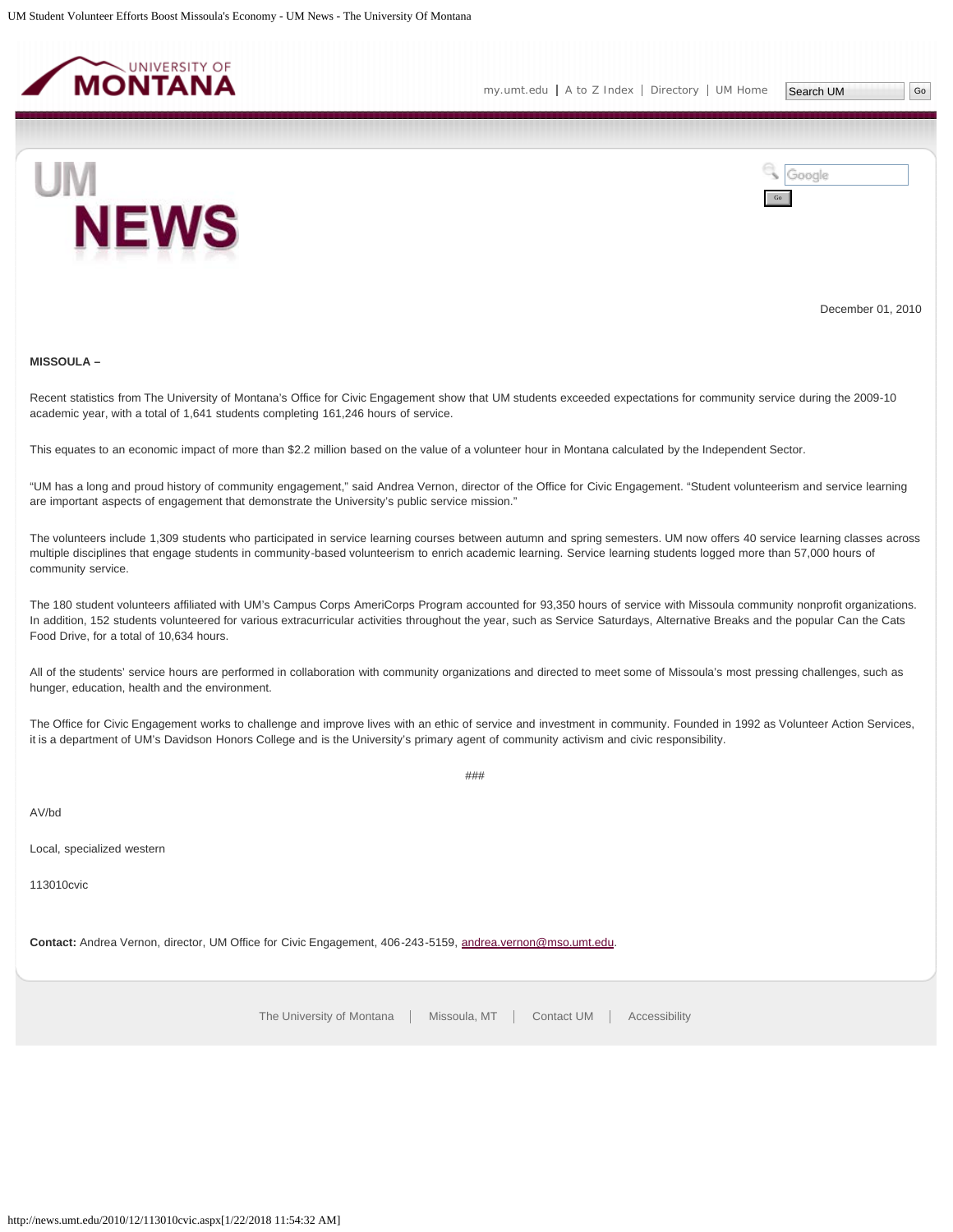<span id="page-44-0"></span>



December 07, 2010

#### **MISSOULA –**

One of The University of Montana's most distinguished faculty members now has a fund named for him in the Davidson Honors College. The Paul Lauren Undergraduate Research Faculty Mentor Award pays tribute to Regents Professor of History Paul Gordon Lauren. This annual award of at least \$1,000 per designee will recognize one or more faculty members who have demonstrated excellence in mentoring undergraduate research projects in the Honors College.

Over the past three decades, Lauren has served as a mentor to many undergraduates pursuing advanced research in history and other fields.

"He is widely regarded as one of the most dedicated faculty mentors at The University of Montana," Davidson Honors College Dean James McKusick said.

Lauren earned his master's and doctorate degrees from Stanford University and joined UM in 1974 as the founding director of the Maureen and Mike Mansfield Center and the Mansfield Professor of Ethics and Public Affairs. He has received numerous UM awards, including the Distinguished Scholar Award, the Council for the Advancement and Support of Education Professor of the Year Award and the Governor's Humanities Award.

Lauren has also been a Senior Fulbright Scholar, Senior Fulbright Specialist, Woodrow Wilson Fellow, Peace Fellow, Rockefeller Foundation Humanities Fellow and a Distinguished Lecturer for the U.S. Department of State.

The first Paul Lauren Undergraduate Research Faculty Mentor Awards will be announced in spring 2011. Any UM faculty member, student or alum may nominate a faculty member for this award. Nominations are due to the Honors College by Feb. 25, 2011. The award recipients will be recognized during Honors Convocation.

The seed money for the award was generously donated by 1958 UM graduate Nelson Weller, of Healdsburg, Calif. Weller directed more than \$20,000 to the fund with the intent of encouraging other UM alumni and friends to double the sum. Former students, colleagues and friends of Lauren are encouraged to make contributions.

Those interested in donating to the fund can send their gift to UM Foundation, P.O. Box 7159, Missoula, MT 59807-7159 or visit http://[www.SupportUM.org](http://www.supportum.org/). Whether by mail or online, please note that your gift is for the Paul Lauren Undergraduate Research Faculty Mentor Award.

###

For more information, call McKusick at 406-243-2541 or e-mail [james.mckusick@umontana.edu](mailto:james.mckusick@umontana.edu).

C<sub>M</sub>

Campus

120610paul

**Contact:** James McKusick, dean, UM Davidson Honors College, 406-243-2541, [james.mckusick@umontana.edu](mailto:james.mckusick@umontana.edu).